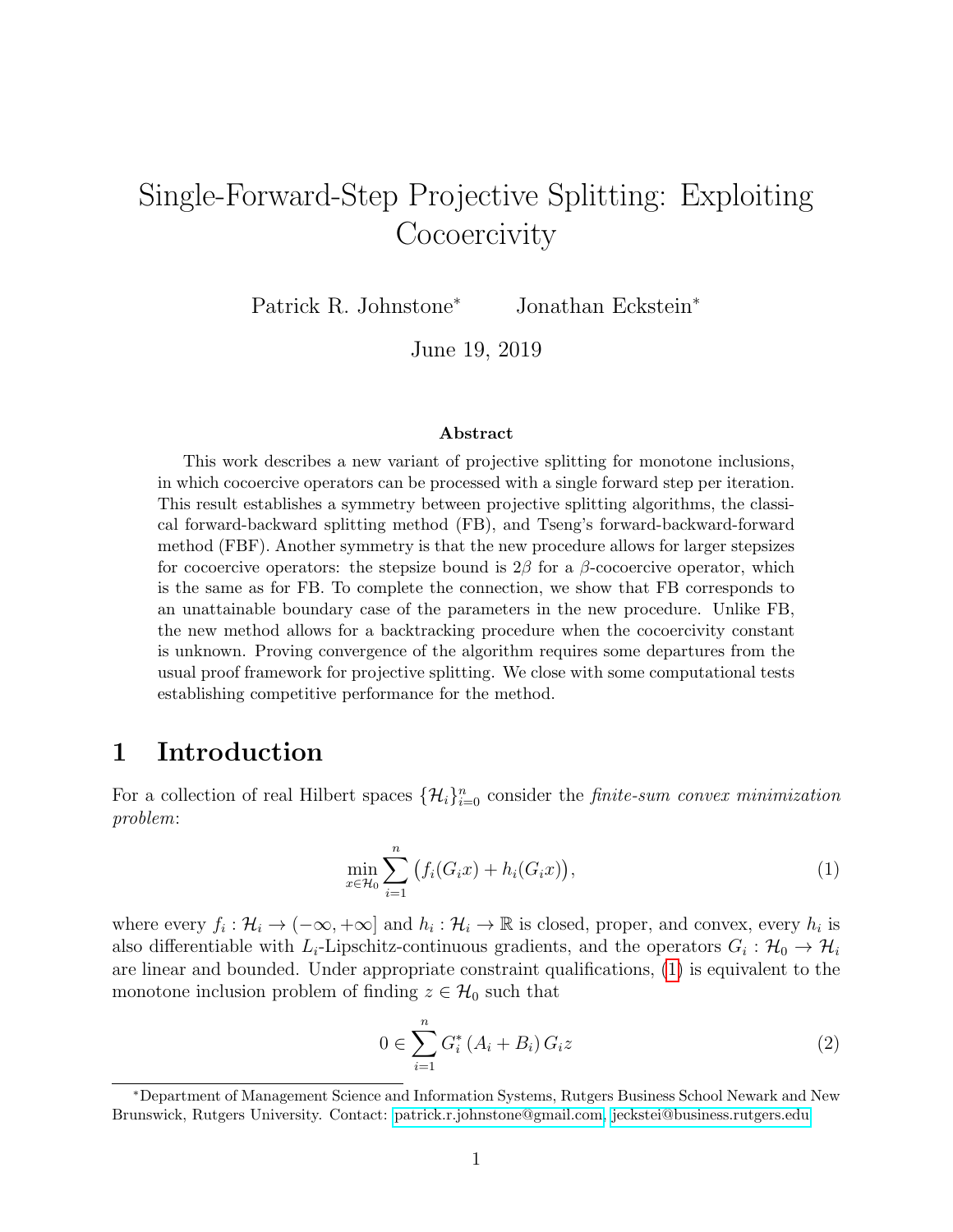where all  $A_i: \mathcal{H}_i \to 2^{\mathcal{H}_i}$  and  $B_i: \mathcal{H}_i \to \mathcal{H}_i$  are maximal monotone and each  $B_i$  is  $L_i^{-1}$  $\frac{-1}{i}$ cocoercive, meaning that it is single-valued and

$$
L_i \langle B_i x_1 - B_i x_2, x_1 - x_2 \rangle \ge ||B_i x_1 - B_i x_2||^2
$$

for some  $L_i \geq 0$ . In particular, if we set  $A_i = \partial f_i$  and  $B_i = \nabla h_i$  then the solution sets of the two problems coincide under a special case of the constraint qualification of [\[9,](#page-37-0) Prop. 5.3]. When  $L_i = 0$ , then  $B_i$  must be a constant operator, that is, there is some  $v_i \in \mathcal{H}_i$  such that  $B_i x = v_i$  for all  $x \in \mathcal{H}_i$ . Defining  $T_i = A_i + B_i$ , problem [\(2\)](#page-0-1) may be written more compactly as

<span id="page-1-0"></span>
$$
0 \in \sum_{i=1}^{n} G_i^* T_i G_i z. \tag{3}
$$

#### 1.1 Background

Operator splitting algorithms are an effective way to solve structured convex optimization problems and monotone inclusions such as  $(1)$ ,  $(2)$ , and  $(3)$ . Their defining feature is that they break the problem up into managable chunks. At each iteration they solve a set of tractable subproblems in such a manner as to converge to a solution of the global problem. Arguably the three most popular operator splitting algorithms are the forward-backward splitting (FB) [\[11\]](#page-37-1), Douglas/Peaceman-Rachford splitting (DR) [\[24\]](#page-38-0), and forward-backwardforward (FBF) [\[38\]](#page-39-0) methods. Indeed, many algorithms in convex optimization and monotone inclusions are in fact instances of one of these methods.

A different and relatively recently proposed class of operator splitting algorithms is projective splitting. Projective splitting has a different convergence analysis from most operator splitting schemes: while the convergence of most schemes is obtained by viewing their updates as a fixed-point iteration, often of some firmly non-expansive operator, projective splitting is analyzed (and designed) as a way of creating a sequence of separating hyperplanes between the current iterate and the primal-dual solution set. New iterates are produced by projecting onto these hyperplanes, perhaps with some over- or under-relaxation. The class of methods originated in [\[18\]](#page-38-1), was extended to sums of  $n \geq 1$  operators in [\[19\]](#page-38-2), to include compositions with bounded linear maps in [\[1\]](#page-37-2), to allow asynchronous block-iterative (*i.e.* incremental) updates in [\[10\]](#page-37-3), and to allow forward steps for Lipschitz continuous operators in [\[37,](#page-39-1) [21\]](#page-38-3). Further theoretical results, including some convergence rates, have been obtained in [\[20,](#page-38-4) [22,](#page-38-5) [27,](#page-38-6) [26\]](#page-38-7).

In the context of projective splitting, [\[37,](#page-39-1) [21\]](#page-38-3) were the first works to move away from computational updates based solely on resolvent steps on each maximal monotone operator  $T_i$  in [\(3\)](#page-1-0). The analysis in [\[21\]](#page-38-3) developed a procedure that could instead use two *forward* (explicit or gradient) steps for Lipschitz continuous operators. This innovation constituted significant progress because forward steps are often computationally much cheaper and more convenient than resolvents. However, the result raised a question: if projective splitting can exploit Lipschitz continuity, can it further exploit the presence of cocoercive operators? Cocoercivity is in general a stronger property than Lipschitz continuity. However, when an operator is the gradient of a closed proper convex function (such as  $h_i$  in [\(1\)](#page-0-0)), the Baillon-Haddad theorem [\[2,](#page-37-4) [3\]](#page-37-5) establishes that the two properties are equivalent:  $\nabla h_i$  is  $L_i$ -Lipschitz continuous if and only if it is  $L_i^{-1}$  $i^{-1}$ -cocoercive.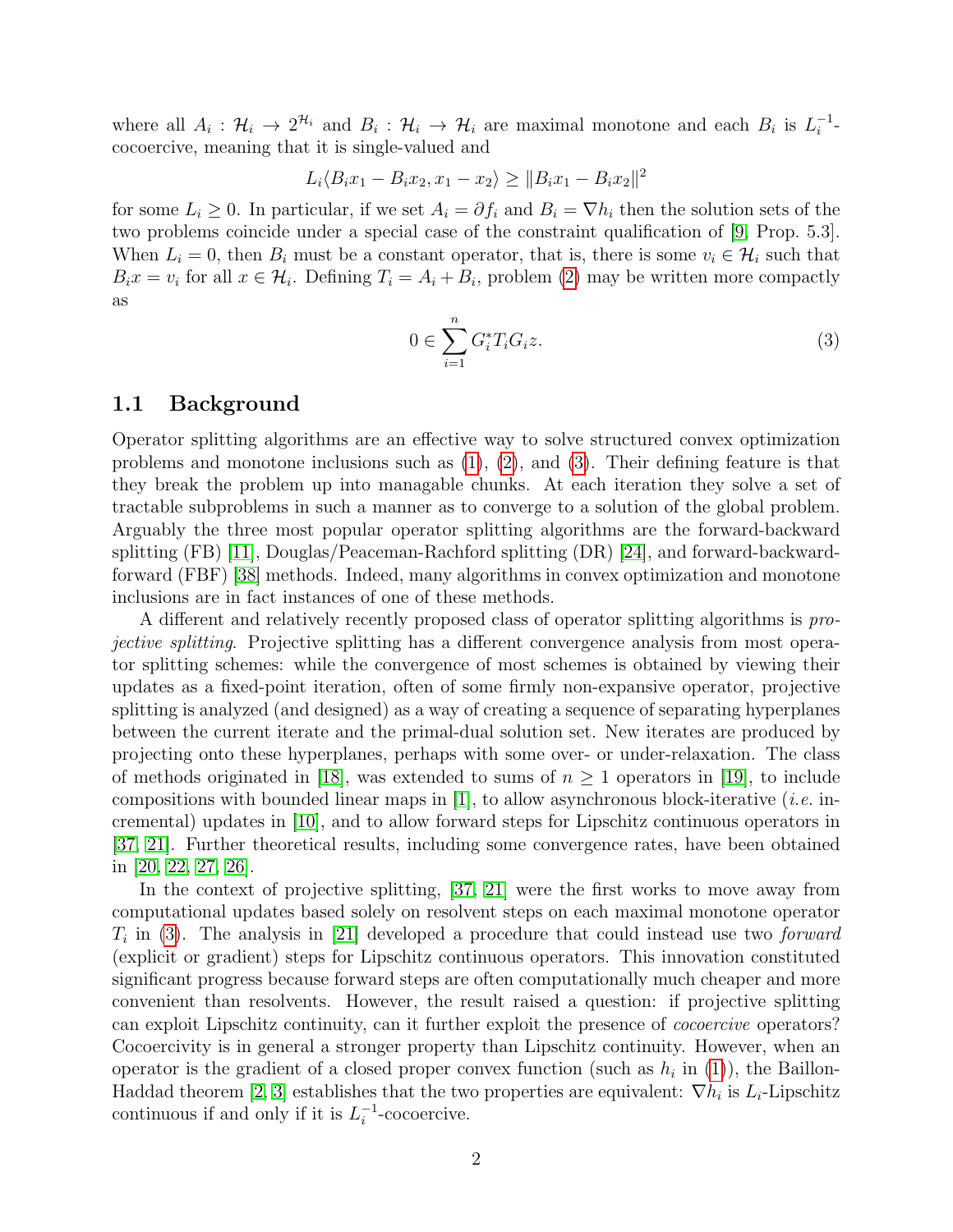Operator splitting methods that exploit cocoercivity rather than mere Lipschitz continuity typically have lower per-iteration computational complexity and a larger range of permissible stepsizes. For example, both FBF and the extragradient (EG) method [\[23\]](#page-38-8) only require Lipchitz continuity, but need two forward steps per iteration and limit the stepsize to  $L^{-1}$ , where L is the Lipschitz constant. If we strengthen the assumption to  $L^{-1}$ cocoercivity, we can use FB, which only needs one forward step per iteration and allows stepsizes bounded away from  $2L^{-1}$ . One departure from this pattern is the recently developed method of [\[29\]](#page-39-2), which only requires Lipschitz continuity but uses just one forward step per iteration. While this property is remarkable, it should be noted that its stepsizes must be bounded by  $(1/2)L^{-1}$ , which is half the allowable stepsize for EG or FBF.

Much like FBF and EG, the projective splitting computation in [\[21\]](#page-38-3) requires Lipschitz continuity<sup>[1](#page-2-0)</sup>, two forward steps per iteration, and limits the stepsize to be less than  $L^{-1}$ (when not using backtracking). Considering the relationship between FB and FBF/EG leads to following question: is there a variant of projective splitting which converges under the stronger assumption of  $L^{-1}$ -cocoercivity, while processing each cocoercive operator with a single forward step per iteration, allowing stepsizes bounded above by  $2L^{-1}$ ?

In this paper, we answer this question in the affirmitive. Referring to [\(2\)](#page-0-1), the new procedure requires one forward step on  $B_i$  and one resolvent for  $A_i$  at each iteration. When the resolvent is easily computable (for example, when  $A_i$  is the zero map and its resolvent is simply the identity), the new procedure can effectively halve the computation necessary to run the same number of iterations as the previous procedure of [\[21\]](#page-38-3). This advantage is equivalent to that of FB over FBF and EG when cocoercivity is present. Another advantage of the proposed method is that it allows for a backtracking linesearch when the cocoercivity constant is unknown, whereas no such variant is currently known for FB.

The analysis of this new method is significantly different from our previous work in [\[21\]](#page-38-3), using a novel "ascent lemma" (Lemma [16\)](#page-22-0) regarding the separating hyperplanes generated by the algorithm. The new procedure has an interesting connection to the original resolvent calculation used in the projective splitting papers [\[18,](#page-38-1) [19,](#page-38-2) [1,](#page-37-2) [10\]](#page-37-3): in Section [2.2](#page-6-0) below, we show that the new procedure is equivalent to one iteration of FB applied to evaluating the resolvent of  $T_i = A_i + B_i$ . That is, we can use a single forward-backward step to approximate the operator-processing procedure in [\[18,](#page-38-1) [19,](#page-38-2) [1,](#page-37-2) [10\]](#page-37-3), but still obtain convergence.

The new procedure has significant potential for asynchronous and incremental implementation following the ideas and techniques of previous projective splitting methods [\[10,](#page-37-3) [17,](#page-38-9) [21\]](#page-38-3). To keep the analysis managable, however, we plan to develop such generalizations in a followup paper. Here, we will simply assume that every operator is processed once per iteration.

#### 1.2 The Optimization Context

Due to its importance in many applications, we give a brief discussion of the significance of the proposed method in the optimization context, i.e. solving [\(1\)](#page-0-0). For this problem, the new method is a first-order proximal splitting method which *fully splits* the problem: it utilizes the proximal operator for each nonsmooth function  $f_i$ , a single gradient  $\nabla h_i$  for each smooth

<span id="page-2-0"></span><sup>&</sup>lt;sup>1</sup>If backtracking is used then all three of these methods can converge under weaker local continuity assumptions.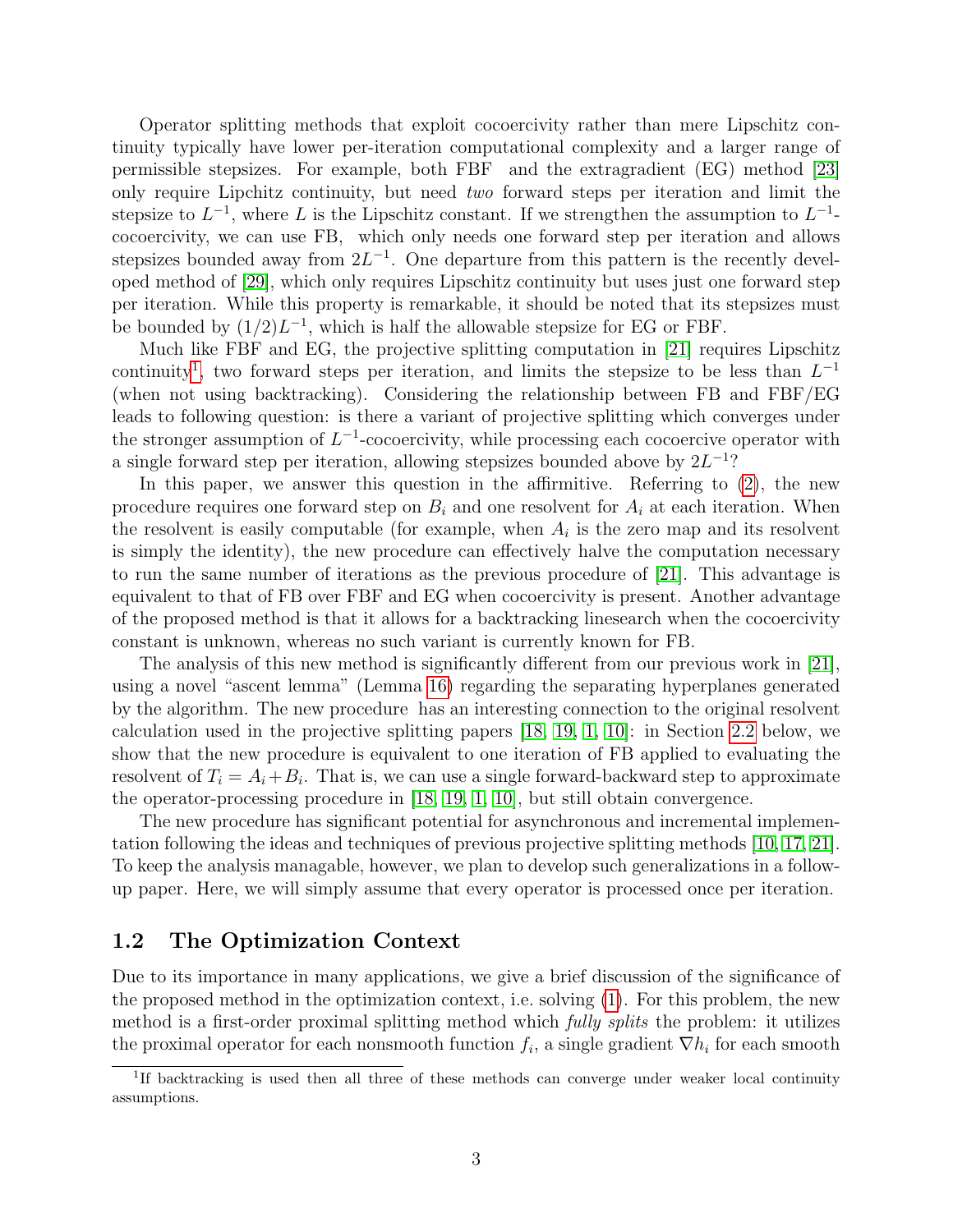function  $h_i$ , and matrix multiplications by  $G_i$  and  $G_i^*$  (not matrix inversions). Beyond these, the only computations at each iteration are a constant number of inner products, norms, scalar multiplications, and vector additions, which can all be carried out with flop counts linear in the dimension of each Hilbert space.

There are a few other first-order proximal splitting methods which can achieve full split-ting on [\(2\)](#page-0-1). The most similar to projective splitting are those in the family of *primal-dual* (PD) splitting methods; see [\[13,](#page-37-6) [12,](#page-37-7) [7,](#page-37-8) [33\]](#page-39-3) and references therein. In fact, projective splitting is also a kind of primal-dual method, since it produces a primal sequence and a dual sequence both converging to a primal-dual solution. However, the convergence mechanisms are entirely different: PD methods are usually built by applying an established operator splitting technique such as FB, FBF, or DR to the appropriately formulated primal-dual inclusion in a primal-dual product space.

Apart from being new, we list two potential advantages of our proposed method over the more established PD schemes. First, unlike the PD methods, the norms  $||G_i||$  do not effect the stepsize constraints of our proposed method, making such constraints easier to satisfy. Furthermore, differently from PD methods, the stepsizes may vary at each iteration and may differ for each operator. Second, projective splitting methods allow for asynchronous parallel and incremental implementations in an arguably simpler way than PD methods (although we do not develop this aspect in this paper). In projective splitting it is fairly straightforward to incorporate deterministic asynchronous assumptions [\[10,](#page-37-3) [17\]](#page-38-9) with deterministic convergence guarantees, with the analysis being similar to the synchronous case. In contrast, existing asynchronous and block-coordinate analyses of PD methods have required stochastic assumptions which only lead to probabilistic convergence guarantees [\[33\]](#page-39-3).

#### 1.3 Notation and a Simplifying Assumption

We use the same general notation as in [\[21,](#page-38-3) [20,](#page-38-4) [22\]](#page-38-5). Summations of the form  $\sum_{i=1}^{n-1} a_i$  will appear throughout this paper. To deal with the case  $n = 1$ , we use the standard convention that  $\sum_{i=1}^{0} a_i = 0$ .

We will use a boldface  $\mathbf{w} = (w_1, \ldots, w_{n-1})$  for elements of  $\mathcal{H}_1 \times \ldots \times \mathcal{H}_{n-1}$ . Let  $\mathcal{H} \triangleq$  $\mathcal{H}_0 \times \mathcal{H}_1 \times \cdots \times \mathcal{H}_{n-1}$ , which we refer to as the "collective primal-dual space", and note that the assumption on  $G_n$  implies that  $\mathcal{H}_n = \mathcal{H}_0$ . We use p to refer to points in  $\mathcal{H}$ , so  $p \triangleq (z, \mathbf{w}) = (z, w_1, \dots, w_{n-1}).$ 

Throughout, we will simply write  $\|\cdot\|_i = \|\cdot\|$  as the norm for  $\mathcal{H}_i$  and let the subscript be inferred from the argument. In the same way, we will write  $\langle \cdot, \cdot \rangle_i$  as  $\langle \cdot, \cdot \rangle$  for the inner product of  $\mathcal{H}_i$ . For the collective primal-dual space we will use a special norm and inner product with its own subscript defined in [\(15\)](#page-8-0).

We use the standard " $\rightarrow$ " notation to denote weak convergence, which is of course equivalent to ordinary convergence in finite-dimensional settings.

For any maximal monotone operator A we will use the notation  $J_{\rho A} \triangleq (I + \rho A)^{-1}$ , for any scalar  $\rho > 0$ , to denote the *resolvent operator*, also known as the proximal, backward, or implicit step with respect to A. Thus,

<span id="page-3-0"></span>
$$
x = J_{\rho A}(t) \qquad \Longleftrightarrow \qquad x + \rho a = t \quad \text{and} \quad a \in Ax,\tag{4}
$$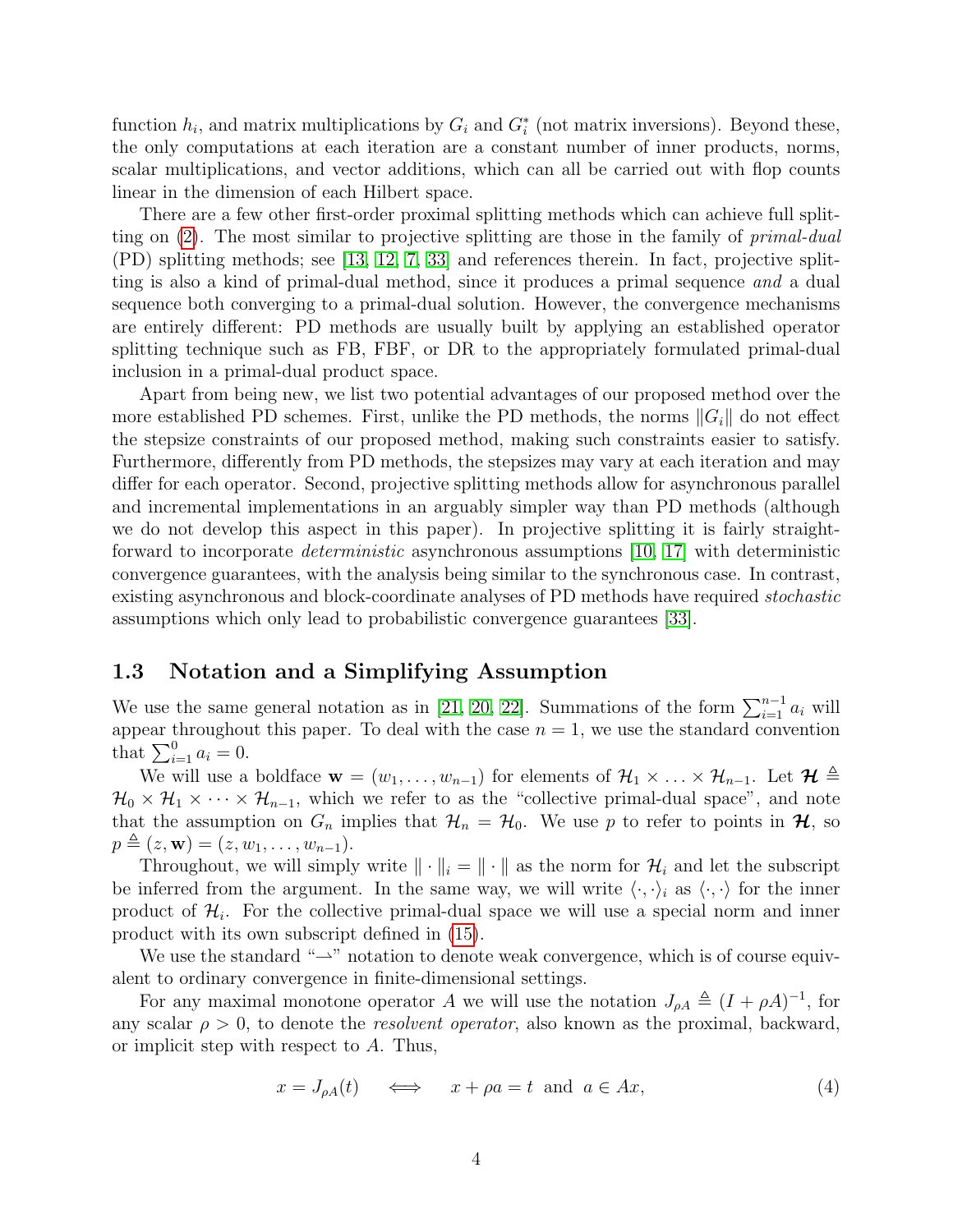and the x and a satisfying this relation are unique. Furthermore,  $J_{\rho A}$  is defined everywhere and range( $J_A$ ) = dom(A) [\[4,](#page-37-9) Prop. 23.2].

For the rest of the paper, we will impose the simplifying assumption

 $G_n : \mathcal{H}_n \to \mathcal{H}_n \triangleq I$  (the identity operator).

As noted in [\[21\]](#page-38-3), the requirement that  $G_n = I$  is not a very restrictive assumption. For example, one can always enlarge the original problem by one operator, setting  $A_n = B_n = 0$ .

### 2 Projective Splitting

The goal of our algorithm will be to find a point in

<span id="page-4-0"></span>
$$
S \triangleq \{(z, w_1, \dots, w_{n-1}) \in \mathcal{H} \mid (\forall i \in \{1, \dots, n-1\}) w_i \in T_i G_i z, -\sum_{i=1}^{n-1} G_i^* w_i \in T_n z \}.
$$
\n(5)

It is clear that  $z^*$  solves  $(2)-(3)$  $(2)-(3)$  $(2)-(3)$  if and only if there exist  $w_1^*, \ldots, w_{n-1}^*$  such that

$$
(z^*, w_1^*, \ldots, w_{n-1}^*) \in \mathcal{S}.
$$

Under reasonable assumptions, the set  $S$  is closed and convex; see Lemma [1.](#page-8-1)  $S$  is often called the Kuhn-Tucker solution set of problem [\(3\)](#page-1-0).

A separator-projector algorithm for finding a point in S (and hence a solution to [\(3\)](#page-1-0)) will, at each iteration k, find a closed and convex set  $H_k$  which separates S from the current point, meaning  $S$  is entirely in the set (preferably, the current point is not). One can then attempt to "move closer" to the solution set by projecting the current point onto the set  $H_k$ . This general setup guarantees that the sequence generated by the method is Fejér *monotone* [\[8\]](#page-37-10) with respect to S. This alone is not sufficient to guarantee that the iterates actually converge to a point in the solution set. To establish this, one needs to show that the set  $H_k$  "sufficiently separates" the current point from the solution set, or at least does so sufficiently often. Such "sufficient separation" allows one to establish that any weakly convergent subsequence of the iterates must have its limit in the set  $S$ , from which overall weak convergence follows from [\[8,](#page-37-10) Prop. 2].

With S as in [\(5\)](#page-4-0), the separator formulation presented in [\[10\]](#page-37-3) constructs the halfspace  $H_k$ using the function

$$
\varphi_k(z, w_1, \dots, w_{n-1}) \triangleq \sum_{i=1}^{n-1} \langle G_i z - x_i^k, y_i^k - w_i \rangle + \left\langle z - x_i^n, y_i^n + \sum_{i=1}^{n-1} G_i^* w_i \right\rangle \tag{6}
$$

<span id="page-4-2"></span><span id="page-4-1"></span>
$$
= \left\langle z, \sum_{i=1}^n G_i^* y_i^k \right\rangle + \sum_{i=1}^{n-1} \langle x_i^k - G_i x_n^k, w_i \rangle - \sum_{i=1}^n \langle x_i^k, y_i^k \rangle, \tag{7}
$$

for some  $(x_i^k, y_i^k) \in \mathcal{H}_i^2$  such that  $y_i^k \in T_i x_i^k$ ,  $i \in 1, \ldots, n$ . These points  $(x_i^k, y_i^k)$  will be specified later and must be updated in a specific way in order to guarantee convergence to  $S$ . From its expression in [\(7\)](#page-4-1) it is clear that  $\varphi_k$  is an affine function on  $\mathcal H$ . Furthermore, from [\(6\)](#page-4-2) it may easily be verified using the monotonicity of each  $T_i$  that for any  $p = (z, w_1, \ldots, w_{n-1}) \in$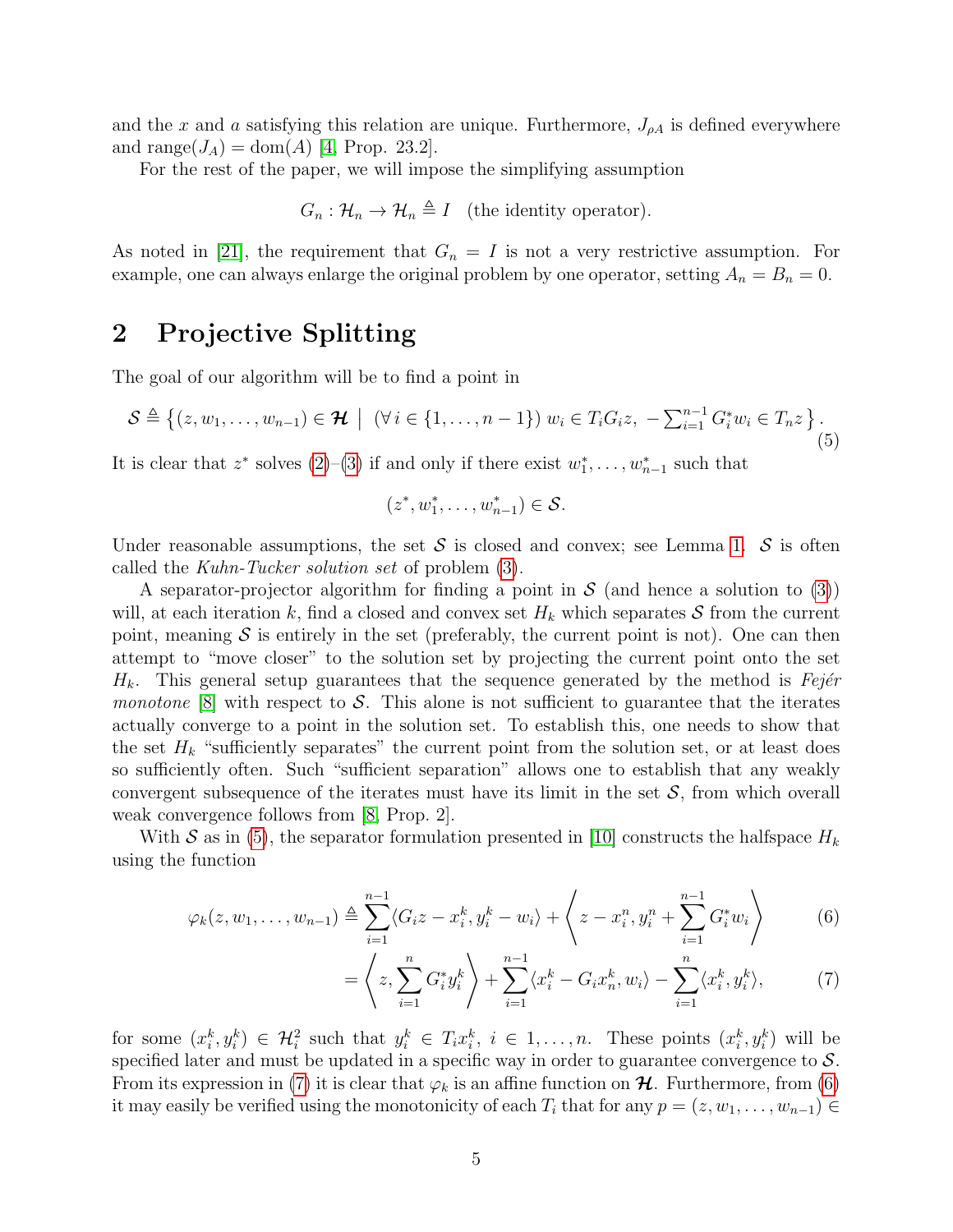S, one has  $\varphi_k(p) \leq 0$ , so that the separator set  $H_k$  may be taken to be the halfspace  $\{p \mid \varphi_k(p) \leq 0\}$ . Projecting onto this halfspace is a low-complexity operation involving only inner products, norms, matrix multiplication by  $G_i$ , and sums of scalars. For example, when  $\mathcal{H}_i = \mathbb{R}^d$  for  $i = 1, \ldots, n$  and each  $G_i = I$ , then this projection has computational complexity  $O(nd)$ .

The key question is how to select the points  $(x_i^k, y_i^k) \in \text{gra } T_i$  so that convergence to S may be established. The original approach, given the current iterate  $p^k = (z^k, w_1^k, \ldots, w_{n-1}^k)$ , is to choose  $(x_i^k, y_i^k) \in \text{gra } T_i$  to be some function of  $(z^k, w_i^k)$  such that  $\varphi_k(p^k)$  is positive and "sufficiently large" whenever  $p^k \notin \mathcal{S}$ . Then, since the solution set is entirely on the nonpositive side of the hyperplane  $\{p \mid \varphi_k(p) = 0\}$ , projecting the current point onto this hyperplane makes progress toward the solution and can be shown to lead to overall convergence. In the original versions of projective splitting, the calculation of  $(x_i^k, y_i^k)$  involved (perhaps approximately) evaluating a resolvent; [\[21\]](#page-38-3) introduced the alternative of a two-forward-step calculation for Lipschitz continuous operators. Here, we introduce a one-forward-step calculation for the case of cocoercive operators

A principal difference between the analysis here and earlier work on projective splitting is that processing all the operators  $T_1, \ldots, T_n$  at iteration k need not result in  $\varphi_k(p^k)$  being positive. Instead, we establish an "ascent lemma" that relates the values  $\varphi_k(p^k)$  and  $\varphi_{k-1}(p^{k-1})$  in such a way that overall convergence may still be proved, even though it is possible that  $\varphi_k(p^k) \leq 0$ . When  $\varphi_k(p^k) \leq 0$ , projection onto  $H_k = \{p \mid \varphi_k(p) \leq 0\}$  is effectively a "no-operation" resulting in  $p^{k+1} = p^k$ . In this case, the algorithm continues to compute new points  $(x_i^{k+1})$  $\binom{k+1}{i}, \binom{k+1}{i}, \binom{k+2}{i}$  $i^{k+2}, y_i^{k+2}, \ldots$  until, for some  $\ell \geq 0$ , it constructs a hyperplane  $H_{k+\ell}$  such that the  $\varphi_{k+\ell}(p^k) > 0$  and projection results in  $p^{k+\ell+1} \neq p^{k+\ell} = p^k$ .

#### Additional Notation for Projective Splitting

For an arbitrary  $(w_1, w_2, \ldots, w_{n-1}) \in \mathcal{H}_1 \times \mathcal{H}_2 \times \ldots \times \mathcal{H}_{n-1}$  we use the notation

$$
w_n \triangleq -\sum_{i=1}^{n-1} G_i^* w_i.
$$

Note that when  $n = 1, w_1 = 0$ . Under this convention, we may write  $\varphi_k : \mathcal{H} \to \mathbb{R}$  in the simpler form

$$
\varphi_k(z, w_1, \dots, w_{n-1}) = \sum_{i=1}^n \langle G_i z - x_i^k, y_i^k - w_i \rangle.
$$

We also use the following notation for  $i = 1, \ldots, n$ :

$$
\varphi_{i,k}(z,w_i) \triangleq \langle G_i z - x_i^k, y_i^k - w_i \rangle.
$$

Note that  $\varphi_k(p) = \varphi_k(z, w_1, \dots, w_{n-1}) = \sum_{i=1}^n \varphi_{i,k}(z, w_i)$ .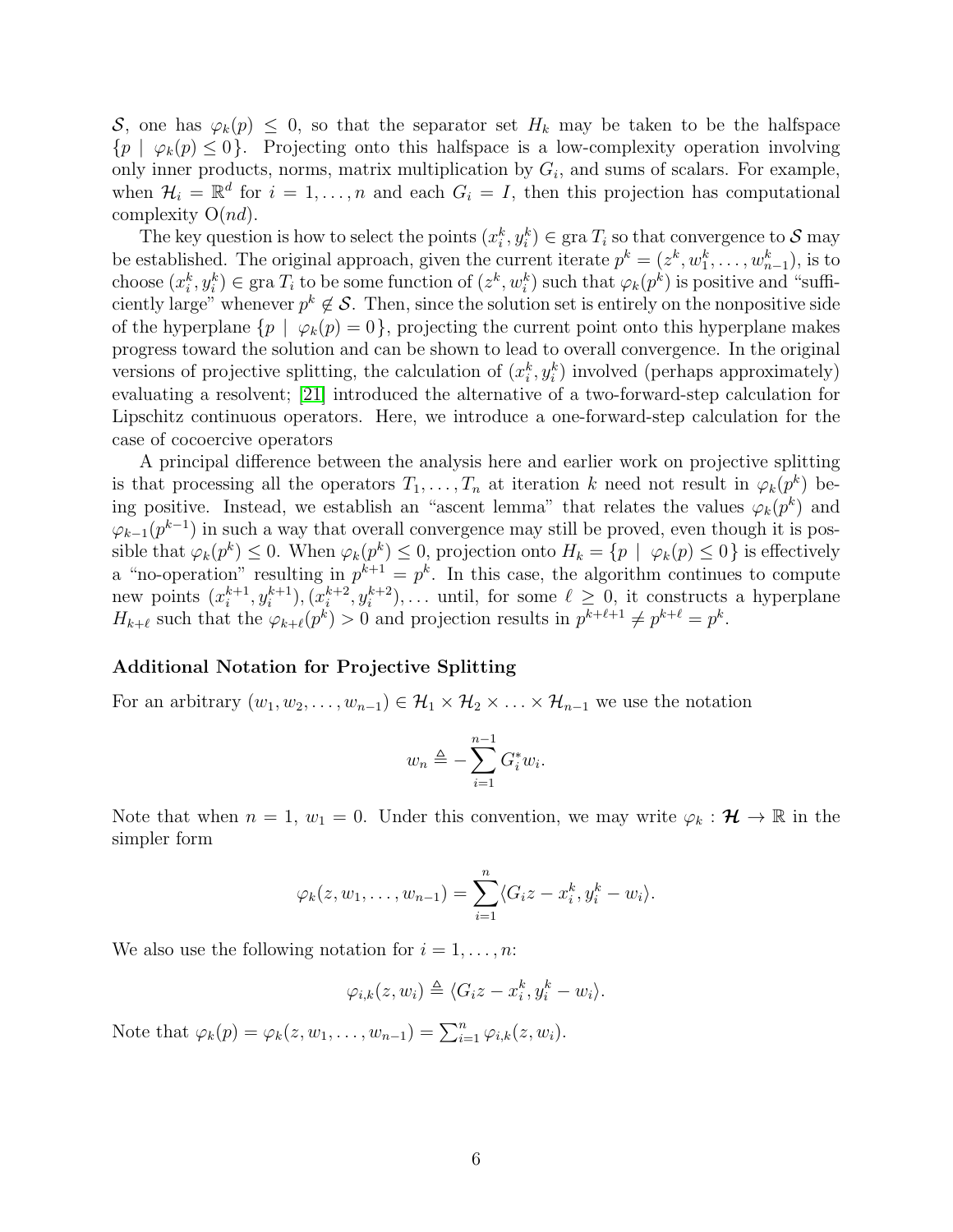#### 2.1 The New Procedure

Suppose  $A_i = 0$  for some  $i \in \{1, ..., n\}$ . Since  $B_i$  is cocoercive, it is also Lipschitz continuous. In [\[21\]](#page-38-3) we introduced the following two-forward-step update for Lipschitz continuous  $B_i$ :

<span id="page-6-1"></span>
$$
x_i^k = G_i z^k - \rho_i^k (B_i G_i z^k - w_i^k)
$$
  

$$
y_i^k = B_i x_i^k.
$$

Under  $L_i$ -Lipschitz continuity and the condition  $\rho_i^k < 1/L_i$ , it is possible to show that updating  $(x_i^k, y_i^k)$  in this way leads to  $\varphi_{i,k}(z^k, w_i^k)$  being sufficiently positive to establish overall convergence. Although we did not discuss it in [\[21\]](#page-38-3), this two-forward step procedure can be extended to handle nonzero  $A_i$  in the following manner:

$$
x_i^k + \rho_i^k a_i^k = G_i z^k - \rho_i^k (B_i G_i z^k - w_i^k) : a_i^k \in A_i x_i^k
$$
 (8)

<span id="page-6-4"></span><span id="page-6-3"></span><span id="page-6-2"></span>
$$
y_i^k = a_i^k + B_i x_i^k. \tag{9}
$$

Following [\(4\)](#page-3-0), it is clear that [\(8\)](#page-6-1) is essentially a resolvent calculation applied to its right-hand side  $G_i z^k - \rho_i^k (B_i G_i z^k - w_i^k)$ . This type of update, with forward steps and backward steps together, was introduced in [\[37\]](#page-39-1) for a more limited form of projective splitting.

An obvious drawback of  $(8)-(9)$  $(8)-(9)$  $(8)-(9)$  is that it requires two forward steps per iteration, one to compute  $B_i G_i z^k$  and another to compute  $B_i x_i^k$ . The initial motivation for the current paper was the following question: is there a way to reuse  $B_i x_i^{k-1}$  $i^{k-1}$  so as to avoid computing  $B_i G_i z^k$ at each iteration, perhaps under the stronger assumption of cocoercivity? With some effort we arrived at the following update for each block  $i = 1, \ldots, n$  at each iteration  $k \geq 0$ :

$$
x_i^k + \rho_i^k a_i^k = (1 - \alpha_i^k) x_i^{k-1} + \alpha_i^k G_i z^k - \rho_i^k \left( b_i^{k-1} - w_i^k \right) : a_i^k \in A_i x_i^k \tag{10}
$$

$$
b_i^k = B_i x_i^k \tag{11}
$$

<span id="page-6-5"></span>
$$
y_i^k = a_i^k + b_i^k,\tag{12}
$$

where  $\alpha_i^k \in (0,1)$ ,  $\rho_i^k \leq 2(1-\alpha_i^k)/L_i$ , and  $b_i^0 = B_i x_i^0$ . Condition [\(10\)](#page-6-3) is readily satisfied by some simple linear algebra calculations followed by a resolvent calculation involving  $A_i$ . Subsequently, [\(11\)](#page-6-4) requires only an evaluation (forward step) on  $B_i$ , and [\(12\)](#page-6-5) is a simple vector addition. In comparison to  $(8)$ , we have replaced  $B_i G_i z^k$  with the previously computed point  $B_i x_i^{k-1}$  $i<sup>k-1</sup>$ . However, in order to establish convergence, it turns out that we also need to replace  $G_i z^k$  with a convex combination of  $x_i^{k-1}$  $i^{k-1}$  and  $G_i z^k$ . Note that the stepsize constraint can now be made arbitrarily close to  $2/L_i$  by setting  $\alpha_i^k$  arbitrarily close to 0. However, in practice it may be better to use an intermediate value, such as  $\alpha_i^k = 0.1$ , since this allows the update to make significant use of the information in  $z<sup>k</sup>$ , a point computed more recently than  $x_i^{k-1}$  $i^{k-1}$ .

Computing  $(x_i^k, y_i^k)$  in this way does not guarantee that  $\varphi_{i,k}(z^k, w_i^k)$  is positive. In the next section, we give some intuition as to why  $(10)-(12)$  $(10)-(12)$  $(10)-(12)$  nevertheless leads to convergence to  $S$ .

### <span id="page-6-0"></span>2.2 A Connection with the Forward-Backward Method

In the projective splitting literature preceeding [\[21\]](#page-38-3), the pairs  $(x_i^k, y_i^k)$  are solutions of

<span id="page-6-6"></span>
$$
x_i^k + \rho_i^k y_i^k = G_i z^k + \rho_i^k w_i^k : y_i^k \in T_i x_i^k
$$
\n(13)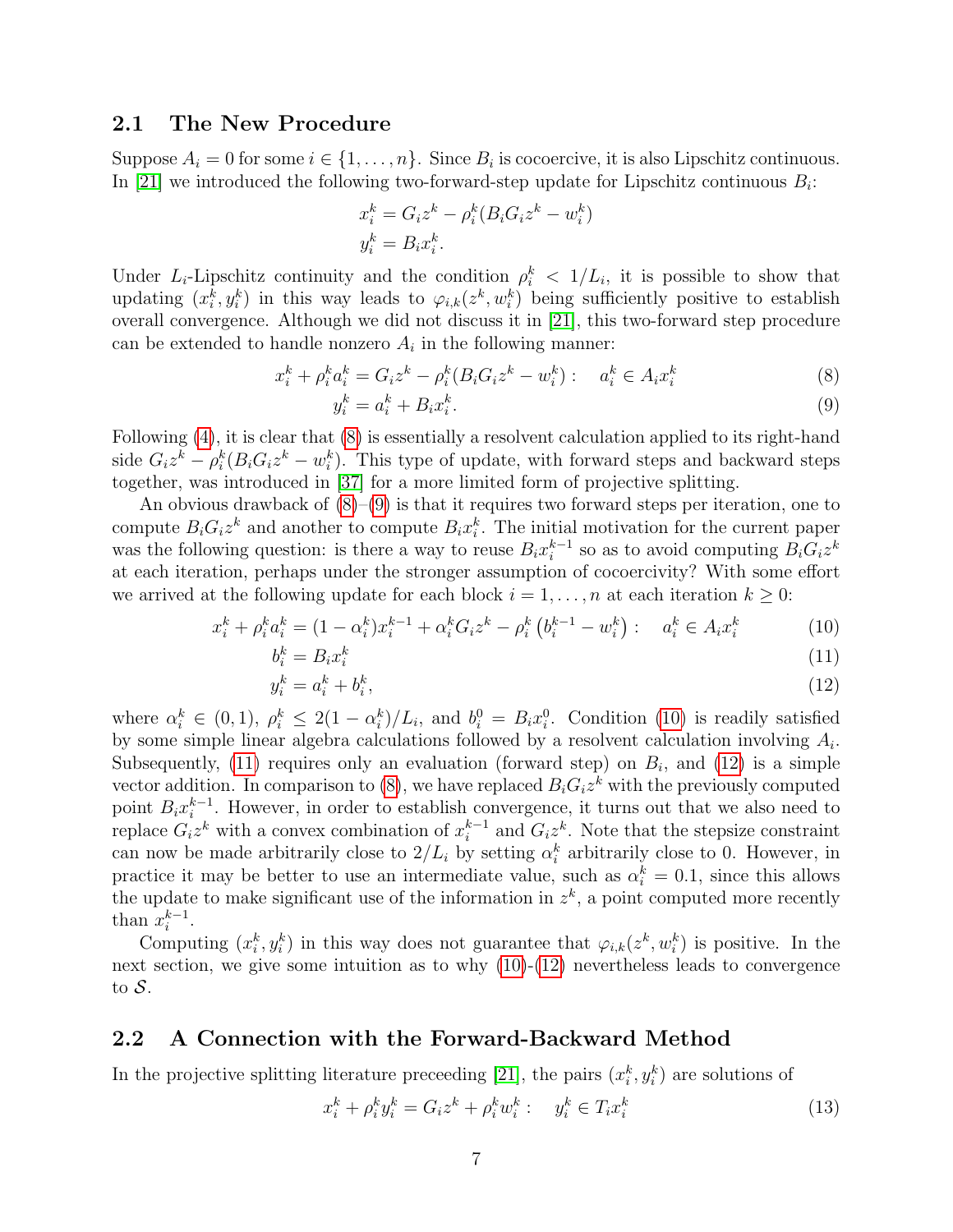for some  $\rho_i^k > 0$ , which — following  $(4)$  — is a resolvent calculation. It can be shown that the resulting  $(x_i^k, y_i^k) \in \text{gra } T_i$  are such that  $\varphi_{i,k}(z^k, w_i^k)$  is positive and sufficiently large to guarantee overall convergence to a solution of [\(3\)](#page-1-0). Since the stepsize  $\rho_i^k$  in [\(13\)](#page-6-6) can be any positive number, let us replace  $\rho_i^k$  with  $\rho_i^k/\alpha_i^k$  for some  $\alpha_i^k \in (0,1)$  and rewrite [\(13\)](#page-6-6) as

<span id="page-7-0"></span>
$$
x_i^k + \frac{\rho_i^k}{\alpha_i^k} y_i^k = G_i z^k + \frac{\rho_i^k}{\alpha_i^k} w_i^k : \quad y_i^k \in T_i x_i^k. \tag{14}
$$

The reason for this reparameterization will become apparent below.

In this paper,  $T_i = A_i + B_i$ , with  $B_i$  being cocoercive and  $A_i$  maximal monotone. For  $T_i$ in this form, computing the resolvent as in [\(13\)](#page-6-6) exactly may be impossible, even when the resolvent of  $A_i$  is available. With this structure,  $x_i^k$  in [\(14\)](#page-7-0) satisfies:

$$
0 \in \frac{\rho_i^k}{\alpha_i^k} A_i x_i^k + \frac{\rho_i^k}{\alpha_i^k} B_i x_i^k + x_i^k - \left( G_i z^k + \frac{\rho_i^k}{\alpha_i^k} w_i^k \right)
$$

which can be rearranged to  $0 \in A_i x_i^k + \tilde{B}_i x_i^k$ , where

$$
\tilde{B}_i v = B_i v + \frac{\alpha_i^k}{\rho_i^k} \left( v - G_i z^k - \frac{\rho_i^k}{\alpha_i^k} w_i^k \right).
$$

Since  $B_i$  is  $L_i^{-1}$ <sup>-1</sup>-cocoercive,  $\tilde{B}_i$  is  $(L_i + \alpha_i^k/\rho_i^k)^{-1}$ -cocoercive [\[4,](#page-37-9) Prop. 4.12]. Consider the generic monotone inclusion problem  $0 \in A_i x + \tilde{B}_i x$ :  $A_i$  is maximal and  $\tilde{B}_i$  is cocoercive, and thus one may solve the problem with the forward-backward (FB) method [\[4,](#page-37-9) Theorem 26.14]. If one applies a single iteration of FB initialized at  $x_i^{k-1}$  $i^{k-1}$ , with stepsize  $\rho_i^k$ , to the inclusion  $0 \in A_i x + \tilde{B}_i x$ , one obtains the calculation:

$$
x_i^k = J_{\rho_i^k A_i} \left( x_i^{k-1} - \rho_i^k \tilde{B}_i x_i^{k-1} \right)
$$
  
=  $J_{\rho_i^k A_i} \left( x_i^{k-1} - \rho_i^k \left( B_i x_i^{k-1} + \frac{\alpha_i^k}{\rho_i^k} \left( x_i^{k-1} - G_i z^k - \frac{\rho_i^k}{\alpha_i^k} w_i^k \right) \right) \right)$   
=  $J_{\rho_i^k A_i} \left( (1 - \alpha_i^k) x_i^{k-1} + \alpha_i^k G_i z^k - \rho_i^k \left( B_i x_i^{k-1} - w_i^k \right) \right),$ 

which is precisely the update [\(10\)](#page-6-3). So, our proposed calculation is equivalent to one iteration of FB initialized at the previous point  $x_i^{k-1}$  $i^{k-1}$ , applied to the subproblem of computing the resolvent in [\(14\)](#page-7-0). Prior versions of projective splitting require computing this resolvent either exactly or to within a certain relative error criterion, which may be costly. Here, we simply make a single FB step toward computing the resolvent, which we will prove is sufficient for the projective splitting method to converge to S. However, our stepsize restriction on  $\rho_i^k$ will be slightly stronger than the natural stepsize limit that would arise when applying FB to  $0 \in A_i \tilde{x} + \tilde{B}_i x$ 

# 3 The Algorithm: Assumptions, Definition, and Basic Properties

<span id="page-7-1"></span>Assumption 1. Problem [\(2\)](#page-0-1) conforms to the following: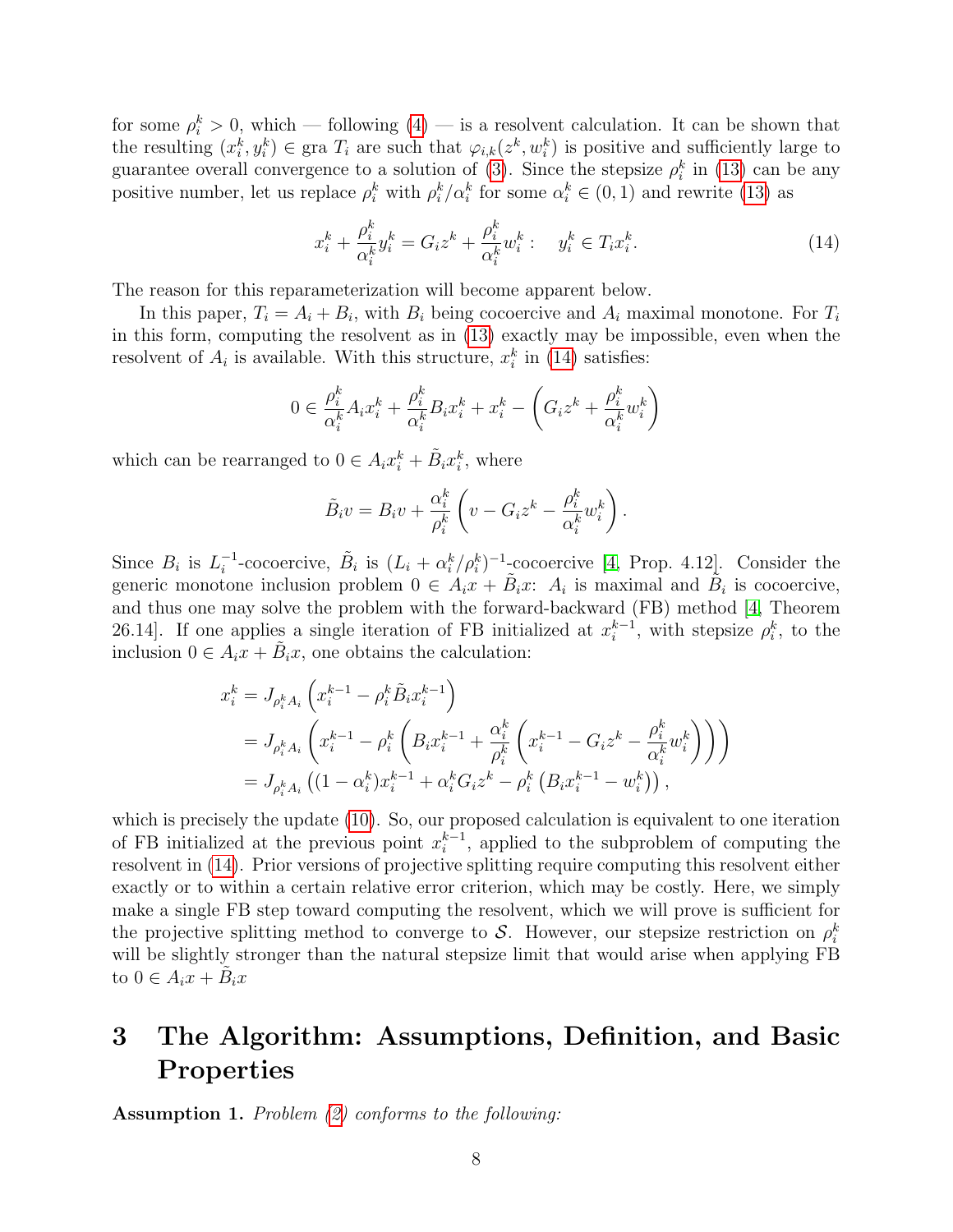- 1.  $\mathcal{H}_0 = \mathcal{H}_n$  and  $\mathcal{H}_1, \ldots, \mathcal{H}_{n-1}$  are real Hilbert spaces.
- 2. For  $i = 1, ..., n$ , the operators  $A_i : \mathcal{H}_i \to 2^{\mathcal{H}_i}$  and  $B_i : \mathcal{H}_i \to \mathcal{H}_i$  are monotone. Additionally each  $A_i$  is maximal.
- 3. Each operator  $B_i$  is either  $L_i^{-1}$  $i^{-1}$ -cocoercive for some  $L_i > 0$  (and thus single-valued) and dom  $B_i = \mathcal{H}_i$ , or  $L_i = 0$  and  $B_i x = v_i$  for all  $x \in \mathcal{H}_i$  and some  $v_i \in \mathcal{H}_i$ .
- 4. Each  $G_i: \mathcal{H}_0 \to \mathcal{H}_i$  for  $i = 1, \ldots, n-1$  is linear and bounded.
- 5. Problem [\(2\)](#page-0-1) has a solution, so the set  $S$  defined in [\(5\)](#page-4-0) is nonempty.

In order to apply a separator-projector algorithm, the target set must be closed and convex. Establishing this for S is very similar to in our previous work [\[21\]](#page-38-3), which in turn follows many earlier results.

<span id="page-8-1"></span>**Lemma [1](#page-7-1).** Suppose Assumption 1 holds. The set  $S$  defined in  $(5)$  is closed and convex.

*Proof.* By [\[4,](#page-37-9) Cor. 20.28] each  $B_i$  is maximal. Furthermore, since  $dom(B_i) = \mathcal{H}_i$ ,  $T_i = A_i + B_i$ is maximal monotone by  $[4, \text{Cor. } 25.5(i)]$  $[4, \text{Cor. } 25.5(i)]$ . The rest of the proof is identical to  $[21, \text{Lemma } 25.5(i)]$  $[21, \text{Lemma } 25.5(i)]$ 3].  $\Box$ 

Throughout, we will use  $p = (z, \mathbf{w}) = (z, w_1, \dots, w_{n-1})$  for a generic point in  $\mathcal{H}$ , the collective primal-dual space. For  $\mathcal{H}$ , we adopt the following (standard) norm and inner product:

$$
||(z, \mathbf{w})||^2 \triangleq ||z||^2 + \sum_{i=1}^{n-1} ||w_i||^2 \qquad \langle (z^1, \mathbf{w}^1), (z^2, \mathbf{w}^2) \rangle \triangleq \langle z^1, z^2 \rangle + \sum_{i=1}^{n-1} \langle w_i^1, w_i^2 \rangle. \tag{15}
$$

<span id="page-8-4"></span>**Lemma 2.** [\[21,](#page-38-3) Lemma 4] Let  $\varphi_k$  be defined as in [\(6\)](#page-4-2). Then:

- 1.  $\varphi_k$  is affine on **H**.
- 2. With respect to inner product  $\langle \cdot, \cdot \rangle$  on  $\mathcal{H}$ , the gradient of  $\varphi_k$  is

<span id="page-8-0"></span>
$$
\nabla \varphi_k = \left( \sum_{i=1}^{n-1} G_i^* y_i^k + y_n^k, x_1^k - G_1 x_n^k, x_2^k - G_2 x_n^k, \dots, x_{n-1}^k - G_{n-1} x_n^k \right).
$$

We sharpen the notation for the one-forward-step update introduced in  $(10)$ – $(12)$  as follows:

<span id="page-8-3"></span>**Definition 1.** Suppose H and H' are real Hilbert spaces,  $A: \mathcal{H} \to 2^{\mathcal{H}}$  is maximal-monotone with nonempty domain,  $B: \mathcal{H} \to \mathcal{H}$  is  $L^{-1}$ -cocoercive, and  $G: \mathcal{H}' \to \mathcal{H}$  is bounded and linear. For  $\alpha \in [0,1]$  and  $\rho > 0$ , define the mapping  $\mathcal{F}_{\alpha,\rho}(z,x,w;A,B,G) : \mathcal{H}' \times \mathcal{H}^2 \to \mathcal{H}^2$ , with additional parameters A, B, and G, as

<span id="page-8-2"></span>
$$
\mathcal{F}_{\alpha,\rho}\left(\begin{array}{c} z,x,w; \\ A,B,G \end{array}\right) := (x^+,y^+) : \begin{cases} t & \triangleq (1-\alpha)x + \alpha Gz - \rho(Bx-w) \\ x^+ & = J_{\rho A}(t) \\ y^+ & = \rho^{-1}(t-x^+) + Bx^+. \end{cases} (16)
$$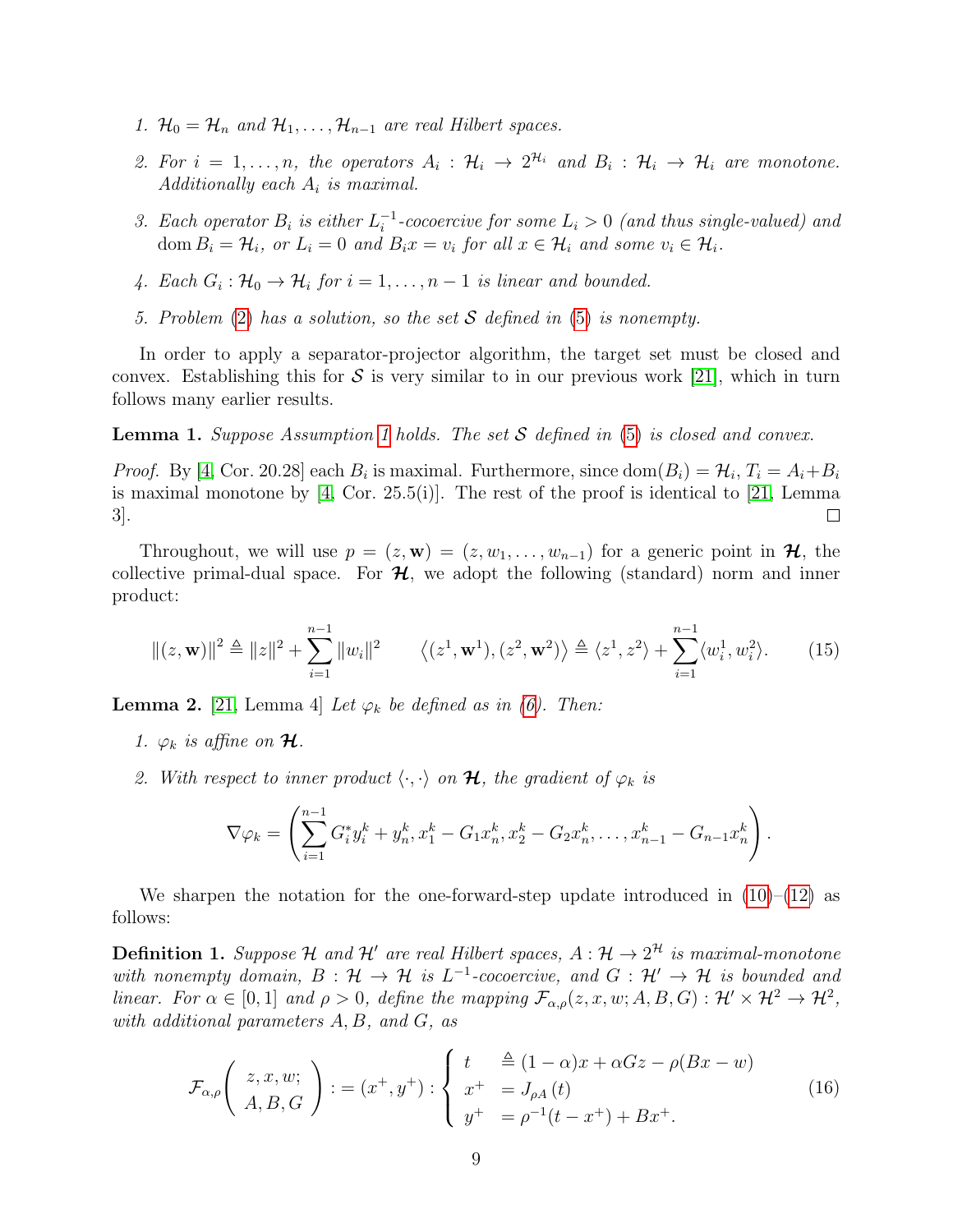Algorithm 1: One-Forward-Step Projective Splitting with Backtracking

<span id="page-9-2"></span>Input:  $(z^1, \mathbf{w}^1) \in \mathcal{H}, \{\beta_k\}_{k \in \mathbb{N}}, \mathcal{B} \subseteq \{1, \ldots, n\}$  the operators requiring backtracking,  $\gamma > 0, \, \delta \in (0,1)$ . For  $i = 1, \ldots, n$ :  $x_i^0 \in \mathcal{H}_i$  and  $\{\alpha_i^k\}_{k \in \mathbb{N}}$ . For  $i \in \mathcal{B}$ :  $\{\hat{\rho}_i^k\}_{k \in \mathbb{N}}$ ,  $\hat{\theta}_i \in \text{dom}(A_i), \ \hat{w}_i \in A_i \hat{\theta}_i + B_i \hat{\theta}_i, \text{ and } y_i^0 \in A_i x_i^0 + B_i x_i^0. \text{ For } i \notin \mathcal{B}:\ \{\rho_i^k\}_{k \in \mathbb{N}}.$ 1 for  $k = 1, 2, ...$  do 2 for  $i \in \mathcal{B}$  do  $\begin{array}{l} \mathbf{3} \end{array} \left| \begin{array}{l} \end{array} \right. \left| \begin{array}{l} \varphi_{i,k-1}(z^k,w_i^k) \leftarrow \langle G_iz^k-x_i^{k-1},y_i^{k-1}-w_i^k \end{array} \right| \end{array}$  $\lambda_i^k$   $\leftarrow \langle G_i z^k - x_i^{k-1}, y_i^{k-1} - w_i^k \rangle$  $\left. \begin{array}{c} \mathbf{1} \end{array} \right| \quad \left( x_i^k, y_i^k, \rho_i^k \right) \leftarrow \texttt{backTrack}(z^k,\, w_i^k,\, x_i^{k-1})$  $\binom{k-1}{i}, y_i^{k-1}$  $i^{k-1}, \ \hat{\rho}^k_i, \ \varphi_{i,k-1}(z^k, w^k_i), \ \alpha^k_i, \ \hat{\theta}_i, \ \hat{w}_i, \ \delta;$  $A_i, B_i, G_i$ 5 for  $i \notin \mathcal{B}$  do  $\quad \ \, \mathfrak{s} \quad \Big| \quad \ \big\lfloor \ (x_i^k, y_i^k) \leftarrow \mathcal{F}_{\alpha_i^k, \rho_i^k}(z^k, x_i^{k-1}, w_i^k; A_i, B_i, G_i) \qquad \ \ \texttt{\#} \ \mathcal{F} \ \texttt{defined in} \ \ (16) \qquad \ \ \texttt{\#} \texttt{\#} \texttt{\#} \texttt{\#} \texttt{\#} \texttt{\#} \texttt{\#} \texttt{\#} \texttt{\#} \texttt{\#} \texttt{\#} \texttt{\#} \texttt{\#} \texttt{\#} \texttt{\#} \texttt{\#$  $\quad \ \, \mathfrak{s} \quad \Big| \quad \ \big\lfloor \ (x_i^k, y_i^k) \leftarrow \mathcal{F}_{\alpha_i^k, \rho_i^k}(z^k, x_i^{k-1}, w_i^k; A_i, B_i, G_i) \qquad \ \ \texttt{\#} \ \mathcal{F} \ \texttt{defined in} \ \ (16) \qquad \ \ \texttt{\#} \texttt{\#} \texttt{\#} \texttt{\#} \texttt{\#} \texttt{\#} \texttt{\#} \texttt{\#} \texttt{\#} \texttt{\#} \texttt{\#} \texttt{\#} \texttt{\#} \texttt{\#} \texttt{\#} \texttt{\#$  $\quad \ \, \mathfrak{s} \quad \Big| \quad \ \big\lfloor \ (x_i^k, y_i^k) \leftarrow \mathcal{F}_{\alpha_i^k, \rho_i^k}(z^k, x_i^{k-1}, w_i^k; A_i, B_i, G_i) \qquad \ \ \texttt{\#} \ \mathcal{F} \ \texttt{defined in} \ \ (16) \qquad \ \ \texttt{\#} \texttt{\#} \texttt{\#} \texttt{\#} \texttt{\#} \texttt{\#} \texttt{\#} \texttt{\#} \texttt{\#} \texttt{\#} \texttt{\#} \texttt{\#} \texttt{\#} \texttt{\#} \texttt{\#} \texttt{\#$  $\tau \quad | \quad (\pi_k, z^{k+1}, \mathbf{w}^{k+1}) \leftarrow \texttt{projectToHplane}(z^k, \, \mathbf{w}^k, \, \{x_i^k, y_i^k\}_{i=1}^n, \, \beta_k, \gamma)$  $\mathbf{s}$  | if  $\pi_k = 0$  then  $\mathsf{9} \quad | \quad | \quad \mathbf{return} \; z^{k+1}$ 

<span id="page-9-7"></span><span id="page-9-3"></span><span id="page-9-1"></span>Algorithm 2: Backtracking procedure

<span id="page-9-6"></span><span id="page-9-4"></span>1 Function backTrack( $z,\,w,\,x,\,y,\,\hat{\rho},\,\varphi,\,\alpha,\,\hat{\theta},\,\hat{w},\,\delta;\,A,\,B,\,G$ ): 2  $\hat{\rho}_1 = \hat{\rho}$ 3 for  $j = 1, 2, ...$  do <sup>4</sup> (˜x<sup>j</sup> , y˜<sup>j</sup> ) = Fα,ρ˜<sup>j</sup> (z, x, w; A, B, G) /\* F defined in [\(16\)](#page-8-2) \*/ 5  $\hat{y}_j = \tilde{\rho}_i^{-1}$  $j^{-1}((1-\alpha)x+\alpha Gz-\tilde x_j)+w$  $\mathfrak{g} \quad \Big\vert \quad \Big\vert \quad \varphi^+_j = \langle Gz - \tilde{x}_j, \tilde{y}_j - w \rangle$ 7  $\left|\begin{array}{c} \end{array}\right| \text{ if } \|\tilde{x}_j - \hat{\theta}\| \leq (1 - \alpha)\|x - \hat{\theta}\| + \alpha\|Gz - \hat{\theta}\| + \tilde{\rho}_j\|w - \hat{w}\|$  $\begin{array}{c|c} \mathbf{s} & \end{array}$  and  $\varphi_j^+ \geq \frac{\tilde{\rho}_j}{2\alpha}$  $\frac{\tilde{\rho}_j}{2\alpha}\left(\|\tilde{y}_j - w\|^2 + \alpha \|\hat{y}_j - w\|^2\right) + (1 - \alpha)\left(\varphi - \frac{\tilde{\rho}_j}{2\alpha}\right)$  $\frac{\tilde{\rho}_j}{2\alpha} \|y-w\|^2 \Big) \,\, {\rm then}$  $\quad \quad \ \ \, \mathfrak{g} \quad \mid \quad \mid \quad \ \ \textbf{return} \;\;(\tilde{x}_j,\tilde{y}_j,\tilde{\rho}_j)$ 10  $\hat{\rho}_{j+1} = \delta \tilde{\rho}_j$ 

<span id="page-9-9"></span><span id="page-9-8"></span><span id="page-9-5"></span>With this notation,  $(10)$ – $(12)$  can be written as

$$
(x_i^k, y_i^k) = \mathcal{F}_{\alpha_i^k, \rho_i^k}(z^k, x_i^{k-1}, w_i^k; A_i, B_i, G_i).
$$

<span id="page-9-0"></span>Algorithms [1–](#page-9-0)[3](#page-10-0) define the main method proposed in this work. They produce a sequence of primal-dual iterates  $p^k = (z^k, w_1^k, \ldots, w_{n-1}^k) \in \mathcal{H}$  and, implicitly,  $w_n^k \triangleq -\sum_{i=1}^{n-1} G_i^* w_i^k$ . Algorithm [1](#page-9-0) gives the basic outline of our method; for each operator, it invokes either our new one-forward-step update with a user-defined stepsize (through line [6\)](#page-9-1) or its backtracking variant given in Algorithm [2](#page-9-0) (through line [4\)](#page-9-2). Together, algorithms [1–2](#page-9-0) specify how to update the points  $(x_i^k, y_i^k)$  used to define the separating affine function  $\varphi_k$  in [\(6\)](#page-4-2). Algorithm [3,](#page-10-0) called from line [7](#page-9-3) of Algorithm [1,](#page-9-0) defines the projectToHplane function that performs the projection step to obtain the next iterate.

Taken together, algorithms [1–](#page-9-0)[3](#page-10-0) are essentially the same as Algorithm 2 of [\[21\]](#page-38-3), except that the update of  $(x_i^k, y_i^k)$  uses the new procedure given in [\(10\)](#page-6-3)–[\(12\)](#page-6-5). For simplicity, the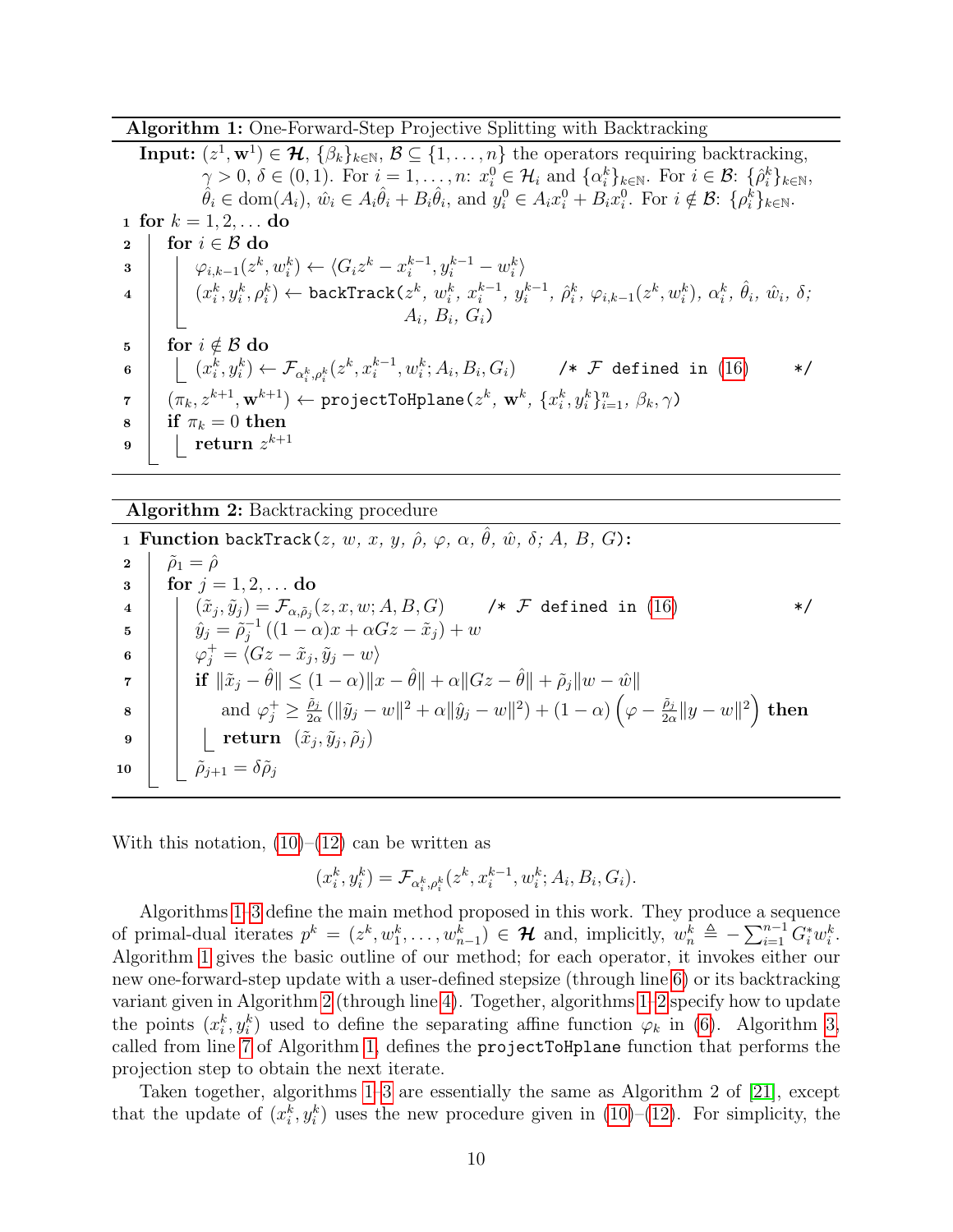Algorithm 3: Projection Update

Global Variables for Function:  $G_i: \mathcal{H}_0 \to \mathcal{H}_i$  for  $i = 1, \ldots, n - 1$ **1 Function** projectToHplane( $z$ , **w**,  $\{x_i, y_i\}_{i=1}^n$ ,  $\beta$ ,  $\gamma$ ): 2  $u_i = x_i - G_i x_n, \quad i = 1, \ldots, n-1,$ **3**  $v = \sum_{i=1}^{n-1} G_i^* y_i + y_n$  $\mu \quad | \quad \pi = \|u\|^2 + \gamma^{-1} \|v\|^2$  $\frac{1}{5}$  if  $\pi > 0$  then 6  $\phi(p) = \langle z, v \rangle + \sum_{i=1}^{n-1} \langle w_i, u_i \rangle - \sum_{i=1}^{n} \langle x_i, y_i \rangle$  $\tau = \frac{\beta}{\pi} \max\left\{0, \varphi(p)\right\}$ <sup>8</sup> else 9  $\left\vert \quad \right\vert _{\text{return }(0, x_n, y_1, \ldots, y_{n-1})}$ 10  $z^+ = z - \gamma^{-1} \tau v$ 11  $w_i^+ = w_i - \tau u_i, \quad i = 1, \ldots, n-1,$ 12  $w_n^+=-\sum_{i=1}^{n-1}G_i^*w_i^+$ i 13 **return**  $(\pi, z^+, \mathbf{w}^+)$ 

<span id="page-10-2"></span><span id="page-10-1"></span><span id="page-10-0"></span>algorithm also lacks the block-iterative and asynchronous features of [\[10,](#page-37-3) [17,](#page-38-9) [21\]](#page-38-3), which we plan to combine with algorithms [1–](#page-9-0)[3](#page-10-0) in a follow-up paper.

The computations in projectToHplane are all straightforward and of relatively low complexity. They consist of matrix multiplies by  $G_i$ , inner products, norms, and sums of scalars. In particular, there are no potentially difficult minimization problems involved. If  $G_i = I$ and  $\mathcal{H}_i = \mathbb{R}^d$  for  $i = 1, \ldots, n$ , then the computational complexity of projectToHplane is  $O(nd)$ .

The method allows two ways to select the stepsizes  $\{\rho_i^k\}_{k\in\mathbb{N}}$ . One may either choose them directly or invoke the backTrack procedure. In the backtracking case, one must supply initial trial stepsizes  $\{\hat{\rho}_i^k\}_{k\in\mathbb{N}}$ . If one decides to select the stepsizes manually, the upper bound condition  $\rho_i^k \leq 2(1 - \alpha_i^k)/L_i$  is required whenever  $L_i > 0$ . However, it may be difficult to ensure that this condition is satisfied when the cocoercivity constant is hard to estimate. The global cocoercivity constant  $L_i$  may also be conservative in parts of the domain of  $B_i$ , leading to unnecessarily small stepsizes in some cases. We developed the backtracking linesearch technique for these reasons. The set  $\beta$  holds the indices of operators for which backtracking is to be used.

For a trial stepsize  $\tilde{\rho}_j$ , Algorithm [2](#page-9-0) generates candidate points  $(\tilde{x}_j, \tilde{y}_j)$  using the singleforward-step procedure of [\(16\)](#page-8-2). For these candidates, Algorithm [2](#page-9-0) checks two conditions on lines [7–](#page-9-4)[8.](#page-9-5) If both of these inequalities are satisfied, then backtracking terminates and returns the successful candidate points. If either condition is not satisfied, the stepsize is reduced by the factor  $\delta \in (0,1)$  and the process is repeated. These two conditions arise in the analysis in Section [5.](#page-13-0)

The backTrack procedure computes several auxiliary quantities used to check the two backtracking termination conditions. The point  $\hat{y}_j$  is calculated to be the same as  $\hat{y}$  given in Definition [2.](#page-21-0) The quantity  $\varphi_j^+ = \langle Gz - \tilde{x}_j, \tilde{y}_j - w \rangle$  is the value of  $\varphi_{i,k}(z^k, w_i^k)$  corresponding to the candidate points  $(\tilde{x}_j, \tilde{y}_j)$ . Note that the subroutine input  $\varphi_j = \langle G_i z^k - x_i^{k-1} \rangle$  $x_i^{k-1}, y_i^{k-1} - w_i^k$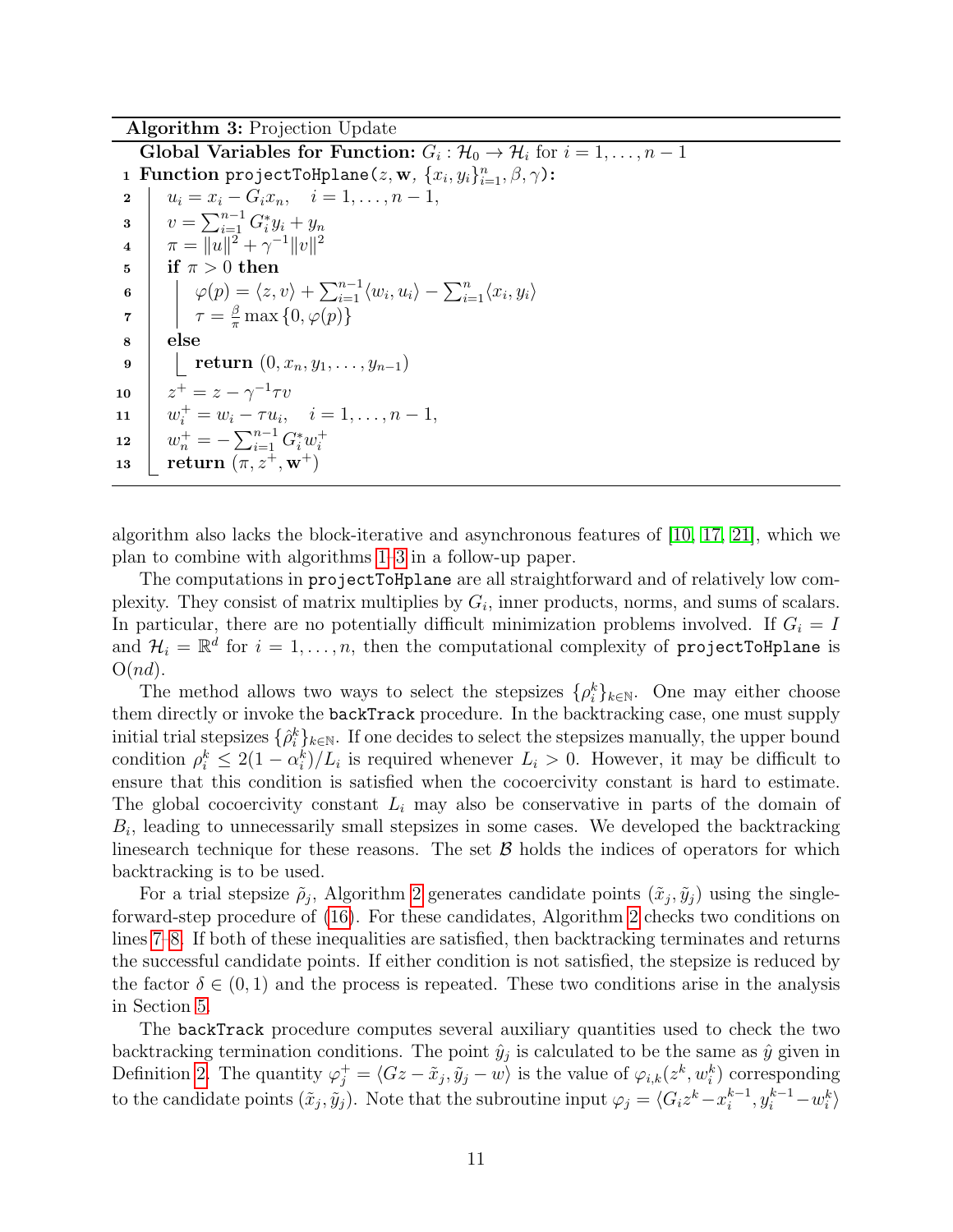is equal to  $\varphi_{i,k-1}(z^k, w_i^k)$ . Ideally, we want  $\varphi_j^+$  $j<sub>j</sub>$  to be as large as possible, but the condition checked on line [8](#page-9-5) will ultimately suffice to prove convergence.

Algorithm [1](#page-9-0) has the following parameters. Precise assumptions regarding these parameters are given at the end of this section and in Section [5.5.](#page-21-1)

- $\{\alpha_i^k\}_{k\in\mathbb{N}}$ : as described in Section [2.2.](#page-6-0)
- $\{\rho_i^k\}_{k\in\mathbb{N}}$ : Note that  $\rho_i^k$  has two meanings. For  $i \notin \mathcal{B}$ , it is the user-supplied stepsize. For  $i \in \mathcal{B}$ , it is the stepsize returned by backTrack on line [4.](#page-9-2)
- $\{\hat{\rho}_i^k\}_{k\in\mathbb{N}}$ : the initial trial stepsizes for the backtracking procedure for  $i \in \mathcal{B}$ .
- $(\hat{\theta}_i, \hat{w}_i)$  these are used in the backtracking procedure for  $i \in \mathcal{B}$ . An obvious choice which we used in our numerical experiments was  $(\hat{\theta}_i, \hat{w}_i) = (x_i^0, y_i^0)$ , i.e. the initial point.
- $\{\beta_k\}_{k\in\mathbb{N}}$ : relaxation factors for the projection operation.
- $\gamma > 0$ : allows for the projection to be performed using a slightly more general primal-dual metric than [\(15\)](#page-8-0). In effect, this parameter changes the relative size of the primal and dual updates in lines [10–](#page-10-1)[11](#page-10-2) of Algorithm [3.](#page-10-0) As  $\gamma$  increases, a smaller step is taken in the primal and a larger step in the dual. As  $\gamma$  decreases, a smaller step is taken in the dual update and a larger step is taken in the primal. See [\[19,](#page-38-2) Sec. 5.1] and [\[18,](#page-38-1) Sec. 4.1] for more details.

As written, Algorithm [1](#page-9-0) is not as efficient as it could be. On the surface, it seems that we need to recompute  $B_i x_i^{k-1}$  $i<sup>k-1</sup>$  in order to evaluate *F* on line [6.](#page-9-1) However,  $B_i x_i^{k-1}$  was already computed in the previous iteration and can obviously be reused, so only one evaluation of  $B_i$  is needed per iteration. Similarly, within backTrack, each invocation of  $\mathcal F$  on line [4](#page-9-6) may reuse the quantity  $Bx = B_i x_i^{k-1}$  which was computed in the previous iteration of Algorithm [1.](#page-9-0) Thus, each iteration of the loop within backTrack requires one new evaluation of  $B$ , to compute  $B\tilde{x}_j$  within  $\mathcal{F}$ .

Finally, we note that  $\rho_i^k$  is returned by **backTrack** only to make the notation within the proofs more streamlined. With this notation, assuming that backTrack always terminates finitely (which we will show to be the case), we may write

$$
(x_i^k, y_i^k) = \mathcal{F}_{\alpha_i^k, \rho_i^k}(z^k, x_i^{k-1}, w_i^k; A_i, B_i, G_i)
$$

for all  $i = 1, \ldots, n$ . The only difference between  $i \in \mathcal{B}$  and  $i \notin \mathcal{B}$  is that in the former, the stepsize  $\rho_i^k$  is discovered by backtracking, while in the latter it is directly user-supplied.

We now list most of our parameter assumptions; however, one additional assumption is introduced in Section [5.5,](#page-21-1) where it arises in the analysis.

<span id="page-11-1"></span>**Assumption 2.** There exist  $0 < \beta \leq \overline{\beta} < 2$  such that  $\beta \leq \beta_k \leq \overline{\beta}$  for all  $k \geq 1$ . The constant  $\gamma$  is positive. The constant  $\delta \in (0,1)$ .

**Assumption 3.** For all  $i = 1, ..., n$  there exists  $0 < \underline{\alpha}_i \leq \overline{\alpha}_i \leq 1$  such that  $\underline{\alpha}_i \leq \alpha_i^k \leq \overline{\alpha}_i$ for all  $k \geq 1$ . There exists  $c_{\alpha} \in (0,1)$  such that for all  $k \geq 1$  and  $i = 1, \ldots, n$ ,

<span id="page-11-0"></span>
$$
\alpha_i^k \le \frac{c_\alpha \alpha_i^{k-1}}{1 - \alpha_i^{k-1}}.\tag{17}
$$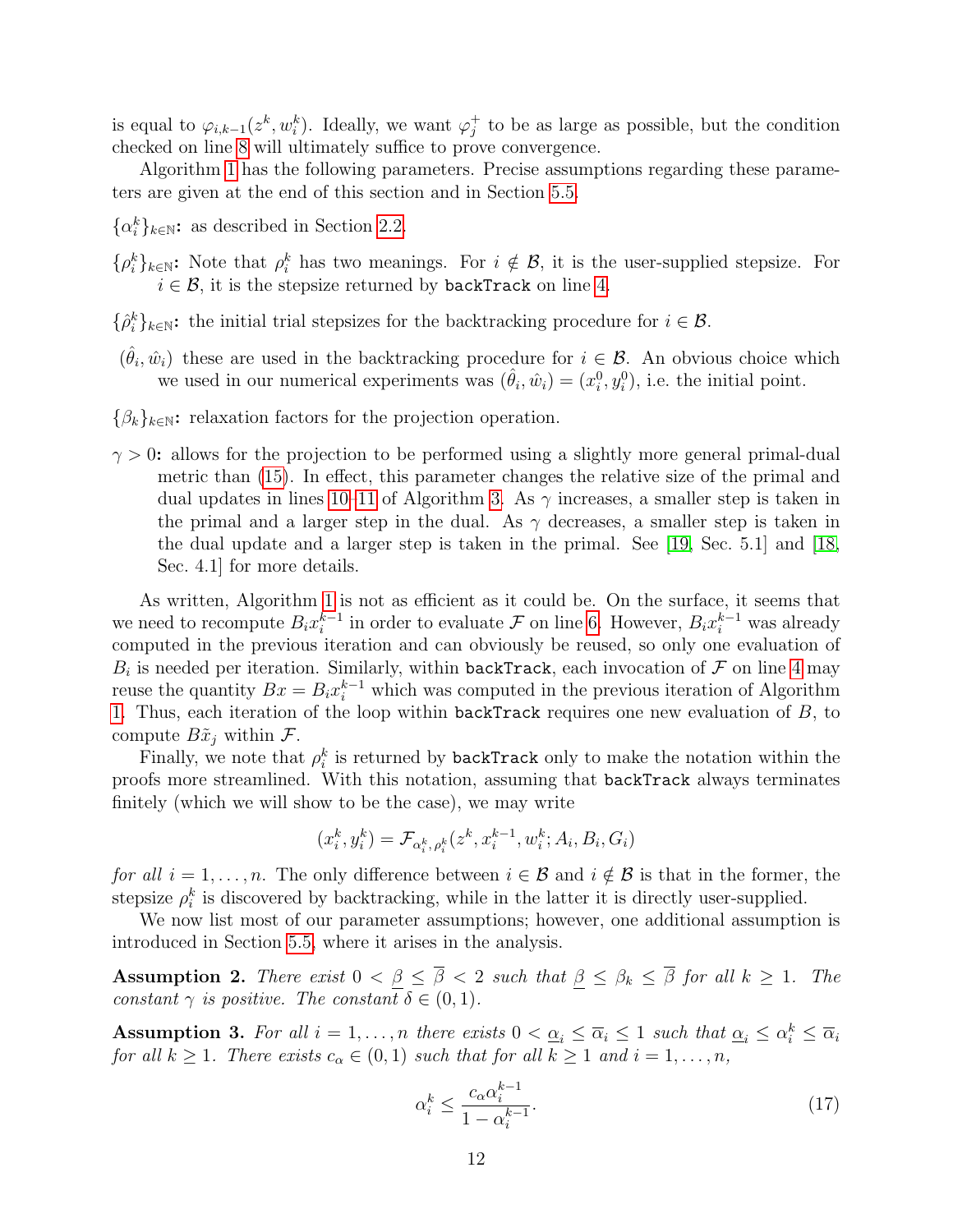<span id="page-12-0"></span>**Assumption 4.** For  $i \notin \mathcal{B}$  and for all  $k \geq 1$ :

- 1. There exists  $\underline{\rho}_i$  such that  $0 < \underline{\rho}_i \leq \rho_i^k$ .
- 2. If  $L_i = 0$ , there exists  $\overline{\rho}_i > 0$  such that  $\rho_i^k \leq \overline{\rho}_i$ .
- 3. If  $L_i > 0$ ,  $\rho_i^k \leq 2(1 \alpha_i^k)/L_i$ .

<span id="page-12-2"></span>**Assumption 5.** For  $i \in \mathcal{B}$ , and for all  $k \geq 1$ , there exists  $\overline{\rho}_i > 0$  such that  $\hat{\rho}_i^k \leq \overline{\rho}_i$ . Furthermore, either there exists  $\underline{\hat{\rho}}_i > 0$  such that

<span id="page-12-3"></span>
$$
(\forall k \ge 1): \qquad \qquad \hat{\rho}_i^k \ge \hat{\underline{\rho}}_i,\qquad \qquad or \qquad (18)
$$

<span id="page-12-4"></span>
$$
(\forall k \ge 2): \qquad \hat{\rho}_i^k \ge \rho_i^{k-1} \qquad and \qquad \hat{\rho}_i^1 > 0. \tag{19}
$$

If  $\alpha_i^k = \alpha_i$  is fixed, then [\(17\)](#page-11-0) is satisfied by any  $c_{\alpha} \geq 1 - \alpha_i$ . When  $L_i > 0$ , to satisfy Assumption [4\(](#page-12-0)3) without forcing  $\rho_i^k = 0$  (which contradicts Assumption 4(1)) requires that  $\alpha_i^k$  < 1. When  $L_i = 0$ , then  $B_i$  must be a constant-valued operator. In this case, we allow  $\alpha_i^k \leq \overline{\alpha}_i \leq 1.$ 

Lemma [3](#page-12-1) details the key results for Algorithm [1](#page-9-0) that stem from it being a seperatorprojector algorithm. While these properties alone do not guarantee convergence, they are important to all of the arguments that follow.

<span id="page-12-1"></span>**Lemma 3.** Suppose that assumptions [1](#page-9-0) and [2](#page-11-1) hold. Then for Algorithm 1

- 1. The sequence  $\{p^k\} = \{(z^k, w_1^k, \ldots, w_{n-1}^k)\}\$ is bounded.
- 2. If the algorithm never terminates via line [9,](#page-9-7)  $p^k p^{k+1} \to 0$ . Furthermore  $z^k z^{k-1} \to 0$ and  $w_i^k - w_i^{k-1} \to 0$  for  $i = 1, \ldots n$ .
- 3. If the algorithm never terminates via line [9](#page-9-7) and  $\|\nabla \varphi_k\|$  remains bounded for all  $k \geq 1$ , then  $\limsup_{k\to\infty} \varphi_k(p^k) \leq 0.$

Proof. Parts 1–2 are proved in lemmas 2 and 6 of [\[21\]](#page-38-3). Part 3 can be found in Part 1 of the proof of Theorem 1 in [\[21\]](#page-38-3). The analysis in [\[21\]](#page-38-3) uses a different procedure to contruct the pairs  $(x_i^k, y_i^k)$ , but the result is generic and not dependent on that particular procedure. Note also that [\[21\]](#page-38-3) establishes the results in a more general setting allowing asynchrony and block-iterativeness, which we do not analyze here.  $\Box$ 

## 4 The Special Case  $n = 1$

Before starting the analysis, we consider the important special case  $n = 1$ . In this case, we have by assumption that  $G_1 = I$ ,  $w_1^k = 0$ , and we are solving the problem  $0 \in Az + Bz$ , where both operators are maximal monotone and B is  $L^{-1}$ -cocoercive. In this case, Algorithm [1](#page-9-0) reduces to a method which is similar to FB. Let  $x^k \triangleq x_1^k$ ,  $y^k \triangleq y_1^k$ ,  $\alpha^k \triangleq \alpha_1^k$ , and  $\rho^k \triangleq \rho_1^k$ .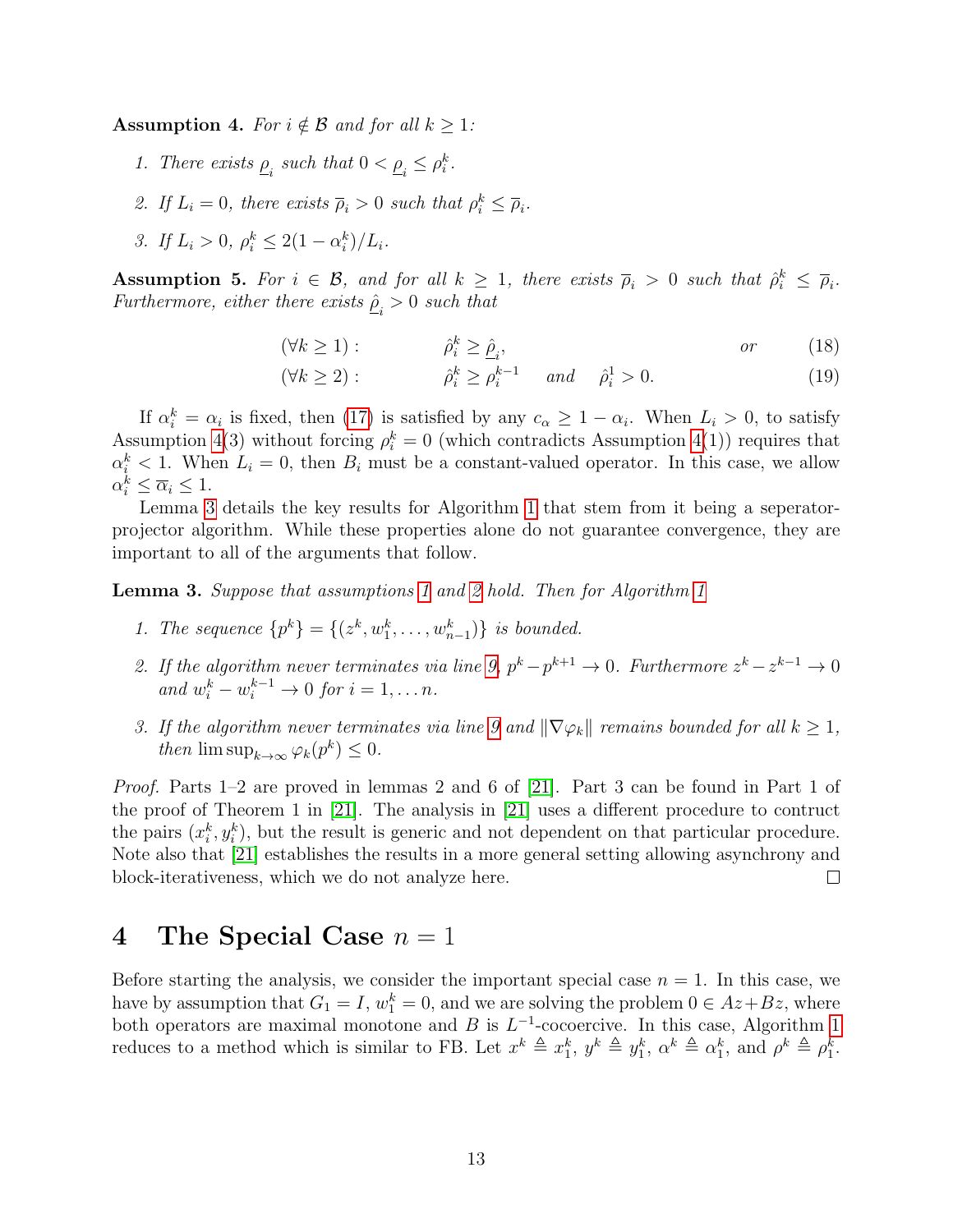Assuming for simplicity that  $\mathcal{B} = \{\emptyset\}$ , meaning backtracking is not being used, then the updates carried out by the algorithm are

$$
x^{k} = J_{\rho^{k} A} ((1 - \alpha^{k}) x^{k-1} + \alpha^{k} z^{k} - \rho^{k} B x^{k-1})
$$
\n
$$
y^{k} = B x^{k} + \frac{1}{\rho^{k}} ((1 - \alpha^{k}) x^{k-1} + \alpha^{k} z^{k} - \rho^{k} B x^{k-1} - x^{k})
$$
\n
$$
z^{k+1} = z^{k} - \tau^{k} y^{k}, \text{ where } \tau^{k} = \frac{\max\{\langle z^{k} - x^{k}, y^{k}\rangle, 0\}}{\|y^{k}\|^{2}}.
$$
\n(20)

If  $\alpha_1^k = 0$ , then for all  $k \geq 2$ , the iterates computed in [\(20\)](#page-13-1) reduce simply to

<span id="page-13-1"></span>
$$
x^{k} = J_{\rho^{k} A} \left( x^{k-1} - \rho^{k} B x^{k-1} \right)
$$

which is exactly FB. However,  $\alpha_1^k = 0$  is not allowed in our analysis. Thus, FB is a forbidden boundary case which may be approached by setting  $\alpha_1^k$  arbitrarily close to 0. As  $\alpha_1^k$  approaches 0, the stepsize constraint  $\rho_i^k \leq 2(1 - \alpha_i^k)/L$  approaches the classical stepsize constraint for FB:  $\rho^k \leq 2/L - \epsilon$  for some arbitrarily small constant  $\epsilon > 0$ . A potential benefit of Algorithm [1](#page-9-0) over FB in the  $n = 1$  case is that it does allow for backtracking when L is unknown or only a conservative estimate is available.

### <span id="page-13-0"></span>5 Main Proof

The core of the proof strategy will be to establish [\(21\)](#page-13-2) below. If this can be done, then weak convergence to a solution follows from part 3 of Theorem 1 in [\[21\]](#page-38-3).

<span id="page-13-3"></span>Lemma 4. Suppose assumptions [1](#page-9-0) and [2](#page-11-1) hold and Algorithm 1 produces an infinite sequence of iterations without terminating via Line [9.](#page-9-7) If

$$
(\forall i = 1, \dots, n): \quad y_i^k - w_i^k \to 0 \quad \text{and} \quad G_i z^k - x_i^k \to 0,\tag{21}
$$

<span id="page-13-2"></span> $\Box$ 

then there exists  $(\overline{z}, \overline{\mathbf{w}}) \in S$  such that  $(z^k, \mathbf{w}^k) \rightarrow (\overline{z}, \overline{\mathbf{w}})$ . Furthermore,  $x_i^k \rightarrow G_i \overline{z}$  and  $y_i^k \rightharpoonup \overline{w}_i$  for all  $i = 1, \ldots, n - 1, x_n^k \rightharpoonup \overline{z}$ , and  $y_n^k \rightharpoonup \sum_{i=1}^{n-1} G_i^* \overline{w}_i$ .

*Proof.* Equivalent to part 3 of the proof of Theorem 1 in [\[21\]](#page-38-3).

Lemma [4](#page-13-3) can be intuitively understood as follows. If we define, for all  $k \geq 1$ ,

$$
\epsilon_k = \max_{i=1,\dots,n} \left\{ \max \left\{ ||y_i^k - w_i^k||, ||G_i z^k - x_i^k|| \right\} \right\},\
$$

then [\(21\)](#page-13-2) is equivalent to saying that  $\epsilon_k \to 0$ . For all  $k \geq 1$ , we have  $(x_i^k, y_i^k) \in \text{gra } T_i$ . If  $\epsilon_k = 0$ , then  $w_i^{\overline{k}} = y_i^k \in T_i x_i^k = T_i G_i z^k$  and since  $\sum_{i=1}^n G_i^* w_i^k = 0$ , it follows that  $(z^k, \mathbf{w}^k) \in \mathcal{S}$ and  $z^k$  solves [\(3\)](#page-1-0). Thus  $\epsilon_k$  can be thought of as the "residual" of the algorithm which measures how far it is from finding a point in  $S$  and a solution to [\(3\)](#page-1-0). In finite dimension, it is straightforward to show that if  $\epsilon_k \to 0$ ,  $(z^k, \mathbf{w}^k)$  must converge to some element of S. This can be done using Fejer monotonicity  $[4,$  Theorem 5.5] combined with the fact that the graph of a maximal-monotone operator in a finite-dimensional Hilbert space is closed [\[4,](#page-37-9)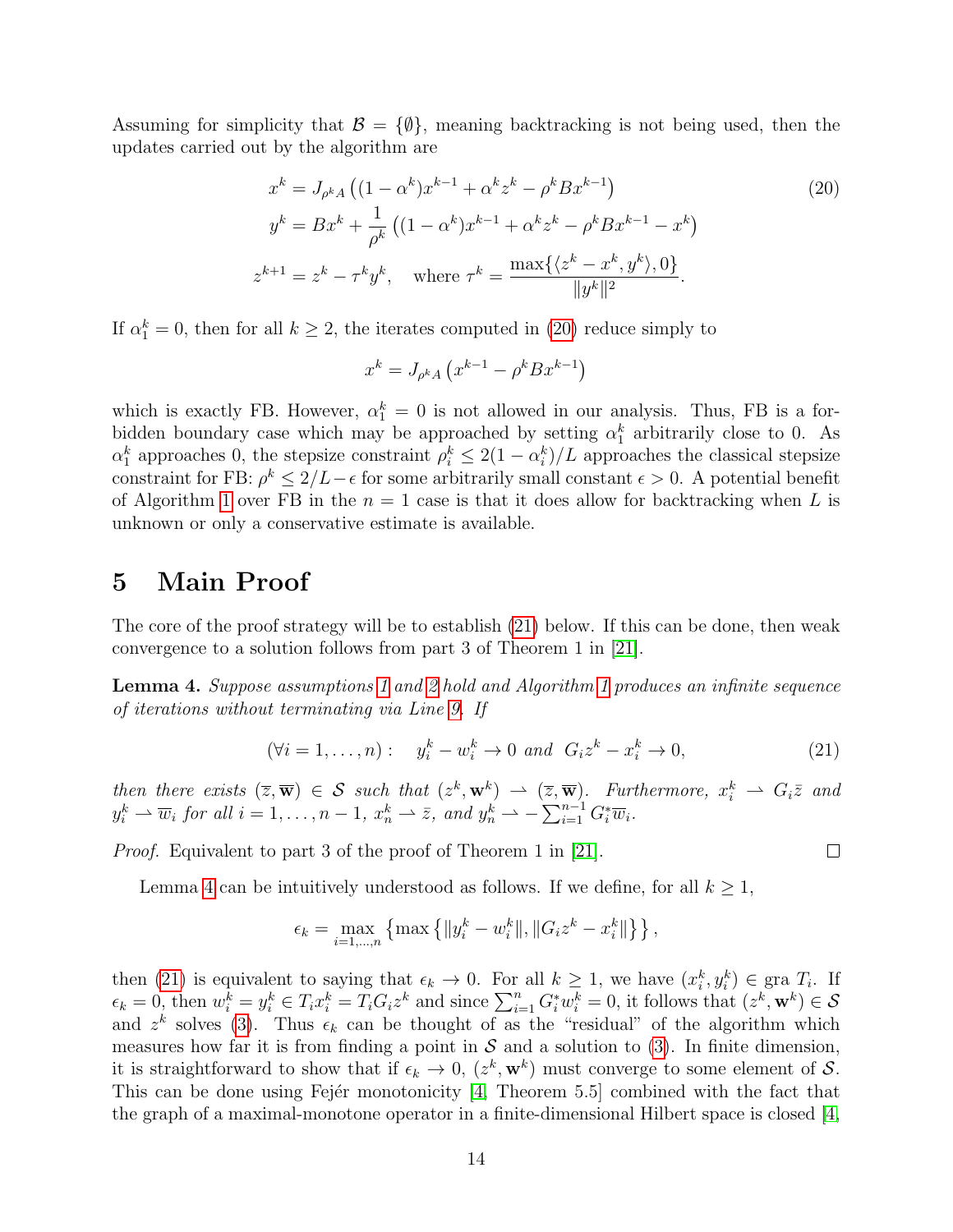Proposition 20.38]. However in the general Hilbert space setting the proof is more delicate, since the graph of a maximal-monotone operator is not in-general closed in the weak-toweak topology [\[4,](#page-37-9) Example 20.39]. Nevertheless the overall result was established in the general Hilbert space setting in part 3 of Theorem 1 of [\[21\]](#page-38-3), which is itself an instance of [\[1,](#page-37-2) Proposition 2.4] (see also [\[4,](#page-37-9) Proposition 26.5]). An arguably more transparent proof can be found in [\[16\]](#page-38-10) (this proof is only for the case  $n = 2$ , but it can be extended).

In order to establish [\(21\)](#page-13-2), we start by establishing certain contractive and "ascent" properties for the mapping  $\mathcal F$ , and also show that the backtracking procedure terminates finitely. Then, we prove the boundedness of  $x_i^k$  and  $y_i^k$ , in turn yielding the boundedness of the gradients  $\nabla \varphi_k$  and hence the result that  $\limsup_{k\to\infty} {\{\varphi_k(p^k)\}\leq 0}$  by Lemma [3.](#page-12-1) Next we establish a "Lyapunov-like" recursion for  $\varphi_{i,k}(z^k, w_i^k)$ , relating  $\varphi_{i,k}(z^k, w_i^k)$  to  $\varphi_{i,k-1}(z^{k-1}, w_i^{k-1})$ . Eventually this result will allow us to establish that  $\liminf_k \varphi_k(p^k) \ge 0$  and hence that  $\varphi_k(p^k) \to 0$ , which will in turn allow an argument that  $y_i^k - w_i^k \to 0$ . The proof that  $G_i z^k - x_i^k \to 0$  will then follow fairly elementary arguments.

The primary innovations of the upcoming proof are the ascent lemma and the way that it is used in Lemma [17](#page-23-0) to establish  $\varphi_k(p^k) \to 0$  and  $y_i^k - w_i^k \to 0$ . This technique is a significant deviation from previous analyses in the projective splitting family. In previous work, the strategy was to show that  $\varphi_{i,k}(z^k, w_i^k) \geq C \max\{\|G_i z^k - x_i^k\|^2, \|y_i^k - w_i^k\|^2\}$  for a constant  $C > 0$ , which may be combined with  $\limsup \varphi_k(p^k) \leq 0$  to imply [\(21\)](#page-13-2). In contrast, in the algorithm of this paper we cannot establish such a result and in fact  $\varphi_k(p^k)$  may be negative. Instead, we relate  $\varphi_k(p^k)$  to  $\varphi_{k-1}(p^{k-1})$  to show that the separation improves at each iteration in a way which still leads to overall convergence.

#### 5.1 Some Basic Results

We begin by stating three elementary results on sequences, which may be found in [\[34\]](#page-39-4), and a basic, well known nonexpansivity property for forward steps with cocoercive operators.

<span id="page-14-2"></span>**Lemma 5.** [\[34,](#page-39-4) Lemma 1, Ch. 2] Suppose  $a_k \geq 0$  for all  $k \geq 1$ ,  $b \geq 0$ ,  $0 \leq \tau < 1$ , and  $a_{k+1} \leq \tau a_k + b$  for all  $k \geq 1$ . Then  $\{a_k\}$  is a bounded sequence.

<span id="page-14-4"></span>**Lemma 6.** [\[34,](#page-39-4) Lemma 3, Ch. 2] Suppose that  $a_k \geq 0$ ,  $b_k \geq 0$  for all  $k \geq 1$ ,  $b_k \rightarrow 0$ , and there is some  $0 \leq \tau < 1$  such that  $a_{k+1} \leq \tau a_k + b_k$  for all  $k \geq 1$ . Then  $a_k \to 0$ .

<span id="page-14-3"></span>**Lemma 7.** Suppose that  $\{r_k\}, \{b_k\}$ , and  $\{\tau_k\}$  are sequences in  $\mathbb{R}$  with  $b_k \to 0$ , and that for all  $k \geq 1$ , we have  $0 \leq \tau_k \leq \overline{\tau} < 1$  and  $r_{k+1} \geq \tau_k r_k + b_k$ . Then  $\liminf_{k \to \infty} \{r_k\} \geq 0$ .

*Proof.* Negating the claimed inequality yields  $-r_{k+1} \leq \tau_k(-r_k) - b_k$ . Applying [\[34,](#page-39-4) Lemma 3, Ch. 2] then yields  $\limsup\{-r_k\} \leq 0$ .  $\Box$ 

<span id="page-14-1"></span>**Lemma 8.** Suppose B is  $L^{-1}$ -cocoercive and  $0 \le \rho \le 2/L$ . Then for all  $x, y \in \text{dom}(B)$ 

<span id="page-14-0"></span>
$$
||x - y - \rho(Bx - By)|| \le ||x - y||. \tag{22}
$$

Proof. Squaring the left hand side of [\(22\)](#page-14-0) yields

$$
||x - y - \rho(Bx - By)||^2 = ||x - y||^2 - 2\rho\langle x - y, Bx - By\rangle + \rho^2||Bx - By||^2
$$
  
\n
$$
\le ||x - y||^2 - \frac{2\rho}{L}||Bx - By||^2 + \rho^2||Bx - By||^2
$$
  
\n
$$
\le ||x - y||^2.
$$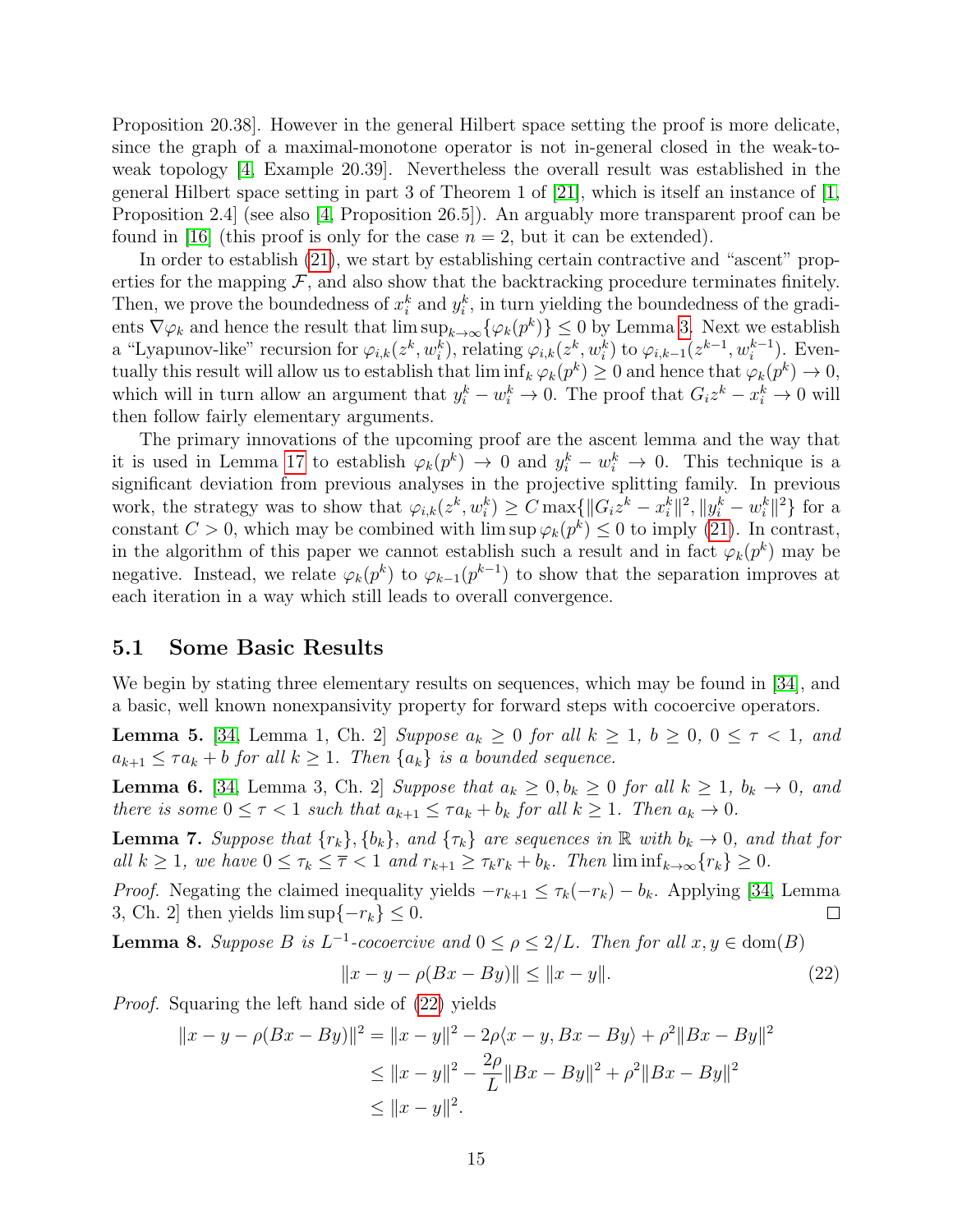#### 5.2 A Contractive Result

We begin the main proof with a result on the one-forward-step mapping:  $\mathcal F$  from Definition [1.](#page-8-3) The following lemma will ultimately be used to show that the iterates remain bounded.

<span id="page-15-3"></span>**Lemma 9.** Suppose  $(x^+, y^+) = \mathcal{F}_{\alpha,\rho}(z, x, w; A, B, G)$ , where  $\mathcal{F}_{\alpha,\rho}$  is given in Definition [1.](#page-8-3) Recall that B is  $L^{-1}$ -cocoercive. If  $L = 0$  or  $\rho \leq 2(1 - \alpha)/L$ , then

$$
||x^{+} - \hat{\theta}|| \le (1 - \alpha) ||x - \hat{\theta}|| + \alpha ||Gz - \hat{\theta}|| + \rho ||w - \hat{w}||
$$
\n(23)

for any  $\hat{\theta} \in \text{dom}(A)$  and  $\hat{w} \in A\hat{\theta} + B\hat{\theta}$ .

*Proof.* Select any  $\hat{\theta} \in \text{dom}(A)$  and  $\hat{w} \in \hat{A}\hat{\theta} + B\hat{\theta}$ . Let  $\hat{a} = \hat{w} - B\hat{\theta} \in \hat{A}\hat{\theta}$ . It follows immediately from [\(4\)](#page-3-0) that

<span id="page-15-2"></span><span id="page-15-0"></span>
$$
\hat{\theta} = J_{\rho A}(\hat{\theta} + \rho \hat{a}).\tag{24}
$$

Therefore, [\(16\)](#page-8-2) and [\(24\)](#page-15-0) yield

$$
||x^+ - \hat{\theta}|| = ||J_{\rho A}((1 - \alpha)x + \alpha Gz - \rho(Bx - w)) - J_{\rho A}(\hat{\theta} + \rho \hat{a})||
$$
  
\n
$$
\leq ||(1 - \alpha)x + \alpha Gz - \rho(Bx - w) - \hat{\theta} - \rho \hat{a}||
$$
  
\n
$$
\stackrel{(b)}{=} ||(1 - \alpha) \left(x - \hat{\theta} - \frac{\rho}{1 - \alpha} \left(Bx - B\hat{\theta}\right)\right) + \alpha(Gz - \hat{\theta}) + \rho \left(w - \hat{a} - B\hat{\theta}\right)||
$$
  
\n
$$
\leq (1 - \alpha) ||x - \hat{\theta} - \frac{\rho}{1 - \alpha} \left(Bx - B\hat{\theta}\right)|| + \alpha ||Gz - \hat{\theta}|| + \rho ||w - (\hat{a} + B\hat{\theta})|| \tag{25}
$$
  
\n
$$
\leq (1 - \alpha) ||x - \hat{\theta}|| + \alpha ||Gz - \hat{\theta}|| + \rho ||w - \hat{w}||.
$$

To obtain (a), one uses the nonexpansivity of the resolvent [\[4,](#page-37-9) Prop. 23.8(ii)]. To obtain (b), one regroups terms and adds and subtracts  $B\hat{\theta}$ . Then (c) follows from the triangle inequality. Finally we consider (d): If  $L > 0$ , apply Lemma [8](#page-14-1) to the first term on the right-hand side of [\(25\)](#page-15-1) with the stepsize  $\rho/(1-\alpha)$  which by assumption satisfies

<span id="page-15-1"></span>
$$
\frac{\rho}{1-\alpha} \le \frac{2}{L}
$$

by Assumption [4.](#page-12-0) Alternatively, if  $L = 0$ , implying that B is a constant-valued operator, then  $Bx = B\hat{\theta}$  and (d) is just an equality.  $\Box$ 

We now prove the key "ascent lemma". It shows that, while the one-forward-step update is not guaranteed to find a separating hyperplane at each iteration, it does make a certain kind of progress toward separation.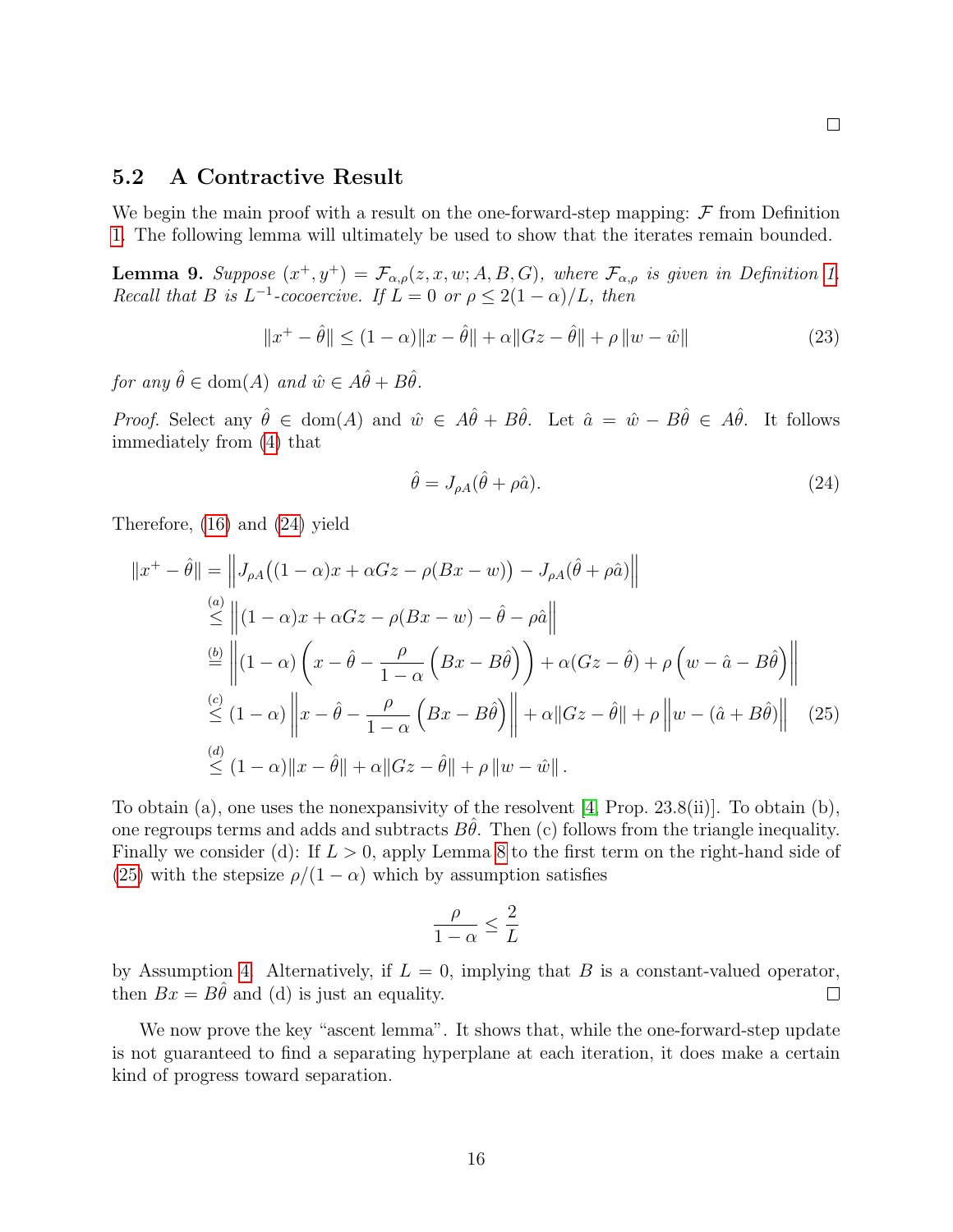<span id="page-16-6"></span>**Lemma 10.** Suppose  $(x^+, y^+) = \mathcal{F}_{\alpha,\rho}(z, x, w; A, B, G)$ , where  $\mathcal{F}_{\alpha,\rho}$  is given in Definition [1.](#page-8-3) Recall B is  $L^{-1}$ -cocoercive. Let  $y \in Ax + Bx$  and define  $\varphi \triangleq \langle Gz - x, y - w \rangle$ . Further, define  $\varphi^+ \triangleq \langle Gz - x^+, y^+ - w \rangle$ , t as in [\(16\)](#page-8-2), and  $\hat{y} \triangleq \rho^{-1}(t - x^+) + Bx$ . If  $\rho \leq 2(1 - \alpha)/L$ whenever  $L > 0$ , then

$$
\varphi^+ \ge \frac{\rho}{2\alpha} \left( \|y^+ - w\|^2 + \alpha \|\hat{y} - w\|^2 \right) + (1 - \alpha) \left( \varphi - \frac{\rho}{2\alpha} \|y - w\|^2 \right). \tag{26}
$$

*Proof.* Since  $y \in Ax + Bx$ , there exists  $a \in Ax$  such that  $y = a + Bx$ . Let  $a^+ \triangleq \rho^{-1}(t - x^+)$ . Note by [\(4\)](#page-3-0) that  $a^+ \in Ax^+$ . With this notation,  $\hat{y} = a^+ + Bx$ .

We may write the  $x^+$ -update in [\(16\)](#page-8-2) as

<span id="page-16-3"></span>
$$
x^{+} + \rho a^{+} = (1 - \alpha)x + \alpha Gz - \rho(Bx - w)
$$

which rearranges to

$$
x^+ = (1 - \alpha)x + \alpha Gz - \rho(\hat{y} - w) \implies -x^+ = -\alpha Gz - (1 - \alpha)x + \rho(\hat{y} - w).
$$

Adding Gz to both sides yields

<span id="page-16-5"></span><span id="page-16-4"></span><span id="page-16-1"></span><span id="page-16-0"></span>
$$
Gz - x^{+} = (1 - \alpha)(Gz - x) + \rho(\hat{y} - w).
$$
 (27)

Substituting this equation into the definition of  $\varphi^+$  yields

$$
\varphi^{+} = \langle Gz - x^{+}, y^{+} - w \rangle
$$
  
\n
$$
= \langle (1 - \alpha)(Gz - x) + \rho(\hat{y} - w), y^{+} - w \rangle
$$
  
\n
$$
= (1 - \alpha)\langle Gz - x, y^{+} - w \rangle + \rho \langle \hat{y} - w, y^{+} - w \rangle
$$
  
\n
$$
= (1 - \alpha)\langle Gz - x, y - w \rangle + (1 - \alpha)\langle Gz - x, y^{+} - y \rangle + \rho \langle \hat{y} - w, y^{+} - w \rangle
$$
  
\n
$$
= (1 - \alpha)\varphi + (1 - \alpha)\langle Gz - x, y^{+} - y \rangle + \rho \langle \hat{y} - w, y^{+} - w \rangle.
$$
 (28)

We now focus on the second term in  $(28)$ . Assume for now that  $L > 0$  (we will deal with the  $L = 0$  case below). We write

$$
\langle Gz - x, y^+ - y \rangle = \langle x^+ - x, y^+ - y \rangle + \langle Gz - x^+, y^+ - y \rangle
$$
  
=  $\langle x^+ - x, a^+ - a \rangle + \langle x^+ - x, Bx^+ - Bx \rangle + \langle Gz - x^+, y^+ - y \rangle$  (29)  
 $\geq L^{-1} ||Bx^+ - Bx||^2 + \langle Gz - x^+, y^+ - y \rangle$   
=  $L^{-1} ||Bx^+ - Bx||^2 + \langle Gz - x^+, y^+ - w \rangle + \langle Gz - x^+, w - y \rangle$   
=  $L^{-1} ||Bx^+ - Bx||^2 + \varphi^+ + \langle Gz - x^+, w - y \rangle,$  (30)

where the inequality above uses the monotonicity of A and  $L^{-1}$ -cocoercivity of B (recall that  $a \in Ax$  and  $a^+ \in Ax^+$ ). Substituting the resulting inequality back into [\(28\)](#page-16-0) and moving  $(1 - \alpha)\varphi^{+}$  to the other side yields

<span id="page-16-2"></span>
$$
\alpha \varphi^+ \ge (1 - \alpha) \left( \varphi + L^{-1} \|Bx^+ - Bx\|^2 + \langle Gz - x^+, w - y \rangle \right) + \rho \langle \hat{y} - w, y^+ - w \rangle. \tag{31}
$$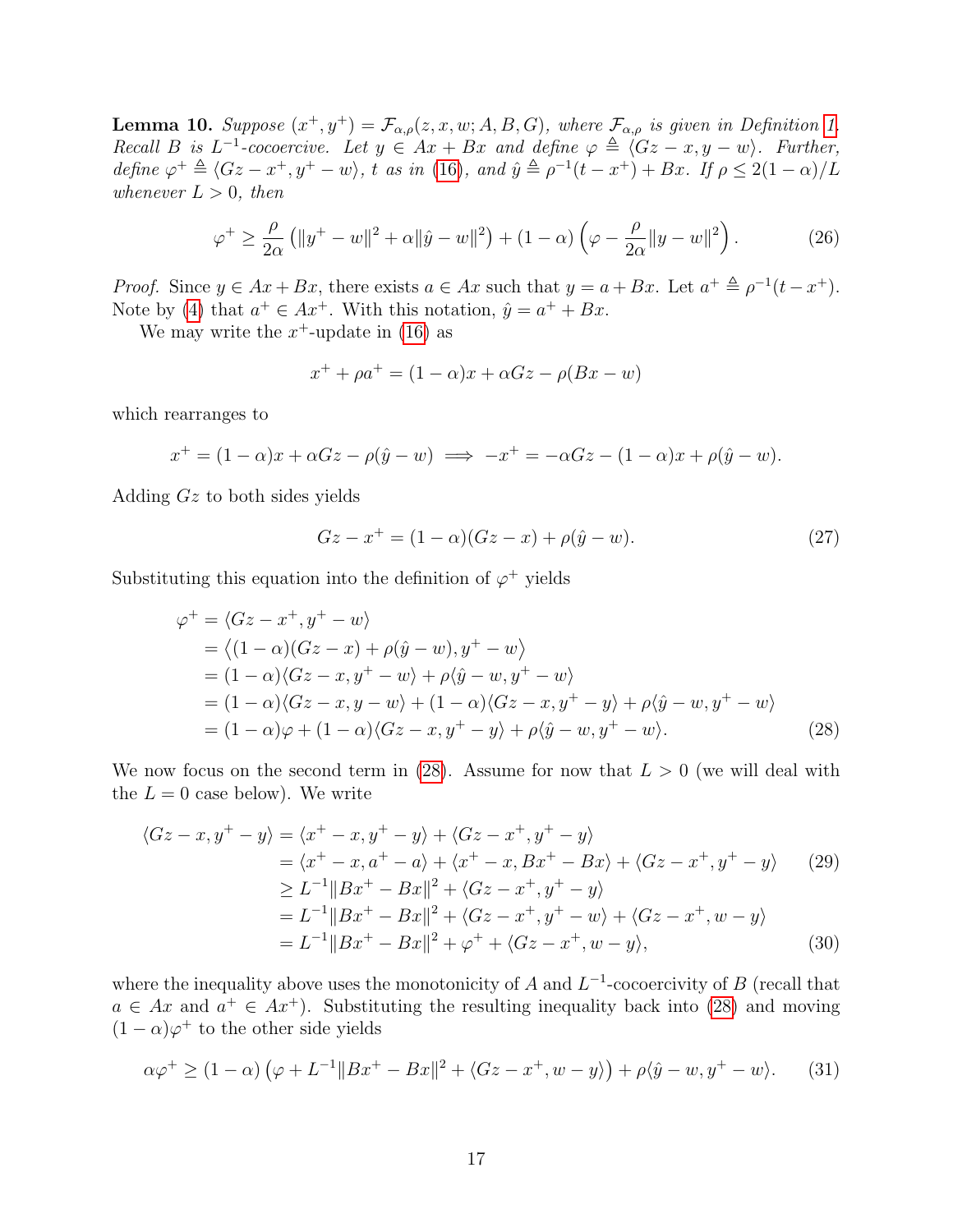Using [\(27\)](#page-16-1) once again, this time to the third term on the right-hand side, we write

<span id="page-17-3"></span>
$$
\langle Gz - x^+, w - y \rangle = \langle (1 - \alpha)(Gz - x) + \rho(\hat{y} - w), w - y \rangle
$$
  
=  $(1 - \alpha)\langle Gz - x, w - y \rangle + \rho \langle \hat{y} - w, w - y \rangle$   
=  $(\alpha - 1)\varphi - \rho \langle \hat{y} - w, y - w \rangle.$  (32)

Substituting this equation back into [\(31\)](#page-16-2) yields

$$
\alpha \varphi^+ \ge (1 - \alpha) \left( \alpha \varphi + L^{-1} \| Bx^+ - Bx \|^2 - \rho \langle \hat{y} - w, y - w \rangle \right) + \rho \langle \hat{y} - w, y^+ - w \rangle. \tag{33}
$$

We next use the identity  $\langle x_1, x_2 \rangle = \frac{1}{2}$  $\frac{1}{2}||x_1||^2 + \frac{1}{2}$  $\frac{1}{2}||x_2||^2 - \frac{1}{2}$  $\frac{1}{2}||x_1 - x_2||^2$  on both inner products in the above expression, as follows:

<span id="page-17-2"></span><span id="page-17-0"></span>
$$
\langle \hat{y} - w, y - w \rangle = \frac{1}{2} ( \| \hat{y} - w \|^2 + \| y - w \|^2 - \| \hat{y} - y \|^2 )
$$
  
= 
$$
\frac{1}{2} ( \| \hat{y} - w \|^2 + \| y - w \|^2 - \| a^+ - a \|^2 )
$$
(34)

and

$$
\langle \hat{y} - w, y^+ - w \rangle = \frac{1}{2} \left( \| \hat{y} - w \|^2 + \| y^+ - w \|^2 - \| \hat{y} - y^+ \|^2 \right)
$$
  
= 
$$
\frac{1}{2} \left( \| \hat{y} - w \|^2 + \| y^+ - w \|^2 - \| Bx^+ - Bx \|^2 \right).
$$
 (35)

Here we have used the identies

<span id="page-17-1"></span>
$$
\hat{y} - y = a^{+} + Bx - (a + Bx) = a^{+} - a
$$
  

$$
\hat{y} - y^{+} = a^{+} + Bx - (a^{+} + Bx^{+}) = Bx - Bx^{+}.
$$

Using  $(34)$ – $(35)$  in  $(33)$  and simplifying yields

$$
\alpha \varphi^+ \ge (1 - \alpha) \left( \alpha \varphi - \frac{\rho}{2} ||y - w||^2 + \frac{\rho}{2} ||a^+ - a||^2 \right) + \left( \frac{1 - \alpha}{L} - \frac{\rho}{2} \right) ||Bx^+ - Bx||^2
$$
  
+  $\frac{\rho}{2} (||y^+ - w||^2 + \alpha ||\hat{y} - w||^2).$ 

Now, the coefficient of  $||a^+ - a||^2$  is nonnegative so this term can be lower-bounded by 0. Furthermore, since  $\rho \leq 2(1-\alpha)/L$ , the coefficient of  $||Bx^+ - Bx||^2$  is positive as well, and this term can also be lower-bounded by 0. Using these bounds and dividing through by  $\alpha$ , we obtain [\(26\)](#page-16-3).

Finally, we deal with the case in which  $L = 0$ , which implies that  $Bx = v$  for some  $v \in \mathcal{H}$ for all  $x \in \mathcal{H}$ . The main difference is that the  $||Bx^+ - Bx||^2$  terms are no longer present since  $Bx^+ = Bx$ . The analysis is the same up to [\(28\)](#page-16-0). In this case  $Bx^+ = v$  so instead of [\(30\)](#page-16-4) we may deduce from [\(29\)](#page-16-5) that

$$
\langle Gz - x, y^+ - y \rangle \ge \varphi^+ + \langle Gz - x^+, w - y \rangle.
$$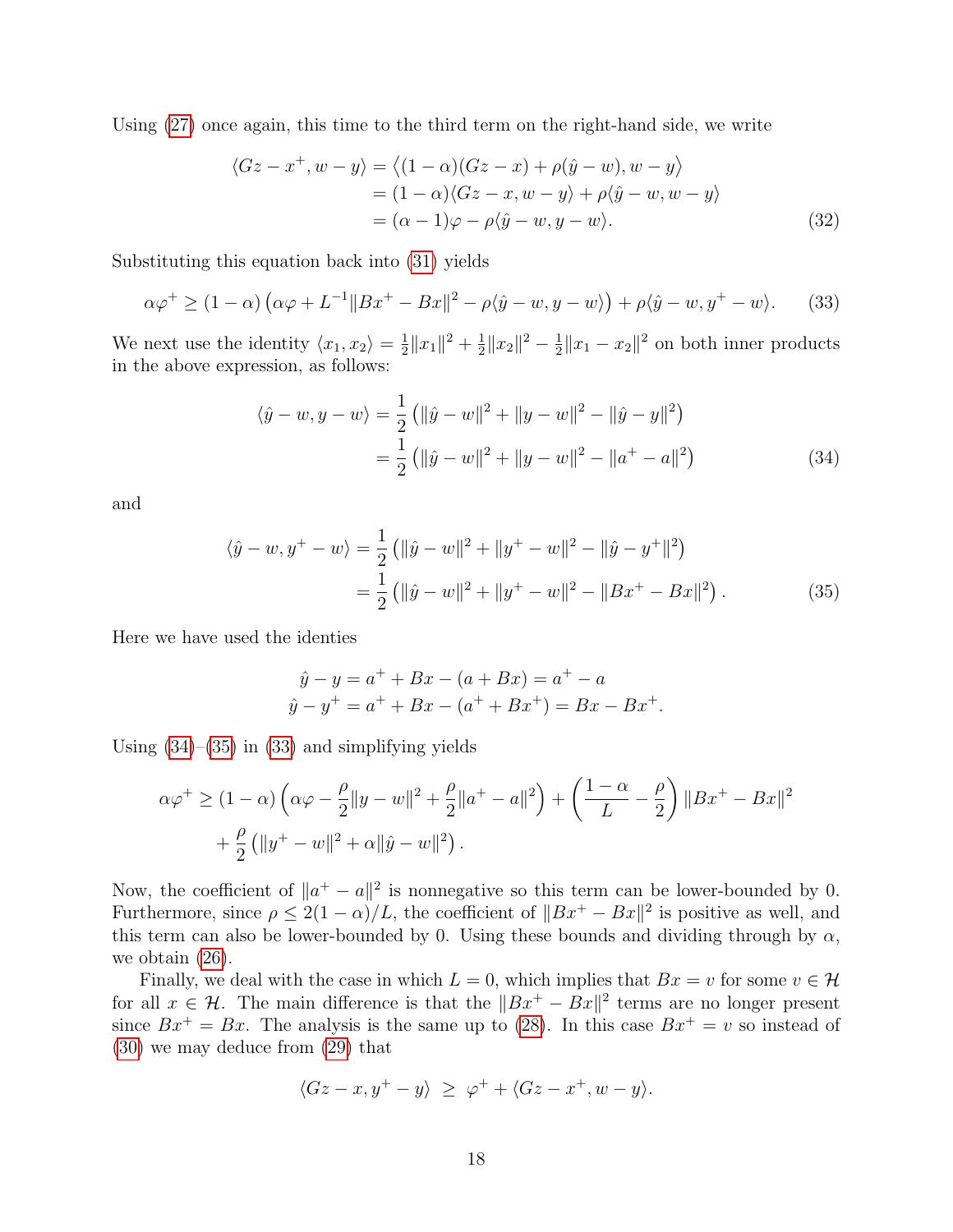Since  $Bx^+ = Bx = v$  is constant we also have that

$$
\hat{y} = a^+ + Bx = a^+ + v = a^+ + Bx^+ = y^+
$$

Thus, instead of [\(31\)](#page-16-2) in this case we have the simpler inequality

$$
\alpha \varphi^+ \ge (1 - \alpha) \left( \varphi + \langle Gz - x^+, w - y \rangle \right) + \rho \| y^+ - w \|^2. \tag{36}
$$

The term  $\langle Gz - x^+, w - y \rangle$  in [\(36\)](#page-18-0) is dealt with just as in [\(31\)](#page-16-2), by substitution of [\(27\)](#page-16-1). This step now leads via [\(32\)](#page-17-3) to

$$
\alpha \varphi^+ \ge \alpha (1 - \alpha) \varphi - \rho (1 - \alpha) \langle y^+ - w, y - w \rangle + \rho \| y^+ - w \|^2.
$$

Once again using  $\langle x_1, x_2 \rangle = \frac{1}{2}$  $\frac{1}{2}||x_1||^2 + \frac{1}{2}$  $\frac{1}{2}||x_2||^2 - \frac{1}{2}$  $\frac{1}{2}||x_1 - x_2||^2$  on the second term on the r.h.s. above yields

$$
\alpha \varphi^+ \ge \alpha (1-\alpha) \varphi + \rho \|y^+ - w\|^2 - \frac{\rho(1-\alpha)}{2} \left( \|y^+ - w\|^2 + \|y - w\|^2 - \|y^+ - y\|^2 \right).
$$

We can lower-bound the  $||y^+ - y||^2$  term by 0. Dividing through by  $\alpha$  and rearranging, we obtain

$$
\varphi^+ \ge \frac{\rho(1+\alpha)}{2\alpha} \|y^+ - w\|^2 + (1-\alpha) \left(\varphi - \frac{\rho}{2\alpha} \|y - w\|^2\right)
$$

Since  $y^+ = \hat{y}$  in the  $L = 0$  case, this is equivalent to [\(26\)](#page-16-3).

### <span id="page-18-1"></span>5.3 Finite Termination of Backtracking

In all the following lemmas in sections [5.3](#page-18-1) and [5.4](#page-20-0) regarding algorithms [1–](#page-9-0)[3,](#page-10-0) assumptions [1–](#page-7-1)[5](#page-12-2) are in effect and will not be explicitly stated in each lemma. We start by proving that backTrack terminates in a finite number of iterations, and that the stepsizes it returns are bounded away from 0.

<span id="page-18-3"></span>**Lemma 11.** For  $i \in \mathcal{B}$ , Algorithm [2](#page-9-0) terminates in a finite number of iterations for all  $k \geq 1$ . There exists  $\rho_i > 0$  such that  $\rho_i^k \geq \rho_i$  for all  $k \geq 1$ , where  $\rho_i^k$  is the stepsize returned by Algorithm [2](#page-9-0) on line [4.](#page-9-2)

*Proof.* Assume we are at iteration  $k \geq 1$  $k \geq 1$  in Algorithm 1 and backTrack has been called through line [4](#page-9-2) for some  $i \in \mathcal{B}$ . The internal variables within backTrack are defined in terms of the variables passed from Algorithm [1](#page-9-0) as follows:  $z = z^k$ ,  $w = w_i^k$ ,  $x = x_i^{k-1}$  $i^{k-1}, y = y_i^{k-1}$  $i^{k-1},$  $\tilde{\rho}_1 = \hat{\rho}_i^k, \varphi = \varphi_{i,k-1}(z^k, w_i^k), \ \alpha = \alpha_i^k, \ \hat{\theta} = \hat{\theta}_i, \ \hat{w} = \hat{w}_i, \ A = A_i, \ B = B_i, \text{ and } \ \hat{G} = G_i.$  In the following argument, we mostly refer to the internal name of the variables within backTrack without explicitly making the above substitutions. With that in mind, let  $L = L<sub>i</sub>$  be the cocoercivity constant of  $B = B_i$ .

Observe that backtracking terminates via line [9](#page-9-8) if two conditions are met. The first condition,

$$
\|\tilde{x}_j - \hat{\theta}\| \le (1 - \alpha) \|x - \hat{\theta}\| + \alpha \|Gz - \hat{\theta}\| + \tilde{\rho}_j \|w - \hat{w}\|,
$$
\n(37)

<span id="page-18-2"></span> $\Box$ 

<span id="page-18-0"></span>.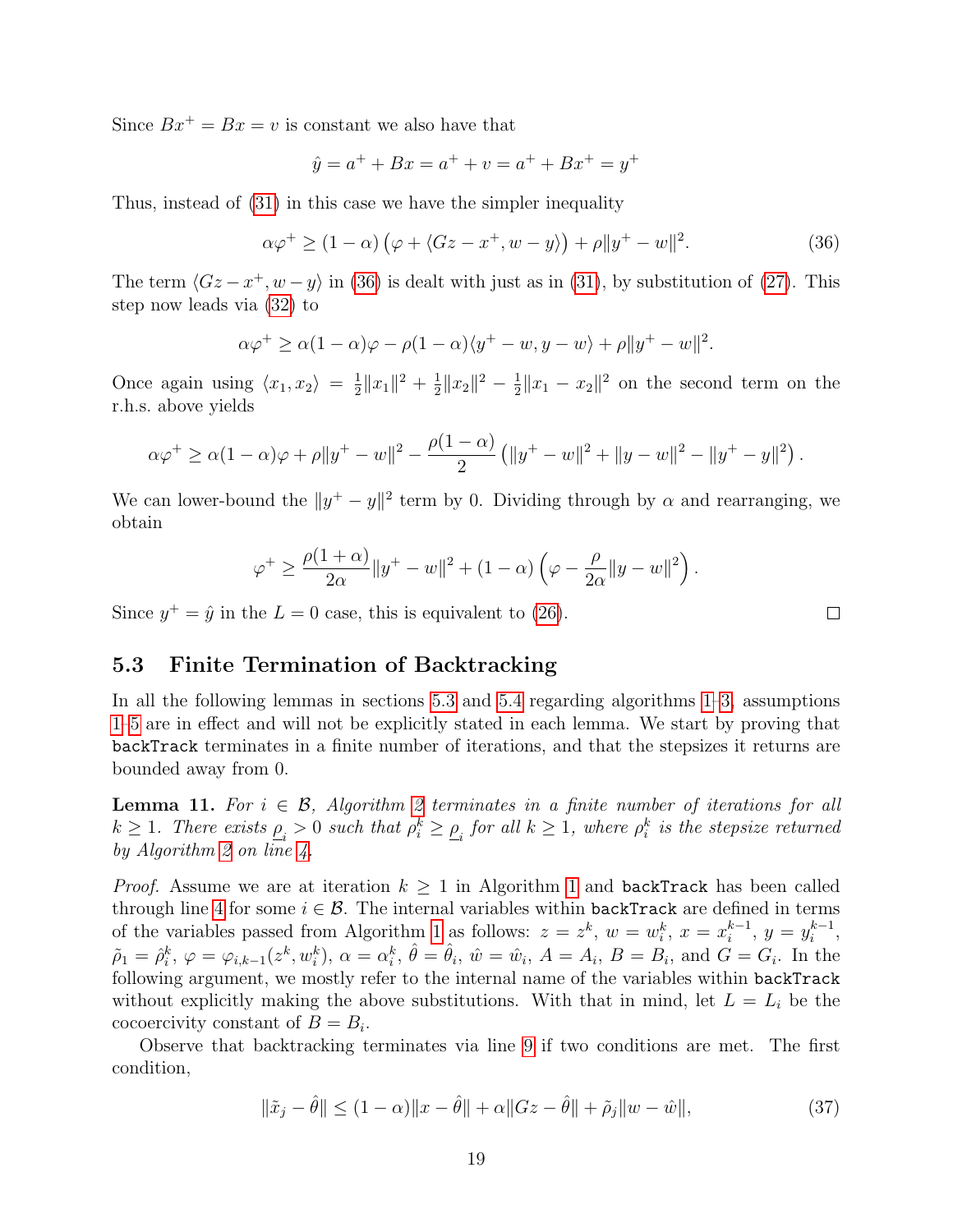is identical to [\(23\)](#page-15-2) of Lemma [9,](#page-15-3) with  $\tilde{x}_j$  and  $\tilde{\rho}_j$  respectively in place of  $x^+$  and  $\rho$ . The initialization step of Algorithm [2](#page-9-0) provides us with  $\hat{w} \in A\hat{\theta} + B\hat{\theta}$  for some  $\hat{\theta} \in \text{dom}(A)$ . Furthermore, since

<span id="page-19-0"></span>
$$
(\tilde{x}_j, \tilde{y}_j) = \mathcal{F}_{\alpha, \tilde{\rho}_j}(z, x, w; A, B, G),
$$

the findings of Lemma [9](#page-15-3) may be applied. In particular, if  $L > 0$  and  $\tilde{\rho}_j \leq 2(1 - \alpha)/L$ , then [\(37\)](#page-18-2) will be met. Alternatively, if  $L = 0$ , (37) will hold for any value of the stepsize  $\tilde{\rho}_j > 0$ .

Next, consider the second termination condition,

$$
\varphi_j^+ \ge \frac{\tilde{\rho}_j}{2\alpha} \left( \|\tilde{y}_j - w\|^2 + \alpha \|\hat{y}_j - w\|^2 \right) + (1 - \alpha) \left( \varphi - \frac{\tilde{\rho}_j}{2\alpha} \|y - w\|^2 \right). \tag{38}
$$

This relation is identical to [\(26\)](#page-16-3) of Lemma [10,](#page-16-6) with  $(\tilde{y}_j, \hat{y}_j, \tilde{\rho}_j)$  in place of  $(y^+, \hat{y}, \rho)$ . However, to apply the lemma we must show that  $y = y_i^{k-1} \in Ax_i^{k-1} + Bx_i^{k-1} = Ax + Bx$ . We will do so by induction.

For  $k = 1$ ,  $y = y_i^{k-1} \in Ax_i^{k-1} + Bx_i^{k-1} = Ax + Bx$  holds by the initialization step of Algorithm [1.](#page-9-0) Now assume that it holds at iteration  $k \geq 2$ . We may then apply the findings of Lemma [10](#page-16-6) to conclude the if  $L > 0$  and  $\tilde{\rho}_j \leq 2(1 - \alpha)/L$ , then condition [\(38\)](#page-19-0) is satisfied. Or, if  $L = 0$ , condition [\(38\)](#page-19-0) is satisfied for any  $\tilde{\rho}_j > 0$ .

Combining the above observations, we conclude that if  $L > 0$  and  $\tilde{\rho}_i \leq 2(1 - \alpha)/L$ , backtracking will terminate in that iteration via line [9.](#page-9-8) Or, if  $L = 0$ , it will terminate in the first iteration. The stepsize decrement condition on line [10](#page-9-9) of the backtracking procedure implies that  $\tilde{\rho}_j \leq 2(1-\alpha)/L$  will eventually hold for large enough j, and hence that the two backtracking termination conditions must eventually hold.

Let  $j^* \geq 1$  be the iteration at which backtracking terminates when called for operator i at iteration k of Algorithm [1.](#page-9-0) For the pair  $(x_i^k, y_i^k)$  returned by backTrack on line [4](#page-9-2) of Algorithm [1,](#page-9-0) we may write

$$
(x_i^k, y_i^k) = (\tilde{x}_{j^*}, \tilde{y}_{j^*}) = \mathcal{F}_{\alpha, \tilde{\rho}_{j^*}}(z, x, w; A, B, G) = \mathcal{F}_{\alpha_i^k, \rho_i^k}(z^k, x_i^{k-1}, w_i^k; A_i, B_i, G_i).
$$

Thus, by the definition of  $\mathcal F$  in [\(16\)](#page-8-2),  $y_i^k \in A_i x_i^k + B_i x_i^k$ . Therefore, induction establishes that  $y_i^k \in A_i x_i^k + B_i x_i^k$  holds for all  $k \ge 1$ . Inductively, we now also know that backTrack terminates in a finite number of iterations for all  $k \geq 1$  and  $i \in \mathcal{B}$ .

For all  $k \geq 1$  and  $i \in \mathcal{B}$ , the returned stepsize  $\rho_i^k = \tilde{\rho}_{j^*}$  must satisfy

<span id="page-19-1"></span>
$$
(\forall i: L_i > 0): \quad \rho_i^k \ge \min\left\{\hat{\rho}_i^k, \frac{2\delta(1 - \alpha_i^k)}{L_i}\right\}
$$
  

$$
(\forall i: L_i = 0): \quad \rho_i^k = \hat{\rho}_i^k.
$$
 (39)

If [\(18\)](#page-12-3) is enforced then we immediately conclude that for i with  $L_i > 0$ 

$$
\rho_i^k \ge \min\left\{\hat{\rho}_i^k, \frac{2\delta(1-\alpha_i^k)}{L_i}\right\} \ge \min\left\{\hat{\underline{\rho}}_i, \frac{2\delta(1-\overline{\alpha}_i)}{L_i}\right\} \triangleq \underline{\rho}_i > 0,
$$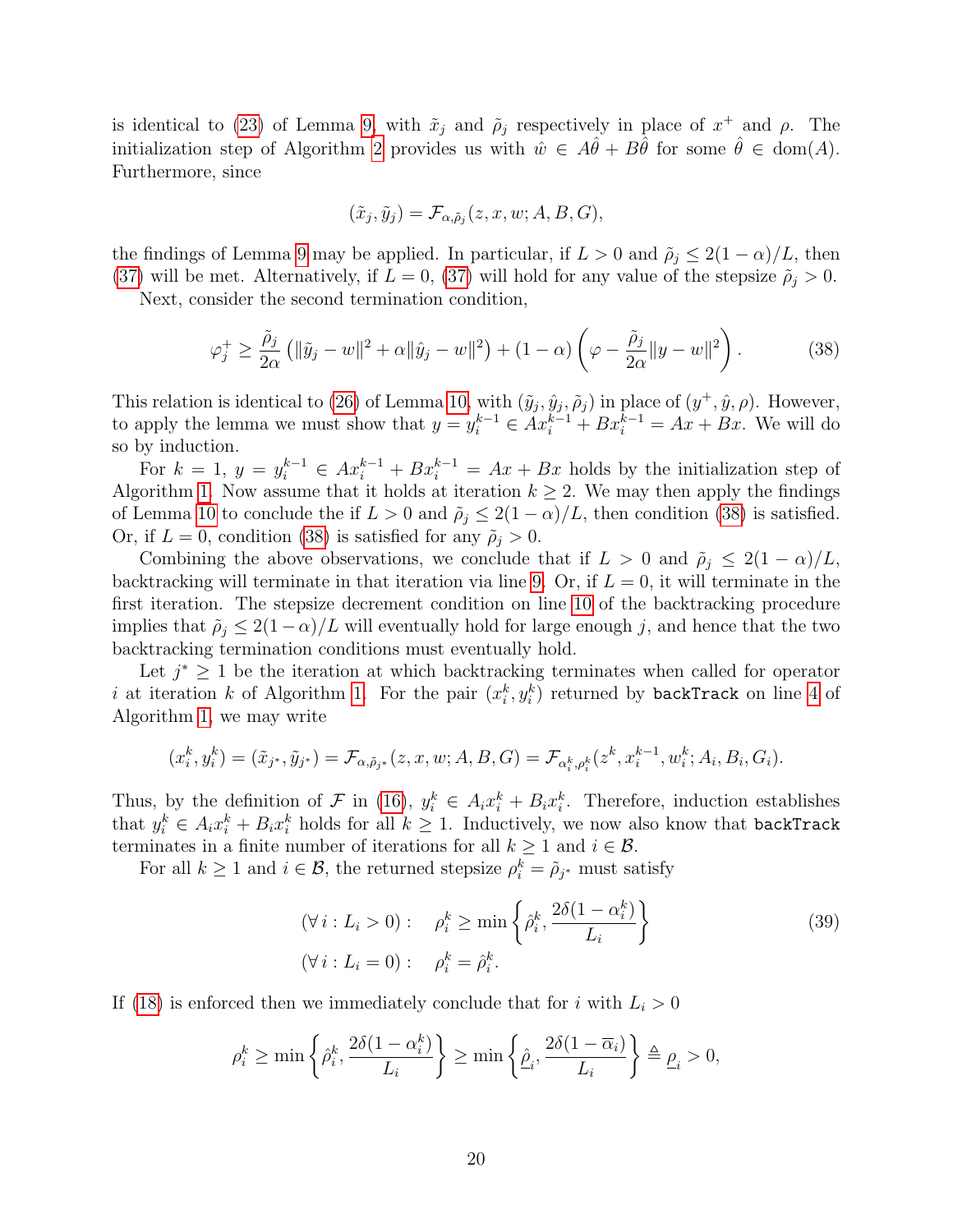and similarly for  $L_i = 0$ , we have  $\rho_i^k \geq \hat{\rho}_i \triangleq \rho_i > 0$ . On the other hand, if [\(19\)](#page-12-4) is enforced then we may argue that for all  $k \ge 1$  and all  $i \in \mathcal{B}$  such that  $L_i > 0$ , one has

$$
\rho_i^k \ge \min\left\{\hat{\rho}_i^k, \frac{2\delta(1-\overline{\alpha}_i)}{L_i}\right\} \ge \min\left\{\rho_i^{k-1}, \frac{2\delta(1-\overline{\alpha}_i)}{L_i}\right\}
$$

$$
\ge \min\left\{\rho_i^1, \frac{2\delta(1-\overline{\alpha}_i)}{L_i}\right\} \ge \min\left\{\hat{\rho}_i^1, \frac{2\delta(1-\overline{\alpha}_i)}{L_i}\right\} \triangleq \underline{\rho}_i > 0,
$$

where the second inequality uses [\(19\)](#page-12-4), the third inequality recurses, and the final inequality is just [\(39\)](#page-19-1) for  $k = 1$ . If  $L<sub>i</sub> = 0$ , the argument is simply

$$
\rho_i^k = \hat{\rho}_i^k \ge \rho_i^{k-1} = \hat{\rho}_i^{k-1} \ge \ldots \ge \hat{\rho}_i^1 \triangleq \underline{\rho}_i > 0.
$$

#### <span id="page-20-0"></span>5.4 Boundedness Results and their Direct Consequences

**Lemma 12.** For  $i = 1, \ldots, n$ 

$$
||x_i^k - \hat{\theta}_i|| \le (1 - \alpha_i^k) ||x_i^{k-1} - \hat{\theta}_i|| + \alpha_i^k ||G_i z^k - \hat{\theta}_i|| + \rho_i^k ||w_i^k - \hat{w}_i|| \tag{40}
$$

for some  $\hat{\theta}_i \in \text{dom}(A_i)$  and  $\hat{w}_i \in A\hat{\theta}_i + B\hat{\theta}_i$ .

*Proof.* For  $i \in \mathcal{B}$ , Lemma [11](#page-18-3) establishes that backTrack terminates for finite  $j \geq 1$  for all  $k \geq 1$ . For fixed  $k \geq 1$  and  $i \in \mathcal{B}$ , let  $j^* \geq 1$  be the iteration of **backTrack** that terminates. At termination, the following condition is satisfied via line [7:](#page-9-4)

$$
\|\tilde{x}_{j^*} - \hat{\theta}\| \le (1 - \alpha) \|x - \hat{\theta}\| + \alpha \|Gz - \hat{\theta}\| + \tilde{\rho}_{j^*} \|w - \hat{w}\|.
$$

Into this inequality, now substitute in the following variables from Algorithm [1,](#page-9-0) as passed to and from backTrack:  $x_i^k = \tilde{x}_{j^*}, \hat{\theta}_i = \hat{\theta}, \, \alpha_i^k = \alpha, \, x_i^{k-1} = x, \, G_i = G, \, z^k = z, \, \rho_i^k = \tilde{\rho}_{j^*}, \, w_i^k = w,$ and  $\hat{w}_i = w$ . The result is [\(40\)](#page-20-1).

For  $i \notin \mathcal{B}$ , we note that line [6](#page-9-1) of Algorithm [1](#page-9-0) reads as

$$
(x_i^k, y_i^k) = \mathcal{F}_{\alpha_i^k, \rho_i^k}(z^k, x_i^{k-1}, w_i^k; A_i, B_i, G_i)
$$

and Assumption [4\(](#page-12-0)3) holds, so we may apply Lemma [9](#page-15-3) to yield [\(40\)](#page-20-1).

<span id="page-20-2"></span>**Lemma 13.** For all  $i = 1, ..., n$ , the sequences  $\{x_i^k\}$  and  $\{y_i^k\}$  are bounded.

*Proof.* Fix any  $i \in \{1, ..., n\}$ . From [\(40\)](#page-20-1) and the bounds on  $\{\alpha_i^k\}$  and  $\{\rho_i^k\}$ , we have

$$
(\forall k \ge 1) \quad \|x_i^k - \hat{\theta}_i\| \le (1 - \underline{\alpha}_i) \|x_i^{k-1} - \hat{\theta}_i\| + \overline{\alpha}_i \|G_i z^k - \hat{\theta}_i\| + \overline{\rho}_i \|w_i^k - \hat{w}_i\|.
$$

Since  $\{z^k\}$ , and  $\{w_i^k\}$  are bounded by Lemma [3](#page-12-1) and  $||G_i||$  is bounded by Assumption [1,](#page-7-1) boundedness of  $\{x_i^k\}$  now follows by applying Lemma [5](#page-14-2) with  $\tau = 1 - \underline{\alpha}_i < 1$ .

Next, boundedness of  $B_i x_i^k$  follows from the continuity of  $B_i$ . Since Lemma [11](#page-18-3) established that backTrack terminates in a finite number of iterations we have for any  $k \geq 2$  that

$$
(x_i^k, y_i^k) = \mathcal{F}_{\alpha_i^k, \rho_i^k}(z^k, x_i^{k-1}, w_i^k; A_i, B_i, G_i).
$$

Expanding the  $y^+$ -update in the definition of  $\mathcal F$  in [\(16\)](#page-8-2), we may write

$$
y_i^k = (\rho_i^k)^{-1} \left( (1 - \alpha_i^k) x_i^{k-1} + \alpha_i^k G_i z^k - \rho_i^k (B_i x_i^{k-1} - w_i^k) - x_i^k \right) + B x_i^k.
$$

Since  $0 \le \alpha_i^k \le 1$ ,  $G_i$ ,  $z^k$ , and  $w_i^k$  are bounded,  $\rho_i^k \le \overline{\rho}_i$ , and  $\rho_i^k \ge \underline{\rho}_i$  (using Lemma [11](#page-18-3) for  $i \in \mathcal{B}$ , we conclude that  $y_i^k$  remains bounded.  $\Box$ 

<span id="page-20-1"></span> $\Box$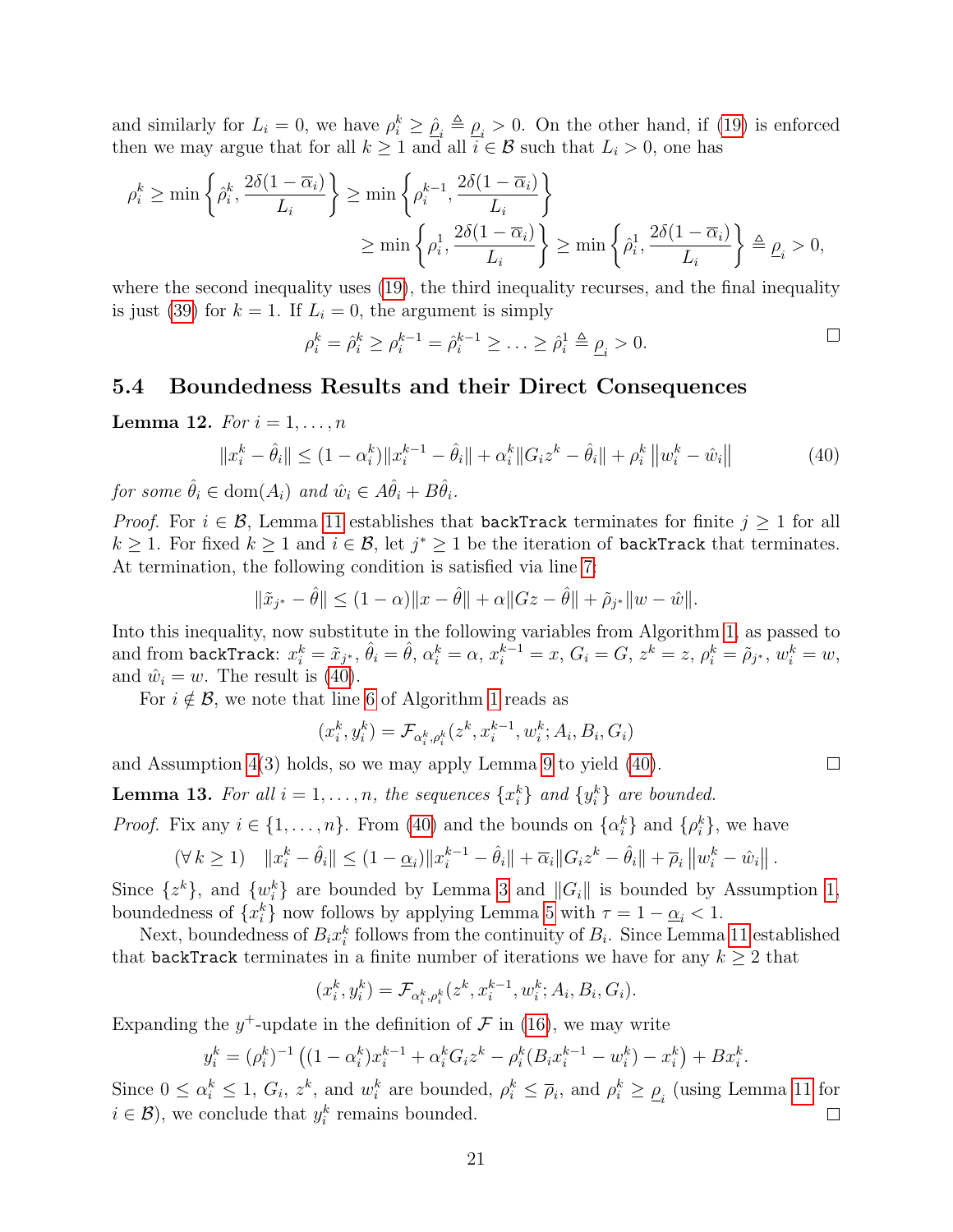With  $\{x_i^k\}$  and  $\{y_i^k\}$  bounded for all  $i = 1, \ldots, n$ , the boundedness of  $\nabla \varphi_k$  follows immediately:

<span id="page-21-3"></span>**Lemma [1](#page-9-0)4.** The sequence  $\{\nabla \varphi_k\}$  is bounded. If Algorithm 1 never terminates via line [9,](#page-9-7)  $\limsup_{k\to\infty}\varphi_k(p^k)\leq 0.$ 

*Proof.* By Lemma [2,](#page-8-4)  $\nabla_z \varphi_k = \sum_{i=1}^n G_i^* y_i^k$ , which is bounded since each  $G_i$  is bounded by assumption and each  $\{y_i^k\}$  is bounded by Lemma [13.](#page-20-2) Furthermore,  $\nabla_{w_i}\varphi_k = x_i^k - G_ix_n^k$  is bounded using the same two lemmas. That  $\limsup_{k\to\infty} \varphi_k(p^k) \leq 0$  then immediately follows from Lemma [3\(](#page-12-1)3). П

Using the boundedness of  $\{x_i^k\}$  and  $\{y_i^k\}$ , we can next derive the following simple bound relating  $\varphi_{i,k-1}(z^k, w_i^k)$  to  $\varphi_{i,k-1}(z^{k-1}, w_i^{k-1})$ :

<span id="page-21-2"></span>**Lemma 15.** There exists  $M_1, M_2 \geq 0$  such that for all  $k \geq 2$  and  $i = 1, \ldots, n$ ,

$$
\varphi_{i,k-1}(z^k, w_i^k) \geq \varphi_{i,k-1}(z^{k-1}, w_i^{k-1}) - M_1 \|w_i^k - w_i^{k-1}\| - M_2 \|G_i\| \|z^k - z^{k-1}\|.
$$

*Proof.* For each  $i \in \{1, ..., n\}$ , let  $M_{1,i}, M_{2,i} \geq 0$  be respective bounds on  $\{\|G_iz^{k-1} - x_i^{k-1}\|$  $_{i}^{k-1}$ || $\}$ and  $\{||y_i^{k-1} - w_i^k||\}$ , which must exist by Lemma [3,](#page-12-1) the boundedness of  $\{x_i^k\}$  and  $\{y_i^k\}$ , and the boundedness of  $G_i$ . Let  $M_1 = \max_{i=1,\dots,m} \{M_{1,i}\}\$ and  $M_2 = \max_{i=1,\dots,m} \{M_{2,i}\}\$ . Then, for any  $k \geq 2$  and  $i \in \{1, \ldots, n\}$ , we may write

$$
\varphi_{i,k-1}(z^k, w_i^k) = \langle G_i z^k - x_i^{k-1}, y_i^{k-1} - w_i^k \rangle
$$
  
\n
$$
= \langle G_i z^{k-1} - x_i^{k-1}, y_i^{k-1} - w_i^k \rangle + \langle G_i z^k - G_i z^{k-1}, y_i^{k-1} - w_i^k \rangle
$$
  
\n
$$
= \langle G_i z^{k-1} - x_i^{k-1}, y_i^{k-1} - w_i^{k-1} \rangle + \langle G_i z^{k-1} - x_i^{k-1}, w_i^{k-1} - w_i^k \rangle
$$
  
\n
$$
+ \langle G_i z^k - G_i z^{k-1}, y_i^{k-1} - w_i^k \rangle
$$
  
\n
$$
\geq \varphi_{i,k-1}(z^{k-1}, w_i^{k-1}) - M_1 \| w_i^k - w_i^{k-1} \| - M_2 \| G_i \| \| z^k - z^{k-1} \|,
$$

where the last step uses the Cauchy-Schwarz inequality and the definitions of  $M_1$  and  $M_2$ .  $\Box$ 

#### <span id="page-21-1"></span>5.5 A Lyapunov-Like Recursion for the Hyperplane

We now establish a Lyapunov-like recursion for the hyperplane. For this purpose, we need one more definition and assumption.

<span id="page-21-0"></span>**Definition [2](#page-9-0).** For all  $k \geq 1$ , since Lemma [11](#page-18-3) establishes that Algorithm 2 terminates in a finite number of iterations, we may write for  $i = 1, \ldots, n$ :

$$
(x_i^k, y_i^k) = \mathcal{F}_{\alpha_i^k, \rho_i^k}(z^k, x_i^{k-1}, w_i^k; A_i, B_i, G_i).
$$

Using [\(4\)](#page-3-0) and the x<sup>+</sup>-update in [\(16\)](#page-8-2), there exists  $a_i^k \in A_i x_i^k$  such that

$$
x_i^k + \rho_i^k a_i^k = (1 - \alpha_i^k) x_i^{k-1} + \alpha_i^k G_i z^k - \rho_i^k (B_i x_i^{k-1} - w_i^k).
$$

Define  $\hat{y}_i^k \triangleq a_i^k + B_i x_i^{k-1}$  $\frac{k-1}{i}$ .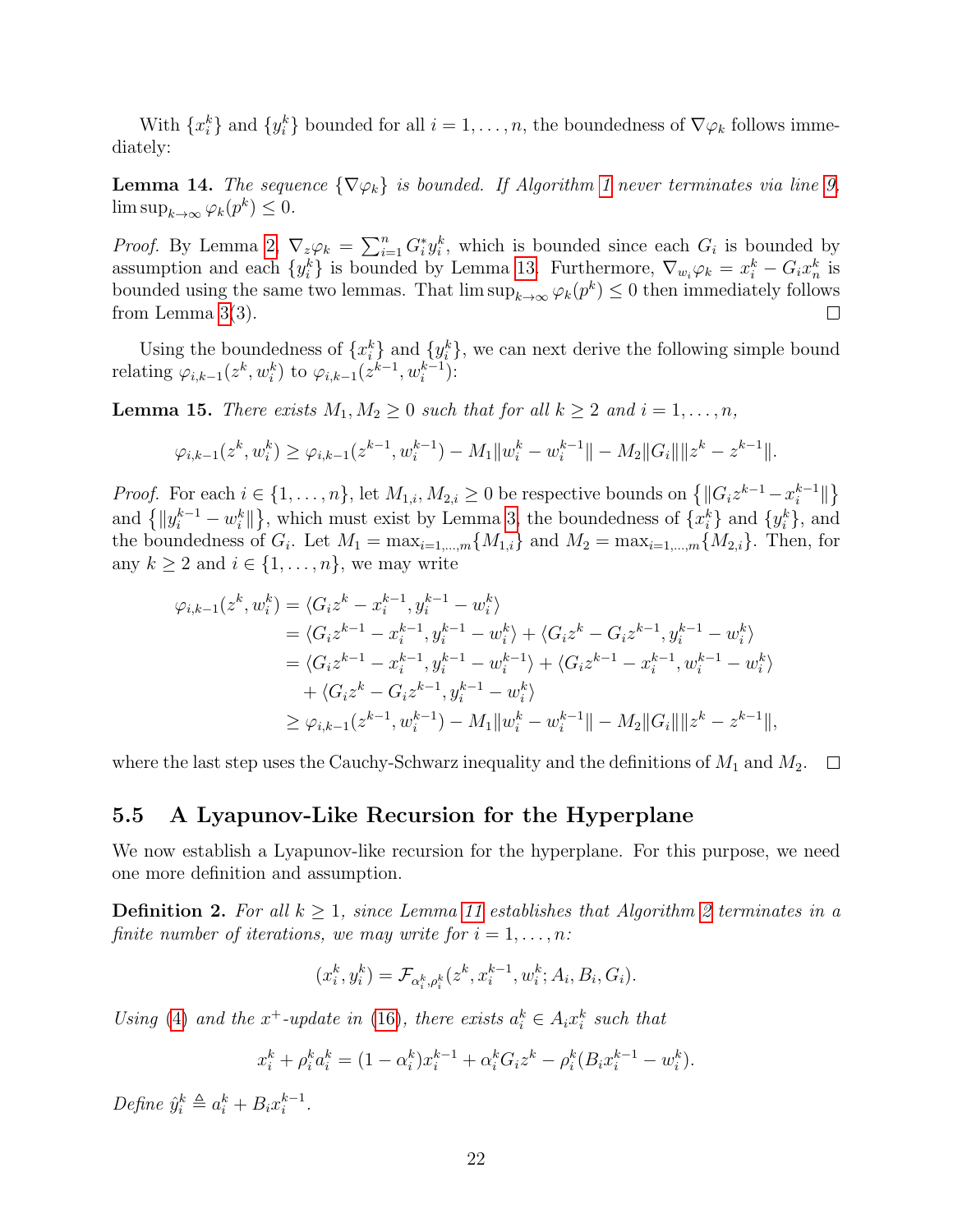<span id="page-22-2"></span>**Assumption 6.** For all  $k \geq 1$ , and  $i \notin \mathcal{B}$ ,  $\alpha_i^k$  and  $\rho_i^k$  are chosen to satisfy

<span id="page-22-5"></span>
$$
\frac{\rho_i^{k+1}}{\alpha_i^{k+1}} \|y_i^k - w_i^k\|^2 \le \frac{\rho_i^k}{\alpha_i^k} \left( \|y_i^k - w_i^k\|^2 + \alpha_i^k \|\hat{y}_i^k - w_i^k\|^2 \right). \tag{41}
$$

On the other hand, for  $i \in \mathcal{B}$ , the initial trial stepsizes  $\hat{\rho}_i^k$  and  $\alpha_i^k$  are chosen to satisfy:

<span id="page-22-1"></span>
$$
\frac{\hat{\rho}_i^{k+1}}{\alpha_i^{k+1}} \|y_i^k - w_i^k\|^2 \le \frac{\rho_i^k}{\alpha_i^k} \left( \|y_i^k - w_i^k\|^2 + \alpha_i^k \|\hat{y}_i^k - w_i^k\|^2 \right) \tag{42}
$$

where  $\rho_i^k$  is returned on line [4.](#page-9-2)

If  $\alpha_i^k = \alpha_i$  is fixed, [\(42\)](#page-22-1) would then be guaranteed by choosing  $\hat{\rho}_i^{k+1} \leq \rho_i^k$ . However for fixed  $\alpha_i^k$ , [\(42\)](#page-22-1) allows the trial stepsize to increase by some factor times the previously discovered stepsize. In practice we have observed that  $||y_i^k - w_i^k||$  and  $||\hat{y}_i^k - w_i^k||$  tend to be approximately equal, so [\(42\)](#page-22-1) allows for an increase in the trial stepsize by up to a factor of approximately  $1 + \alpha_i$ .

In addition to assumptions [1–](#page-7-1)[5,](#page-12-2) Assumption [6](#page-22-2) is now in effect and will not be explicitly stated in the upcoming lemmas of sections [5.5–](#page-21-1)[5.6.](#page-23-1)

<span id="page-22-0"></span>**Lemma 16.** For all  $k \geq 2$  and  $i = 1, \ldots, n$ ,

$$
\varphi_{i,k}(z^k, w_i^k) - \frac{\rho_i^k}{2\alpha_i^k} \left( \|y_i^k - w_i^k\|^2 + \alpha_i^k \|\hat{y}_i^k - w_i^k\|^2 \right) \ge (1 - \alpha_i^k) \left( \varphi_{i,k-1}(z^k, w_i^k) - \frac{\rho_i^k}{2\alpha_i^k} \|y_i^{k-1} - w_i^k\|^2 \right) \tag{43}
$$

and

$$
\varphi_{i,k}(z^k, w_i^k) - \frac{\rho_i^{k+1}}{2\alpha_i^{k+1}} \|y_i^k - w_i^k\|^2 \ge (1 - \alpha_i^k) \left(\varphi_{i,k-1}(z^k, w_i^k) - \frac{\rho_i^k}{2\alpha_i^k} \|y_i^{k-1} - w_i^k\|^2\right). \tag{44}
$$

*Proof.* Take any  $i \in \mathcal{B}$ . Lemma [11](#page-18-3) guarantees the finite termination of backTrack. Now consider the backtracking termination condition

<span id="page-22-4"></span><span id="page-22-3"></span>
$$
\varphi_j^+ \geq \frac{\tilde{\rho}_j}{2\alpha} \left( \|\tilde{y}_j - w\|^2 + \alpha \|\hat{y}_j - w\|^2 \right) + (1 - \alpha) \left( \varphi - \frac{\tilde{\rho}_j}{2\alpha} \|y - w\|^2 \right).
$$

Fix some  $k \geq 2$ , and let  $j^* \geq 1$  be the iteration at which backTrack terminates. In the above inequality, make the following substitutions for the internal variables of backTrack by those passed in/out of the function:  $\varphi_{i,k}(z^k, x_i^k) = \varphi_{j^*}^+$  $j^*,~\rho^k_i=\tilde{\rho}_{j^*},~\alpha^k_i=\alpha,~y^k_i=\tilde{y}_j,~w^k_i=w,$  $\varphi_{i,k-1}(z^k, w_i^k) = \varphi$ . Furthermore,  $\hat{y}_i^k = \hat{y}_{j^*}$  where  $\hat{y}_i^k$  is defined in Definition [2.](#page-21-0) Together, these substitutions yield [\(43\)](#page-22-3). We can then apply [\(42\)](#page-22-1), along with  $\rho_i^{k+1} \leq \hat{\rho}_i^{k+1}$  $i^{k+1}$ , to produce [\(44\)](#page-22-4).

Now take any  $i \in \{1, \ldots, n\} \setminus \mathcal{B}$ . From line [6](#page-9-1) of Algorithm [1,](#page-9-0) Assumption [4\(](#page-12-0)3), and Lemma [10,](#page-16-6) we directly deduce [\(43\)](#page-22-3). Combining this relation with [\(41\)](#page-22-5) we obtain [\(44\)](#page-22-4).  $\Box$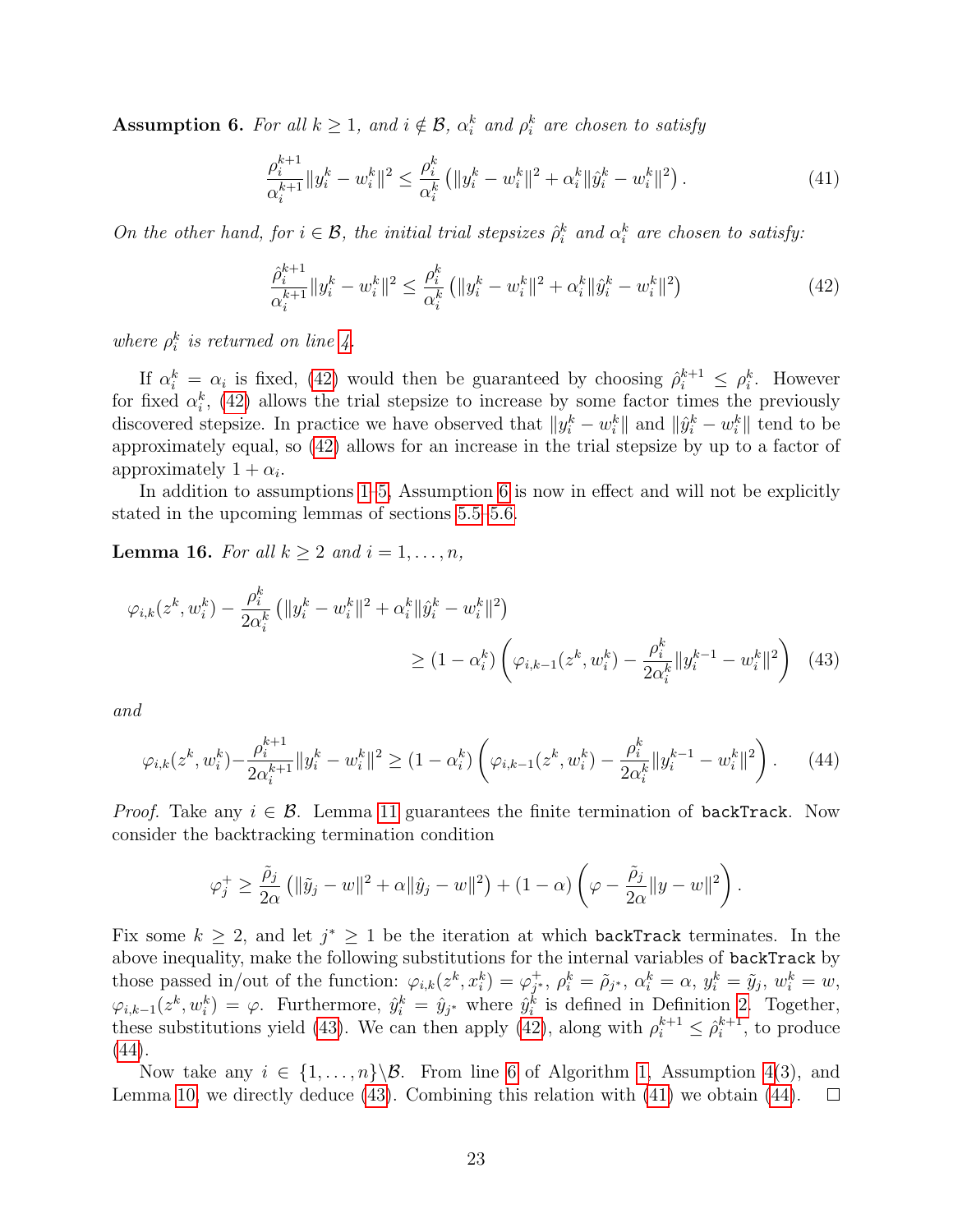#### <span id="page-23-1"></span>5.6 Finishing the Proof

We now work toward establishing the conditions of Lemma [4,](#page-13-3) which we then apply. Unless otherwise specified, we henceforth assume that Algorithm [1](#page-9-0) runs indefinitely and does not terminate at line [9.](#page-9-7)

<span id="page-23-0"></span>**Lemma 17.** For all  $i = 1, ..., n$ , we have  $y_i^k - w_i^k \to 0$  and  $\varphi_k(p^k) \to 0$ .

*Proof.* Fix any  $i \in \{1, ..., n\}$ . First, note that for all  $k \geq 2$ ,

$$
||y_i^{k-1} - w_i^k||^2 = ||y_i^{k-1} - w_i^{k-1}||^2 + 2\langle y_i^{k-1} - w_i^{k-1}, w_i^{k-1} - w_i^k \rangle + ||w_i^{k-1} - w_i^k||^2
$$
  
\n
$$
\le ||y_i^{k-1} - w_i^{k-1}||^2 + M_3||w_i^k - w_i^{k-1}|| + ||w_i^k - w_i^{k-1}||^2
$$
  
\n
$$
= ||y_i^{k-1} - w_i^{k-1}||^2 + d_i^k,
$$
\n(45)

where  $d_i^k \triangleq M_3 \| w_i^k - w_i^{k-1}$  $||u_i^{k-1}|| + ||w_i^k - w_i^{k-1}||$  $||x_i^{k-1}||^2$  and  $M_3 \geq 0$  is a bound on  $2||y_i^{k-1} - w_i^{k-1}|$  $\frac{k-1}{i}$  $\|$ , which must exist because both  $\{y_i^k\}$  and  $\{w_i^k\}$  are bounded by lemmas [3](#page-12-1) and [13.](#page-20-2) Note that  $d_i^k \to 0$  as a consequence of Lemma [3.](#page-12-1)

Second, recall Lemma [15,](#page-21-2) which states that there exists  $M_1, M_2 \geq 0$  such that for all  $k \geq 2$ ,

$$
\varphi_{i,k-1}(z^k, w_i^k) \ge \varphi_{i,k-1}(z^{k-1}, w_i^{k-1}) - M_1 \|w_i^{k-1} - w_i^k\| - M_2 \|G_i\| \|z^k - z^{k-1}\|.
$$
 (46)

Now let, for all  $k \geq 1$ ,

<span id="page-23-7"></span><span id="page-23-3"></span><span id="page-23-2"></span>
$$
r_i^k \triangleq \varphi_{i,k}(z^k, w_i^k) - \frac{\rho_i^{k+1}}{2\alpha_i^{k+1}} \|y_i^k - w_i^k\|^2, \tag{47}
$$

so that

$$
\sum_{i=1}^{n} r_i^k = \varphi_k(p^k) - \sum_{i=1}^{n} \frac{\rho_i^{k+1}}{2\alpha_i^{k+1}} \|y_i^k - w_i^k\|^2.
$$
 (48)

Using  $(45)$  and  $(46)$  in  $(44)$  yields

<span id="page-23-8"></span><span id="page-23-5"></span><span id="page-23-4"></span>
$$
(\forall k \ge 2): \quad r_i^k \ge (1 - \alpha_i^k) r_i^{k-1} + e_i^k \tag{49}
$$

where

$$
e_i^k \triangleq -(1 - \alpha_i^k) \left( \frac{\rho_i^k}{2\alpha_i^k} d_i^k + M_1 \| w_i^{k-1} - w_i^k \| + M_2 \| G_i \| \| z^k - z^{k-1} \| \right). \tag{50}
$$

Note that  $\rho_i^k$  is bounded,  $0 < \alpha_i^k \leq 1$ ,  $||G_i||$  is finite,  $||z^k - z^{k-1}|| \to 0$  and  $||w_i^k - w_i^{k-1}||$  $\|_i^{k-1}\| \to 0$ by Lemma [3,](#page-12-1) and  $d_i^k \to 0$ . Thus  $e_i^k \to 0$ .

Since  $0 < \underline{\alpha}_i \leq \alpha_i^k \leq 1$ , we may apply Lemma [7](#page-14-3) to [\(49\)](#page-23-4) with  $\tau_k = 1 - \alpha_i^k$  and  $\overline{\tau} = 1 - \underline{\alpha}_i < 1$ which yields  $\liminf_{k\to\infty} \{r_i^k\} \geq 0$ . Therefore

<span id="page-23-6"></span>
$$
\liminf_{k \to \infty} \sum_{i=1}^{n} r_i^k \ge \sum_{i=1}^{n} \liminf_{k \to \infty} r_i^k \ge 0.
$$
\n(51)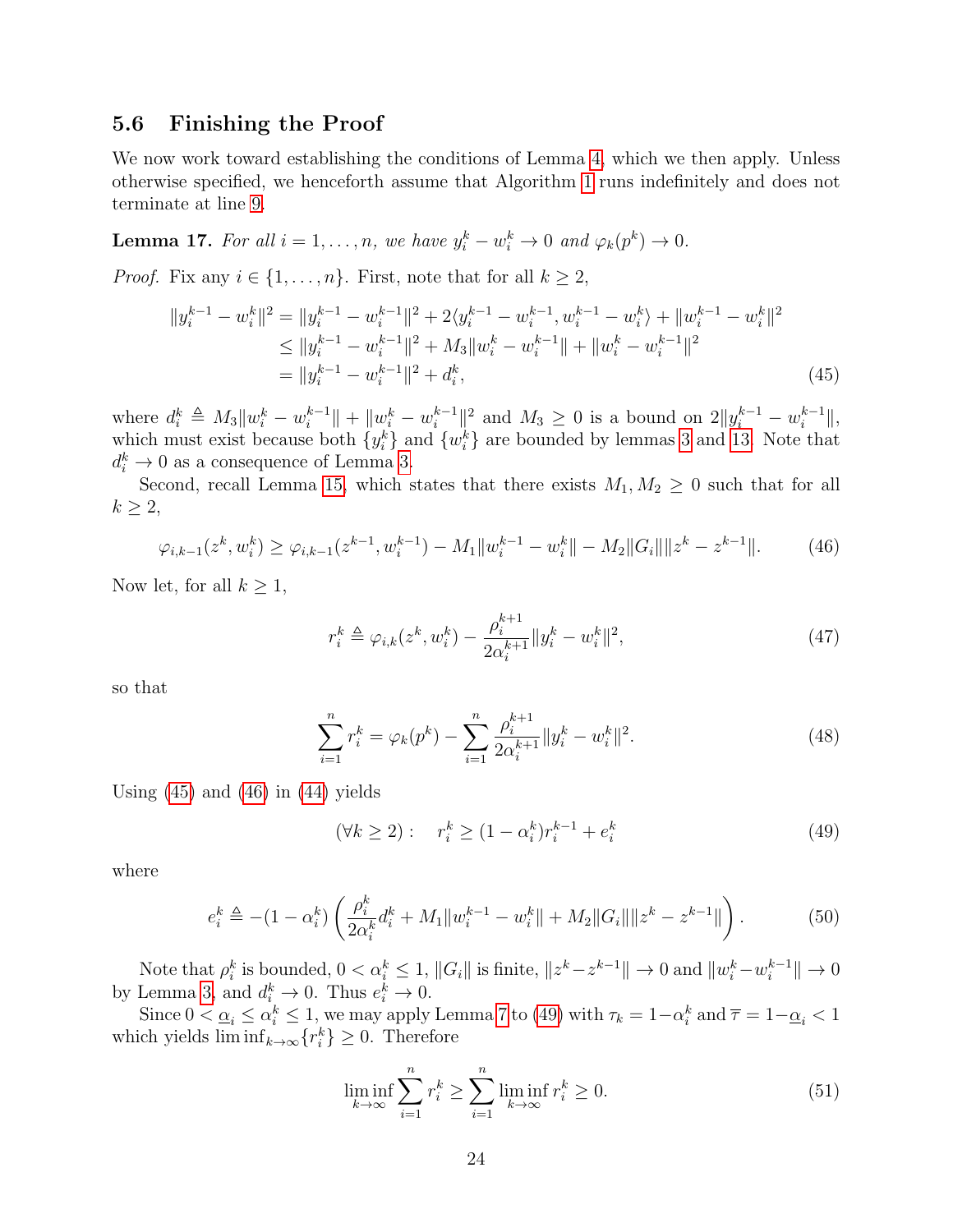On the other hand,  $\limsup_{k\to\infty} \varphi_k(p^k) \leq 0$  by Lemma [14.](#page-21-3) Therefore, using [\(48\)](#page-23-5) and [\(51\)](#page-23-6),

$$
0 \le \liminf_{k \to \infty} \sum_{i=1}^n r_i^k = \liminf_{k \to \infty} \left\{ \varphi_k(p^k) - \sum_{i=1}^n \frac{\rho_i^{k+1}}{2\alpha_i^{k+1}} \|y_i^k - w_i^k\|^2 \right\}
$$

$$
\le \liminf_{k \to \infty} \varphi_k(p^k) \le \limsup_{k \to \infty} \varphi_k(p^k) \le 0.
$$

Therefore  $\lim_{k\to\infty} \{\varphi_k(p^k)\}=0.$  Consider any  $i\in\{1,\ldots,n\}$ . Combining  $\lim_{k\to\infty} \{\varphi_k(p^k)\}=0$ 0 with  $\liminf_{k\to\infty}\sum_{i=1}^n r_i^k \geq 0$ , we have

$$
\limsup_{k \to \infty} \left\{ (\rho_i^{k+1} / \alpha_i^{k+1}) \|y_i^k - w_i^k\|^2 \right\} \le 0 \quad \Rightarrow \quad (\rho_i^{k+1} / \alpha_i^{k+1}) \|y_i^k - w_i^k\|^2 \to 0.
$$

Since  $\rho_i^k \geq \rho_i > 0$  (using Lemma [11](#page-18-3) for  $i \in \mathcal{B}$ ) and  $\alpha_i^k \leq \overline{\alpha}_i$ , we conclude that  $y_i^k - w_i^k \to 0$ .

We have already proved the first requirement of Lemma [4,](#page-13-3) that  $y_i^k - w_i^k \rightarrow 0$  for all  $i \in \{1, \ldots, n\}$ . We now work to establish the second requirement, that  $G_i z^k - x_i^k \to 0$ . In the upcoming lemmas we continue to use the quantity  $\hat{y}_i^k$  which is given in Definition [2.](#page-21-0)

<span id="page-24-1"></span>**Lemma 18.** Recall  $\{\hat{y}_i^k\}_{k \in \mathbb{N}}$  from Definition [2.](#page-21-0) For all  $i = 1, \ldots, n$ ,  $\hat{y}_i^k - w_i^k \to 0$ .

*Proof.* Fix any  $k \geq 1$ . For all  $i = 1, ..., n$ , repeating [\(43\)](#page-22-3) from Lemma [16,](#page-22-0) we have

$$
\varphi_{i,k}(z^k, w_i^k) \ge (1 - \alpha_i^k) \left( \varphi_{i,k-1}(z^k, w_i^k) - \frac{\rho_i^k}{2\alpha_i^k} \| y_i^{k-1} - w_i^k \|^2 \right) + \frac{\rho_i^k}{2\alpha_i^k} \left( \| y_i^k - w_i^k \|^2 + \alpha_i^k \| \hat{y}_i^k - w_i^k \|^2 \right) \ge (1 - \alpha_i^k) r_i^{k-1} + \frac{\rho_i^k}{2} \| \hat{y}_i^k - w_i^k \|^2 + e_i^k
$$

where we have used  $r_i^k$  defined [\(47\)](#page-23-7) along with [\(45\)](#page-23-2)–[\(46\)](#page-23-3) and  $e_i^k$  is defined in [\(50\)](#page-23-8). This is the same argument used in Lemma [17,](#page-23-0) but now we apply  $(45)–(46)$  $(45)–(46)$  $(45)–(46)$  to  $(43)$ , rather than  $(44)$ , so that we can upper bound the  $\|\hat{y}_i^k - w_i^k\|^2$  term. Summing over  $i = 1, \ldots, n$ , yields

$$
\varphi_k(p^k) = \sum_{i=1}^n \varphi_{i,k}(z^k, w_i^k) \ge \sum_{i=1}^n (1 - \alpha_i^k) r_i^{k-1} + \sum_{i=1}^n \frac{\rho_i^k}{2} \|\hat{y}_i^k - w_i^k\|^2 + \sum_{i=1}^n e_i^k.
$$

Since  $\varphi_k(p^k) \to 0$ ,  $e_i^k \to 0$ ,  $\liminf_{k \to \infty} \{r_i^k\} \ge 0$ ,  $\rho_i^k \ge \underline{\rho}_i > 0$  for all k, and  $\alpha_i^k \le 1$  for all k, the above inequality implies that  $\hat{y}_i^k - w_i^k \to 0$ .  $\Box$ 

<span id="page-24-3"></span>**Lemma 19.** For  $i = 1..., n$ ,  $x_i^k - x_i^{k-1} \to 0$ .

*Proof.* Fix  $i \in \{1, ..., n\}$ . Using the definition of  $a_i^k$  in Definition [2,](#page-21-0) we have for  $k \ge 1$  that

<span id="page-24-2"></span><span id="page-24-0"></span>
$$
x_i^k + \rho_i^k a_i^k = (1 - \alpha_i^k) x_i^{k-1} + \alpha_i^k G_i z^k - \rho_i^k (B_i x_i^{k-1} - w_i^k).
$$

Using the definition of  $\hat{y}_i^k$ , also in Definition [2,](#page-21-0) this implies that

$$
(\forall k \ge 1): \qquad x_i^k = (1 - \alpha_i^k) x_i^{k-1} + \alpha_i^k G_i z^k - \rho_i^k (\hat{y}_i^k - w_i^k), \tag{52}
$$

$$
(\forall k \ge 2): \qquad x_i^{k-1} = (1 - \alpha_i^{k-1})x_i^{k-2} + \alpha_i^{k-1}G_i z^{k-1} - \rho_i^{k-1}(\hat{y}_i^{k-1} - w_i^{k-1}). \tag{53}
$$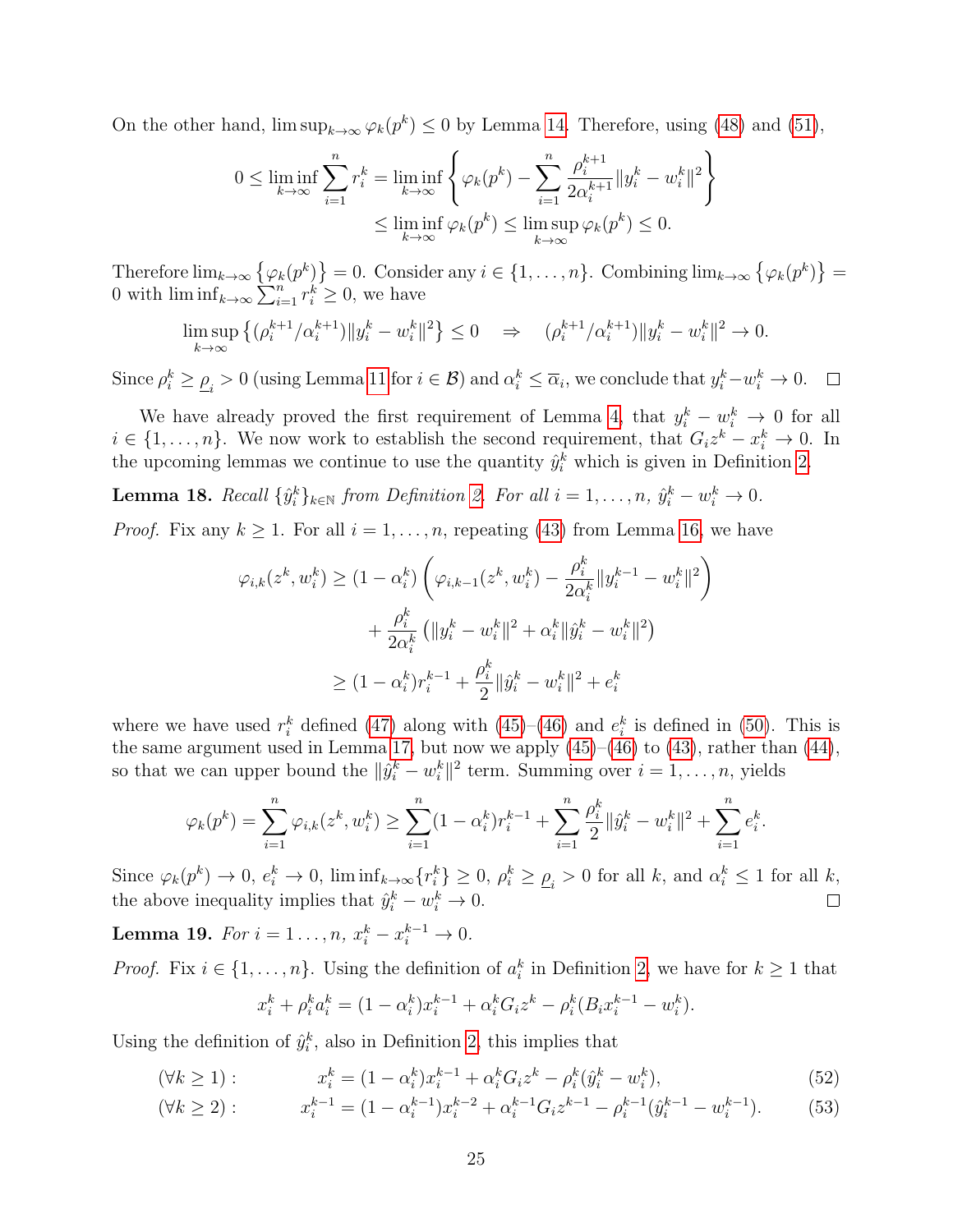Subtracting the second of these equations from the first yields, for all  $k \geq 2$ ,

$$
x_i^k - x_i^{k-1} = (1 - \alpha_i^k) x_i^{k-1} + \alpha_i^k G_i z^k - \rho_i^k (\hat{y}_i^k - w_i^k) - (1 - \alpha_i^{k-1}) x_i^{k-2}
$$
  
\n
$$
- \alpha_i^{k-1} G_i z^{k-1} + \rho_i^{k-1} (\hat{y}_i^{k-1} - w_i^{k-1})
$$
  
\n
$$
= (1 - \alpha_i^k) (x_i^{k-1} - x_i^{k-2}) + (\alpha_i^{k-1} - \alpha_i^k) x_i^{k-2} + \alpha_i^k (G_i z^k - G_i z^{k-1})
$$
  
\n
$$
- (\alpha_i^{k-1} - \alpha_i^k) G_i z^{k-1} + \rho_i^{k-1} (\hat{y}_i^{k-1} - w_i^{k-1}) - \rho_i^k (\hat{y}_i^k - w_i^k).
$$
  
\n
$$
= (1 - \alpha_i^k) (x_i^{k-1} - x_i^{k-2}) + \alpha_i^k G_i (z^k - z^{k-1})
$$
  
\n
$$
+ (\alpha_i^{k-1} - \alpha_i^k) (x_i^{k-2} - G_i z^{k-1}) + \rho_i^{k-1} (\hat{y}_i^{k-1} - w_i^{k-1}) - \rho_i^k (\hat{y}_i^k - w_i^k).
$$
 (54)

Next, [\(53\)](#page-24-0) can be rearranged into

<span id="page-25-0"></span>
$$
x_i^{k-2} - G_i z^{k-1} = -\frac{1}{\alpha_i^{k-1}} \left( x_i^{k-1} - x_i^{k-2} + \rho_i^{k-1} (\hat{y}_i^{k-1} - w_i^{k-1}) \right).
$$

Substituting this equation into [\(54\)](#page-25-0) yields

$$
x_i^k - x_i^{k-1} = \left(1 - \alpha_i^k - \frac{\alpha_i^{k-1} - \alpha_i^k}{\alpha_i^{k-1}}\right) (x_i^{k-1} - x_i^{k-2}) - \rho_i^k (\hat{y}_i^k - w_i^k)
$$
  
+ 
$$
\rho_i^{k-1} \left(1 - \frac{\alpha_i^{k-1} - \alpha_i^k}{\alpha_i^{k-1}}\right) (\hat{y}_i^{k-1} - w_i^{k-1}) + \alpha_i^k G_i (z^k - z^{k-1})
$$
  
= 
$$
\alpha_i^k \left(\frac{1}{\alpha_i^{k-1}} - 1\right) (x_i^{k-1} - x_i^{k-2}) - \rho_i^k (\hat{y}_i^k - w_i^k) + \frac{\rho_i^{k-1} \alpha_i^k}{\alpha_i^{k-1}} (\hat{y}_i^{k-1} - w_i^{k-1})
$$
  
+ 
$$
\alpha_i^k G_i (z^k - z^{k-1}).
$$

Taking norms and using the triangle inequality yields, for all  $k \geq 2$ , that

$$
||x_i^k - x_i^{k-1}|| \le \alpha_i^k \left(\frac{1}{\alpha_i^{k-1}} - 1\right) ||x_i^{k-1} - x_i^{k-2}|| + \tilde{e}_i^k \le c_\alpha ||x_i^{k-1} - x_i^{k-2}|| + \tilde{e}_i^k,
$$
 (55)

where

<span id="page-25-1"></span>
$$
\tilde{e}_i^k = \frac{\rho_i^{k-1} \alpha_i^k}{\alpha_i^{k-1}} \|\hat{y}_i^{k-1} - w_i^{k-1}\| + \rho_i^k \|\hat{y}_i^k - w_i^k\| + \|G_i\| \|z_i^k - z_i^{k-1}\|
$$

and  $c_{\alpha}$  is defined in Assumption [4.](#page-12-0) When taking norms we used that  $0 < \alpha_i^{k-1} \leq 1$  and therefore that  $1/\alpha_i^{k-1} - 1 \geq 0$ . In the second inequality in [\(55\)](#page-25-1) we used condition [\(17\)](#page-11-0). Since  $\rho_i^k$  is bounded from above and  $\alpha_i^k$  is bounded away from 0 and above,  $\tilde{e}_i^k \to 0$  using Lemma [18,](#page-24-1) the finiteness of  $||G_i||$ , and Lemma [3.](#page-12-1) Furthermore,  $c_{\alpha} < 1$  by Assumption [4,](#page-12-0) so we may apply Lemma [6](#page-14-4) to [\(55\)](#page-25-1) to conclude that  $x_i^k - x_i^{k-1} \to 0$ .

<span id="page-25-3"></span>**Lemma 20.** For  $i = 1, ..., n$ ,  $G_i z^k - x_i^k \to 0$ .

Proof. Recalling [\(52\)](#page-24-2), we first write

<span id="page-25-2"></span>
$$
x_i^k = (1 - \alpha_i^k) x_i^{k-1} + \alpha_i^k G_i z^k - \rho_i^k (\hat{y}_i^k - w_i^k)
$$
  
\n
$$
\Leftrightarrow \qquad \alpha_i^k \left( G_i z^k - x_i^k \right) = (1 - \alpha_i^k) (x_i^k - x_i^{k-1}) + \rho_i^k (\hat{y}_i^k - w_i^k). \tag{56}
$$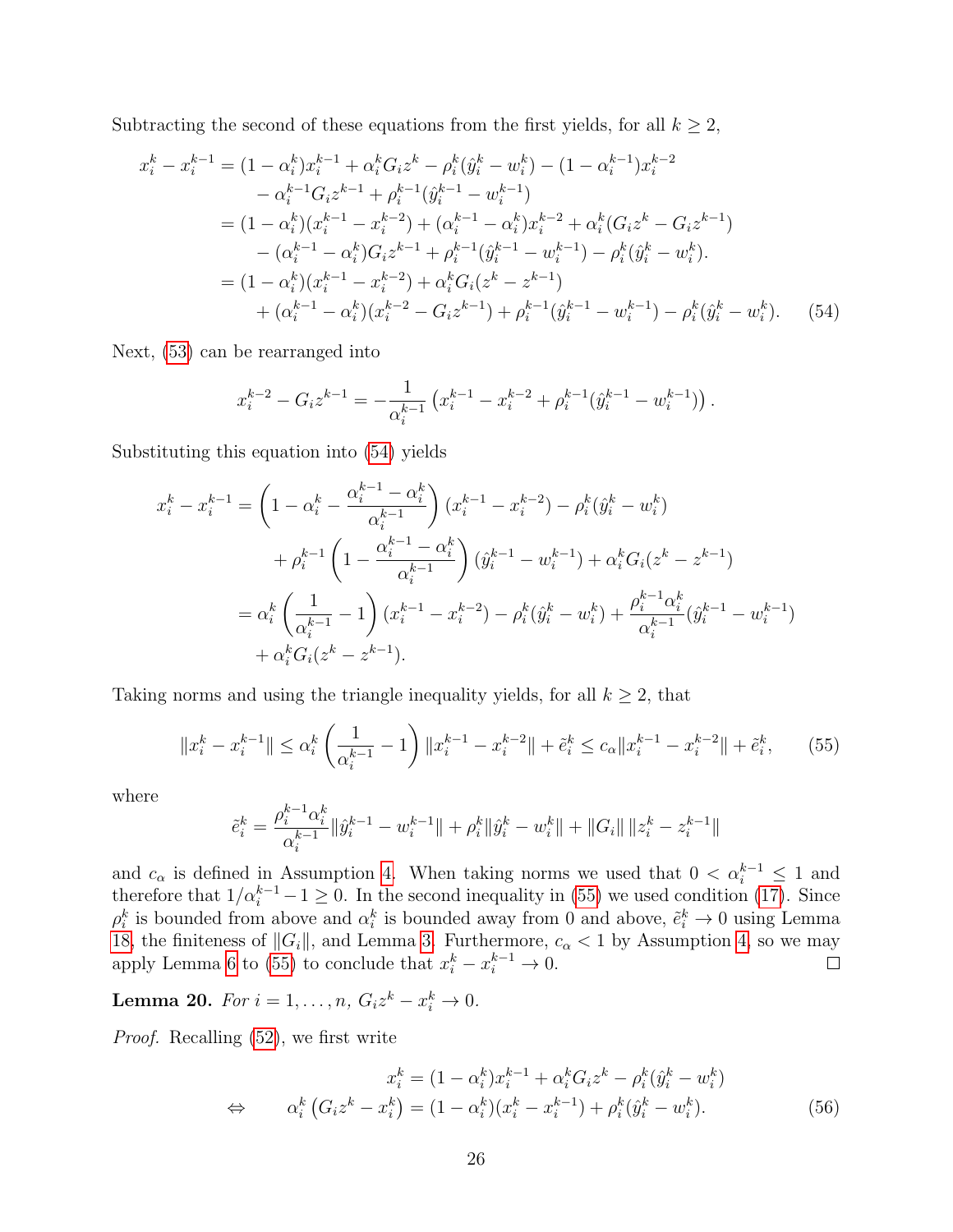Since  $\{\alpha_i^k\}$  is bounded, Lemma [19](#page-24-3) implies that the first term on the right-hand side of [\(56\)](#page-25-2) converges to zero. Since  $\{\rho_i^k\}$  is bounded, Lemma [18](#page-24-1) implies that the second term on the right-hand side also converges to zero. Therefore  $\alpha_i^k || G_i z^k - x_i^k || \to 0$ . The claimed result then follows because  $\{\alpha_i^k\}$  is bounded away from 0.  $\Box$ 

Finally, we can state our convergence result for Algorithm [1:](#page-9-0)

Theorem 1. Suppose that assumptions [1](#page-7-1)[-6](#page-22-2) hold. If Algorithm [1](#page-9-0) terminates by reaching line [9,](#page-9-7) then its final iterate is a member of the extended solution set  $S$ . Otherwise, the sequence  $\{(z^k, \mathbf{w}^k)\}\)$  generated by Algorithm [1](#page-9-0) converges weakly to some point  $(\bar{z}, \bar{\mathbf{w}})\)$  in the extended solution set S of [\(2\)](#page-0-1) defined in [\(5\)](#page-4-0). Furthermore,  $x_i^k \rightharpoonup G_i \overline{z}$  and  $y_i^k \rightharpoonup \overline{w}_i$  for all  $i = 1, \ldots, n - 1, x_n^k \longrightarrow \overline{z}, \text{ and } y_n^k \longrightarrow -\sum_{i=1}^{n-1} G_i^* \overline{w}_i.$ 

Proof. For the finite termination result we refer to Lemma 5 of [\[21\]](#page-38-3). Otherwise, lemmas [17](#page-23-0) and [20](#page-25-3) imply that the hypotheses of Lemma [4,](#page-13-3) hold, and the result follows.  $\Box$ 

## 6 Numerical Experiments

All our numerical experiments were implemented in Python (using numpy) on an Intel Xeon workstation running Linux. We restricted our attention to algorithms with comparable features and benefits to our proposed method. Thus we only considered methods that:

- <span id="page-26-0"></span>1. Are first-order and "fully split" the problem (that is, separate the linear operators  $G_i$ from the resolvent calculations, and use gradient-type steps for smooth functions),
- 2. Do not (either approximately or exactly) solve a linear system of equations at each iteration or before the first iteration,
- 3. Avoid having to apply "smoothing" to nonsmooth operators,
- <span id="page-26-1"></span>4. Incorporate a backtracking linesearch in a manner that avoids the need for bounds on Lipschitz or cocoercivity constants, and
- <span id="page-26-2"></span>5. Do not use iterative approximation of resolvents.

The last property we include for reasons of simplicity, while the rest contribute to making algorithms scalable and easy to apply. For a given application, there may of course be effective algorithms which could have been considered but do not satisfy all of the above requirements. However, because of the general desirability of properties [1](#page-26-0)[-4](#page-26-1) and the relative simplicity of algorithms with property [5,](#page-26-2) we only considered methods having all of them.

We compared this paper's backtracking one-forward-step projective splitting algorithm given in Algorithm [1](#page-9-0) (which we call ps1fbt) with the following methods:

• The two-forward-step projective splitting algorithm with backtracking we developed in [\[21\]](#page-38-3) (ps2fbt). This method requires only Lipschitz continuity of single-valued operators, as opposed to cocoercivity.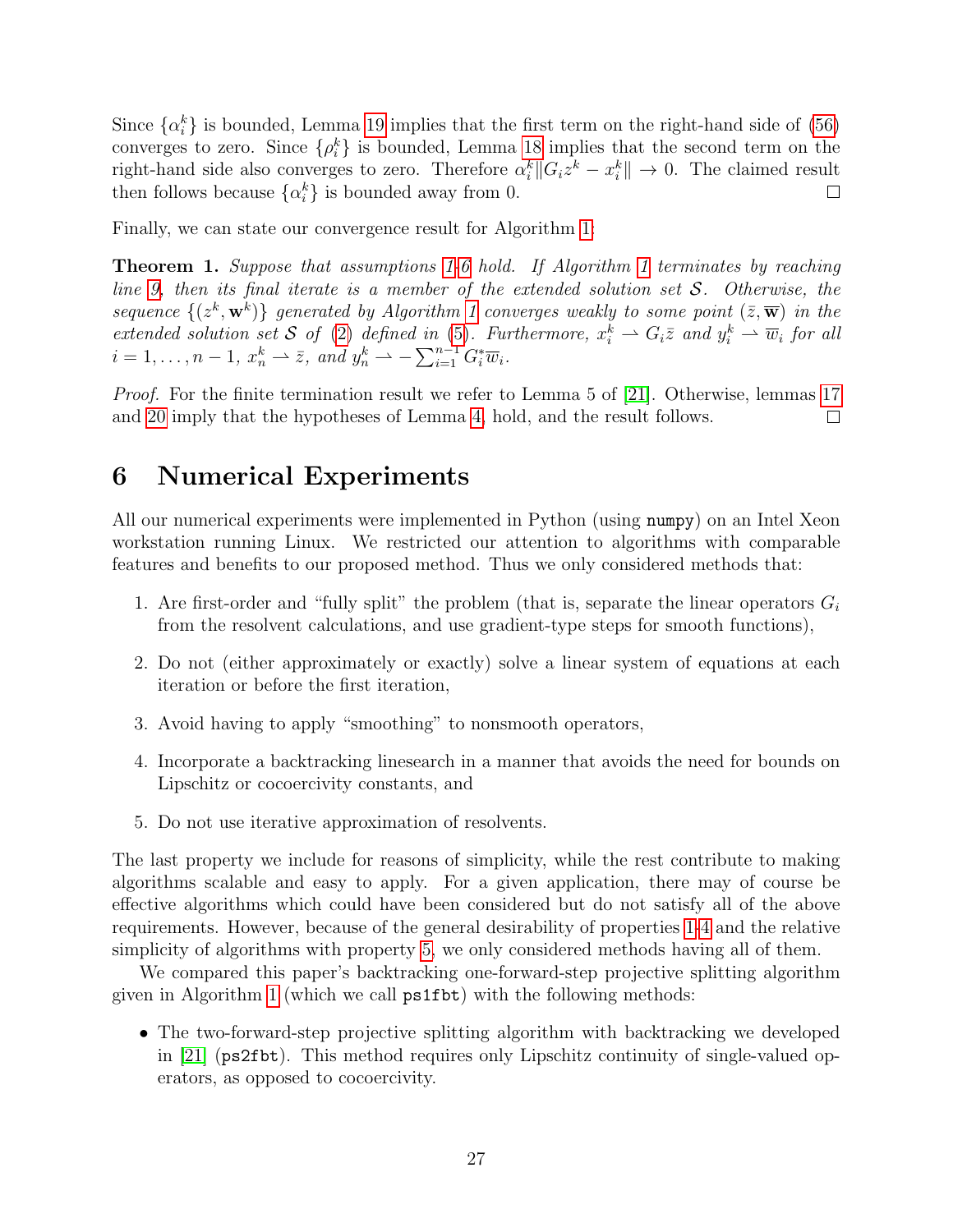- The adaptive three-operator splitting algorithm of [\[32\]](#page-39-5) (ada3op) (where "adaptive" is used to mean "backtracking linesearch"); this method is a backtracking adaptation of the fixed-stepsize method proposed in [\[14\]](#page-38-11). This method requires  $G_i = I$  in problem [\(2\)](#page-0-1) and hence can only be readily applied to two of the three test applications described below.
- The backtracking linesearch variant of the Chambolle-Pock primal-dual splitting method  $[28]$  (cp-bt).
- The algorithm of [\[12\]](#page-37-7). This is essentially Tseng's method applied to a product-space "monotone + skew" inclusion in the following way: Assume  $T_n$  is Lipschitz monotone, problem [\(3\)](#page-1-0) is equivalent to finding  $p \triangleq (z, w_1, \ldots, w_{n-1})$  such that  $w_i \in T_i G_i z$  (which is equivalent to  $G_i z \in T_i^{-1} w_i$  for  $i = 1, ..., n-1$ , and  $\sum_{i=1}^{n-1} G_i^* w_i = -T_n z$ . In other words, we wish to solve  $0 \in \tilde{A}p + \tilde{B}p$ , where  $\tilde{A}$  and  $\tilde{B}$  are defined by

$$
\tilde{A}p = \{0\} \times T_1^{-1} w_1 \times \dots \times T_{n-1}^{-1} w_{n-1}
$$
\n(57)

<span id="page-27-1"></span><span id="page-27-0"></span>
$$
\tilde{B}p = \begin{bmatrix} T_n z \\ 0 \\ \vdots \\ 0 \end{bmatrix} + \begin{bmatrix} 0 & G_1^* & G_2^* & \dots & G_{n-1}^* \\ -G_1 & 0 & \dots & \dots & 0 \\ \vdots & \vdots & \ddots & \ddots & \vdots \\ -G_{n-1} & 0 & \dots & \dots & 0 \end{bmatrix} \begin{bmatrix} z \\ w_1 \\ \vdots \\ w_{n-1} \end{bmatrix} .
$$
 (58)

 $\tilde{A}$  is maximal monotone, while  $\tilde{B}$  is the sum of two Lipshitz monotone operators (the second being skew linear), and therefore also Lipschitz monotone. The algorithm in [\[12\]](#page-37-7) is essentially Tseng's forward-backward-forward method [\[38\]](#page-39-0) applied to this inclusion, using resolvent steps for  $A$  and forward steps for  $B$ . Thus, we call this method tseng-pd. In order to achieve good performance with tseng-pd we had to incorporate a diagonal preconditioner as proposed in [\[39\]](#page-39-6).

• The recently proposed forward-reflected-backward method [\[29\]](#page-39-2), applied to this same primal-dual inclusion  $0 \in Ap + Bp$  specified by [\(57\)](#page-27-0)-[\(58\)](#page-27-1). We call this method frb-pd.

Recently there have been several stochastic extensions of ada3op and cp-bt [\[41,](#page-39-7) [42,](#page-39-8) [31\]](#page-39-9). The method of [\[42\]](#page-39-8) requires estimates of the Lipschitz constants and matrix norms, and so does not satisfy our experimental requirements. Since one of our problems is not in "finitesum" format, and another includes a matrix  $G_i$  which is not equal to the identity, the methods of [\[41,](#page-39-7) [31\]](#page-39-9) could only be applied to one of our three test problems. Even for this problem, the number of training examples in the two datasets were 60 and 127, respectively, while the feature dimensions were 7,705 and 19,806, so finite-sum methods are not particularly suitable. For these reasons we did not include these methods in our experiments.

#### 6.1 Portfolio Selection

Consider the optimization problem:

<span id="page-27-2"></span>
$$
\min_{x \in \mathbb{R}^d} F(x) \triangleq x^\top Q x \quad \text{s.t.} \quad m^\top x \ge r, \quad \sum_{i=1}^d x_i = 1, x_i \ge 0,
$$
\n
$$
(59)
$$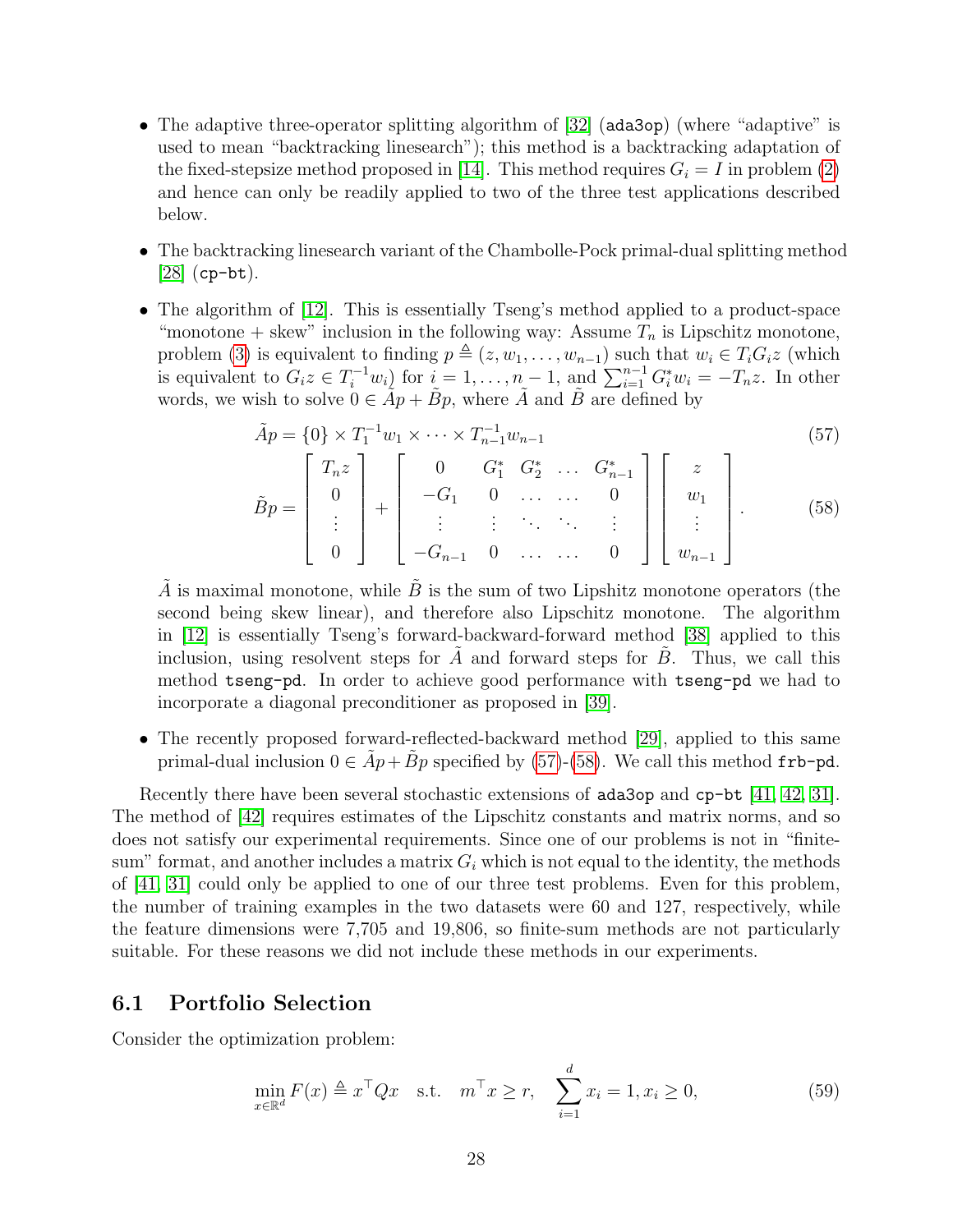where  $Q \succeq 0$ ,  $r > 0$ , and  $m \in \mathbb{R}^d_+$ . This model arises in Markowitz portfolio theory. We chose this particular problem because it features two constraint sets (a general halfspace and a simplex) onto which it is easy to project individually, but whose intersection poses a more difficult projection problem. This property makes it difficult to apply first-order methods such as ISTA/FISTA [\[5\]](#page-37-11) as they can only perform one projection per iteration and thus cannot fully split the problem. On the other hand, projective splitting can handle an arbitrary number of constraint sets so long as one can compute projections onto each of them. We consider a fairly large instance of this problem so that standard interior point methods (for example, those in the CVXPY [\[15\]](#page-38-13) package) are disadvantaged by their high per-iteration complexity and thus not generally competitive with first-order methods. Furthermore, backtracking variants of first-order methods are preferable for large problems as they avoid the need to estimate the largest eigenvalue of Q.

To convert [\(59\)](#page-27-2) to a monotone inclusion, we set  $A_1 = N_{C_1}$  where  $N_{C_1}$  is the normal cone of the simplex  $C_1 = \{x \in \mathbb{R}^d : \sum_{i=1}^d x_i = 0, x_i \ge 0\}$ . We set  $B_1 = 2Qx$ , which is the gradient of the objective function and is cocoercive (and Lipschitz-continuous). Finally, we set  $A_2 = N_{C_2}$ , where  $C_2 = \{x : m^\top x \ge r\}$ , and let  $B_2$  be the zero operator. Note that the resolvents of  $N_{C_1}$  and  $N_{C_2}$  (that is, the projections onto  $C_1$  and  $C_2$ ) are easily computed in  $O(d)$  operations [\[30\]](#page-39-10). With this notation, one may write [\(59\)](#page-27-2) as the the problem of finding  $z \in \mathbb{R}^d$  such that

<span id="page-28-0"></span>
$$
0 \in A_1 z + B_1 z + A_2 z,
$$

which is an instance of [\(2\)](#page-0-1) with  $n = 2$  and  $G_1 = G_2 = I$ .

To terminate each method in our comparisons, we used the following common criterion incorporating both the objective function and the constraints of [\(59\)](#page-27-2):

$$
c(x) \triangleq \max\left\{\frac{F(x) - F^*}{F^*}, 0\right\} - \min\{m^\top x - r, 0\} + \left|\sum_{i=1}^d x_i - 1\right| - \max\{0, \min_i x_i\},\tag{60}
$$

where  $F^*$  is the optimal value of the problem. Note that  $c(x) = 0$  if and only if x solves [\(59\)](#page-27-2). To estimate  $F^*$ , we used the best feasible value returned by any method after 1000 iterations.

We generated random instances of  $(59)$  as follows: we set  $d = 10,000$  to obtain a relatively large instance of the problem. We then generated a  $d \times d$  matrix  $Q_0$  with each entry drawn from  $\mathcal{N}(0,1)$ . The matrix Q is then formed as  $(1/d) \cdot Q_0 Q_0^{\top}$ , which is guaranteed to be positive semidefinite. We then generate the vector  $m \in \mathbb{R}^d$  of length d to have entries uniformly distributed between 0 and 100. The constant r is set to  $\delta_r \sum_{i=1}^d m_i/d$  for various values of  $\delta_r > 0$ . We solved the problem for  $\delta_r \in \{0.5, 0.8, 1, 1.5\}$ .

All methods were initialized at the same point  $[1 \ 1 \ \ldots \ 1]^T/d$ . For all the backtracking linesearch procedures except cp-bt , the initial stepsize estimate is the previously discovered stepsize; at the first iteration, the initial stepsize is 1. For cp-bt we allowed the stepsize to increase in accordance with [\[28,](#page-38-12) Algorithm 4], as performance was poor otherwise. The backtracking stepsize decrement factor ( $\delta$  in Algorithm [2\)](#page-9-0) was 0.7 for all algorithms.

For ps1fbt and ps2fbt,  $\rho_1^k$  was discovered via backtracking. We also set the other stepsize  $\rho_2^k$  equal to  $\rho_1^k$  at each iteration. While this is not necessary, this heuristic performed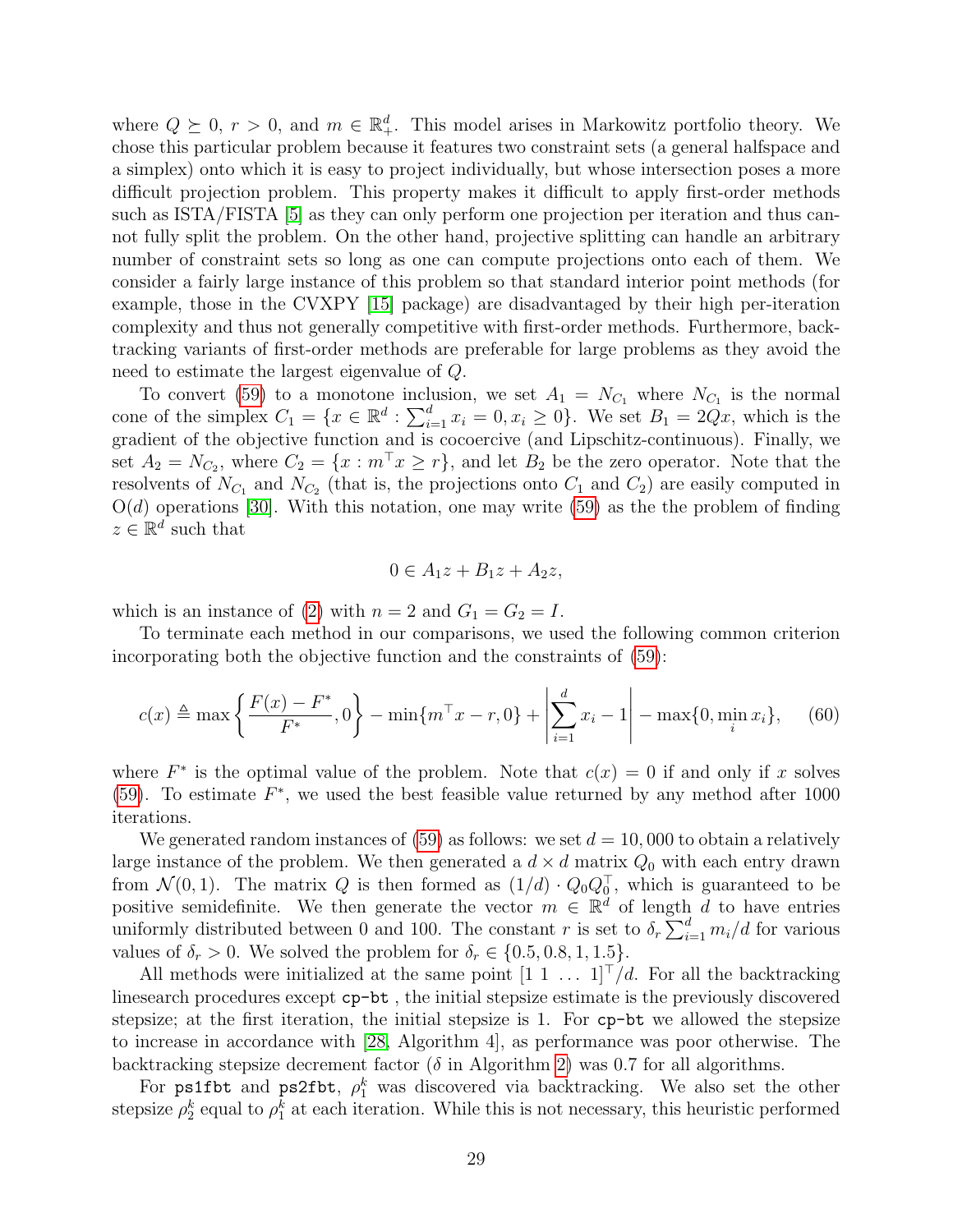|                          | 0.5  | 0.8       |                             | 1.5 |  |
|--------------------------|------|-----------|-----------------------------|-----|--|
| $ps1fbt (\gamma)$        | 0.01 | 0.01      | 0.5                         | 5   |  |
| $ps2fbt(\gamma)$         | 0.1  | $(1)$ . 1 | 10                          | 10  |  |
| cp-bt $(\beta^{-1})$     | 1    |           | $\mathcal{D}_{\mathcal{L}}$ | 2   |  |
| tseng-pd $(\gamma_{pd})$ |      |           |                             | 10  |  |
| frb-pd $(\gamma_{pd})$   |      |           | 10                          | 10  |  |

<span id="page-29-0"></span>Table 1: Tuning parameters for the portfolio problem (ada3op does not have a tuning parameter.)

well and eliminated  $\rho_2^k$  as a separately tunable parameter. For the averaging parameters in ps1fbt, we used  $\alpha_1^k$  fixed to 0.1 and  $\alpha_2^k$  fixed to 1 (which is allowed because  $L_2 = 0$ ). For **ps1fbt** we set  $\hat{\theta}_1 = x_1^0$  and  $\hat{w}_1 = 2Qx_1^0$ .

For tseng-pd and frb-pd, we used the following preconditioner:

<span id="page-29-1"></span>
$$
U = \text{diag}(I_{d \times d}, \gamma_{pd} I_{d \times d}, \gamma_{pd} I_{d \times d})
$$
\n(61)

where U is used as in [\[39,](#page-39-6) Eq. (3.2)] for tseng-pd  $(M^{-1}$  on [\[29,](#page-39-2) p. 7] for frb-pd). In this case, the "monotone + skew" primal-dual inclusion described in  $(57)-(58)$  $(57)-(58)$  $(57)-(58)$  features two ddimensional dual variables in addition to the d-dimensional primal variable. The parameter  $\gamma_{pd}$  changes the relative size of the steps taken in the primal and dual spaces, and plays a similar role to  $\gamma$  in our algorithm (see Algorithm [3\)](#page-10-0). The parameter  $\beta$  in [\[28,](#page-38-12) Algorithm 4] plays a similar role for cp-bt. For all of these methods, we have found that performance is highly sensitive to this parameter: the primal and dual stepsizes need to be balanced. The only method not requiring such tuning is ada3op, which is a purely primal method. With this setup, all the methods have one tuning parameter except ada3op , which has none. For each method, we manually tuned the parameter for each  $\delta_r$ ; Table [1](#page-29-0) shows the final choices.

We calculated the criterion  $c(x)$  in [\(60\)](#page-28-0) for  $x_1^k$  computed by ps1fbt and ps2fbt,  $x_t$ computed on Line 3 of [\[32,](#page-39-5) Algorithm 1] for ada3op,  $y^k$  computed in [\[28,](#page-38-12) Algorithm 4] for cp-bt, and the primal iterate for tseng-pd and frb-pd. Table [2](#page-30-0) displays the average number iterations and running time, over 10 random trials, until  $c(x)$  falls (and stays) below 10<sup>-5</sup> for each method. Examining the table,

- For all four problems, ps1fbt outperforms ps2fbt. This behavior is not suprising, as ps1fbt only requires one forward step per iteration, rather than two. Since the matrix Q is large and dense, reducing the number of forward steps should have a sizable impact.
- For  $\delta_r < 1$ , ps1fbt is the best-performing method. However, for  $\delta_r \geq 1$ , ada3op is the quickest.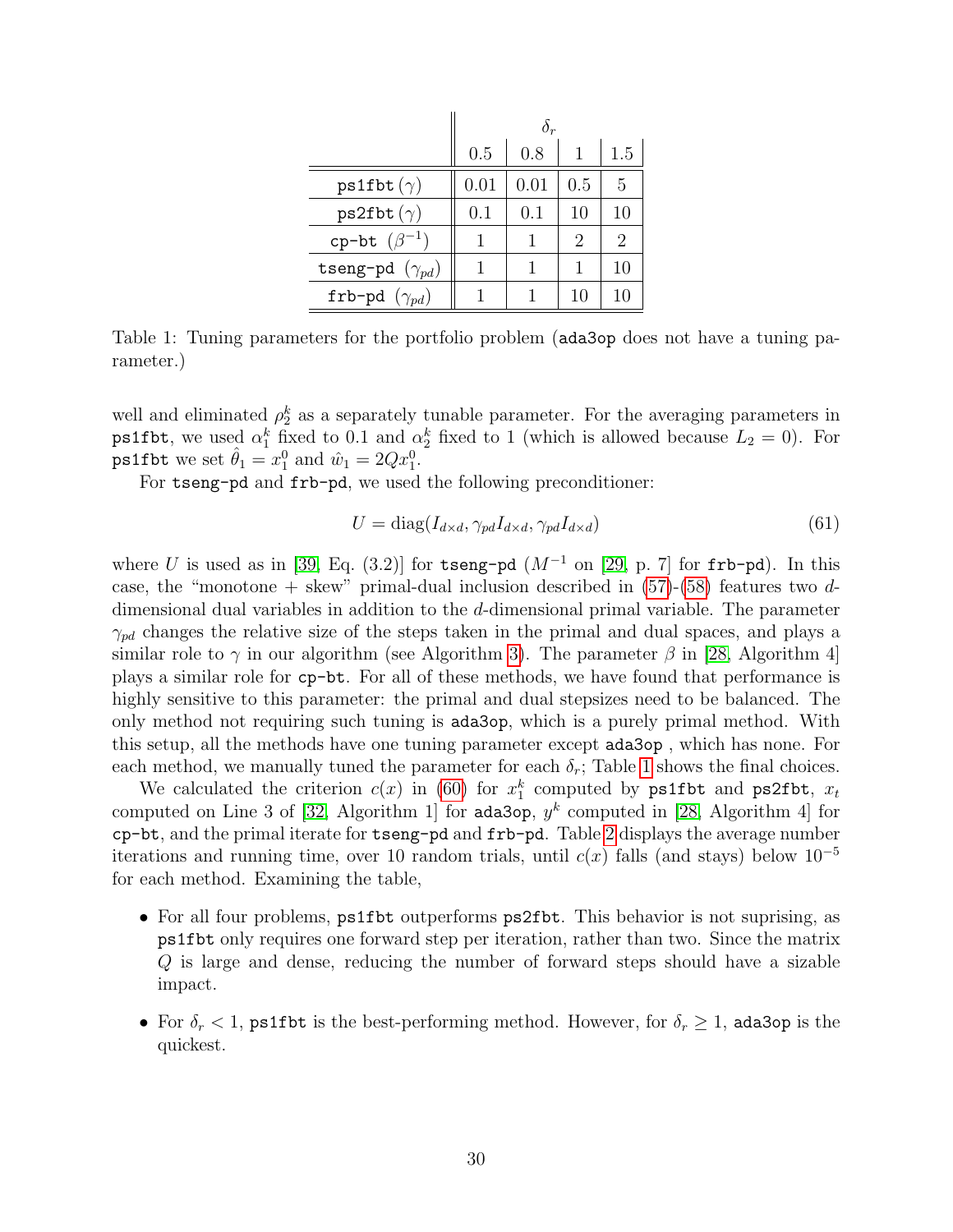|          | $\delta_r$  |             |               |              |  |  |
|----------|-------------|-------------|---------------|--------------|--|--|
|          | 0.5         | 0.8         |               | 1.5          |  |  |
| ps1fbt   | 3.6 $(102)$ | 4.7 $(102)$ | 16.3(583)     | 8.5(255.2)   |  |  |
| ps2fbt   | 5.0(151.1)  | 7.9(155)    | 24.3 (523.4)  | 9.2(222.9)   |  |  |
| ada3op   | 5.3(180.8)  | 9.2(180.8)  | 6.8 $(174.3)$ | 3.4 $(89.2)$ |  |  |
| $cp-bt$  | 6.2(136)    | 8.3(134.3)  | 11.8(218.4)   | 5.6(113.6)   |  |  |
| tseng-pd | 15.9(387.1) | 21(387.8)   | 25.7(525.3)   | 11.1(245.4)  |  |  |
| frb-pd   | 10.5(559.9) | 16.4(560.4) | 22.8 (1074.8) | 6.3(350.8)   |  |  |

<span id="page-30-0"></span>Table 2: For the portfolio problem, average running times in seconds and iterations (in parentheses) for each method until  $c(x) < 10^{-5}$  for all subsequent iterations across 10 trials. The best time in each column is in bold.

#### 6.2 Sparse Group Logistic Regression

Consider the following problem:

<span id="page-30-1"></span>
$$
\min_{\substack{x_0 \in \mathbb{R} \\ x \in \mathbb{R}^d}} \left\{ \sum_{i=1}^n \log \left( 1 + \exp \left( -y_i (x_0 + a_i^\top x) \right) \right) + \lambda_1 \|x\|_1 + \lambda_2 \sum_{g \in \mathcal{G}} \|x_g\|_2 \right\},\tag{62}
$$

where  $a_i \in \mathbb{R}^d$  and  $y_i \in \{\pm 1\}$  for  $i = 1, \ldots, n$  are given data,  $\lambda_1, \lambda_2 \geq 0$  are regularization parameters, and G is a set of subsets of  $\{1, \ldots, d\}$  such that no element is in more than one group  $g \in \mathcal{G}$ . This is the non-overlapping group-sparse logistic regression problem, which has applications in bioinformatics, image processing, and statistics [\[35\]](#page-39-11). It is well understood that the  $\ell_1$  penalty encourages sparsity in the solution vector. On the other hand the group-sparse penalty encourages group sparsity, meaning that as  $\lambda_2$  increases more groups in the solution will be set entirely to 0. The group-sparse penalty can be used when the features/predictors can be put into correlated groups in a meaningful way. As with the portfolio experiment, this problem features two nonsmooth regularizers and so methods like FISTA cannot easily be applied.

Problem [\(62\)](#page-30-1) may be treated as a special case of [\(1\)](#page-0-0) with  $n = 2$ ,  $G_1 = G_2 = I$ , and

$$
h_1(x_0, x) = \sum_{i=1}^n \log \left( 1 + \exp \left( -y_i(x_0 + a_i^\top x) \right) \right) \qquad h_2(x_0, x) = 0
$$
  

$$
f_1(x_0, x) = \lambda_1 \|x\|_1 \qquad f_2(x_0, x) = \lambda_2 \sum_{g \in \mathcal{G}} \|x_g\|_2.
$$

Since the logistic regression loss has a Lipschitz-continuous gradient and the  $\ell_1$ -norm and non-overlapping group-lasso penalties both have computationally simple proximal operators, all our candidate methods may be applied.

We applied [62](#page-30-1) to two bioinformatics classification problems with real data. Following [\[35\]](#page-39-11), we use the breast cancer dataset of [\[25\]](#page-38-14) and the inflammatory bowel disease (IBD)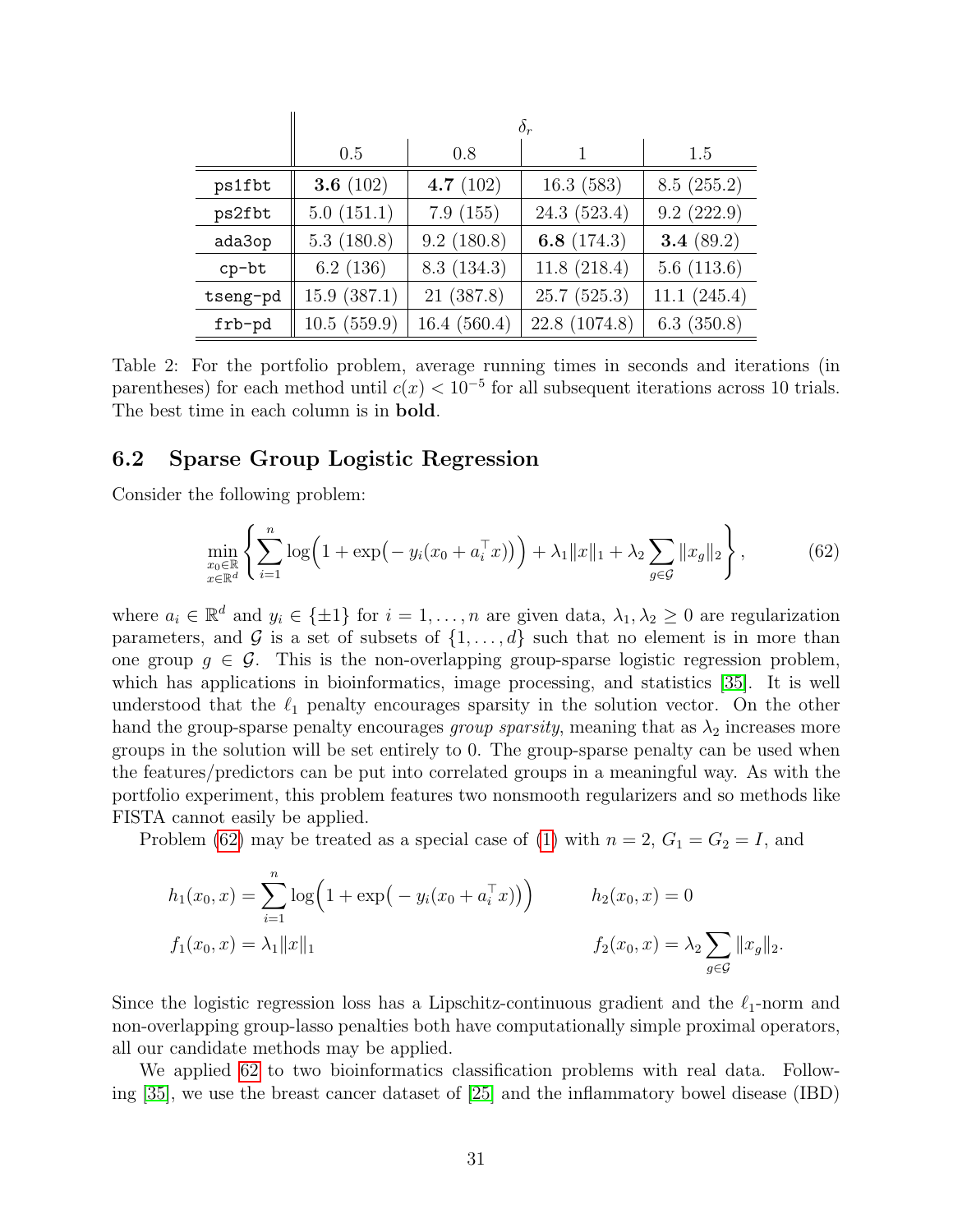|                    | $\lambda$ (breast cancer) |       |      |       |      |       |  |  |
|--------------------|---------------------------|-------|------|-------|------|-------|--|--|
|                    | 0.05                      | 0.5   | 0.85 |       | U.5  |       |  |  |
| $#$ Nonzeros       | 114                       | 50    | 20   | 135   |      | 18    |  |  |
| $#$ Nonzero groups | 16                        |       |      |       |      |       |  |  |
| Training error     | $0\%$                     | $5\%$ | 35%  | $0\%$ | 5.5% | 26.8% |  |  |

<span id="page-31-3"></span>Table 3: The number of nonzeros and nonzero groups in the solution, along with the training error, for each value of  $\lambda$ .

dataset of  $[6]^2$  $[6]^2$  $[6]^2$ . The breast cancer dataset contains gene expression levels for 60 patients with estrogen-positive breast cancer. The patients were treated with tamoxifen for 5 years and classified based on whether the cancer recurred (there were 28 recurrences). The goal is to use the gene expression values to predict recurrence. The IBD data set contains gene expression levels for 127 patients, 85 of which have IBD. The IBD data set actually features three classes: ulcerative colitis (UC), Crohn's disease (CD), and normal, and so the most natural goal would be to perform three-way classification. For simplicity, we considered a two-way classification problem of UC/CD patients versus normal patients.

For both datasets, as in [\[35\]](#page-39-11), the group structure  $\mathcal G$  was extracted from the C1 dataset [\[36\]](#page-39-12). which groups genes based on cytogenetic position data.<sup>[3](#page-31-1)</sup> Genes that are in multiple C1 groups were removed from the dataset.<sup>[4](#page-31-2)</sup> We also removed genes that could not be found in the C1 dataset, although doing so was not strictly necessary. After these steps, the breast cancer data had 7,705 genes in 324 groups, with each group having an average of 23.8 genes. For the IBD data there were 19,836 genes in 325 groups, with an average of 61.0 genes per group. Let A be the data matrix with each row is equal to  $a_i^{\top} \in \mathbb{R}^d$  for  $i = 1, \ldots, n$ ; as a final preprocessing step, we normalized the columns of A to have unit  $\ell_2$ -norm, which tended to improve the performance of the first-order methods, especially the primal-dual ones.

For simplicity we set the regularization parameters to be equal:  $\lambda_1 = \lambda_2 \triangleq \lambda$ . In practice, one would typically solve [\(62\)](#page-30-1) for various values of  $\lambda$  and then choose the final model based on cross-validation performance combined with other criteria such as sparsity. Therefore, to give an overall sense of the performance of each algorithm, we solved [\(62\)](#page-30-1) for three values of  $\lambda$ : large, medium, and small, corresponding to decreasing the amount of regularization and moving from a relatively sparse solution to a dense solution. For the breast cancer data, we selected  $\lambda \in \{0.05, 0.5, 0.85\}$  and for IBD we chose  $\lambda \in \{0.1, 0.5, 1\}$ . The corresponding number of non-zero entries, non-zero groups, and training error of the solution are reported in Table [3.](#page-31-3) Since the goal of these experiments is to assess the computational performance of the optimization solvers, we did not break up the data into training and test sets, instead treating the entire dataset as training data.

<span id="page-31-0"></span>We initialized all the methods to the 0 vector. As in the portfolio problem, all stepsizes

<sup>&</sup>lt;sup>2</sup>The breast cancer dataset is available at [https://www.ncbi.nlm.nih.gov/geo/query/acc.cgi?acc=](https://www.ncbi.nlm.nih.gov/geo/query/acc.cgi?acc=GSE1379) [GSE1379](https://www.ncbi.nlm.nih.gov/geo/query/acc.cgi?acc=GSE1379). The IBD dataset is available at [https://www.ncbi.nlm.nih.gov/geo/query/acc.cgi?acc=](https://www.ncbi.nlm.nih.gov/geo/query/acc.cgi?acc=GSE3365) [GSE3365](https://www.ncbi.nlm.nih.gov/geo/query/acc.cgi?acc=GSE3365).

<span id="page-31-2"></span><span id="page-31-1"></span> $3$ The C1 dataset is available at <http://software.broadinstitute.org/gsea/index.jsp>.

<sup>4</sup>Overlapping group norms can also be handled with our method, but using a different problem formulation than [\(62\)](#page-30-1).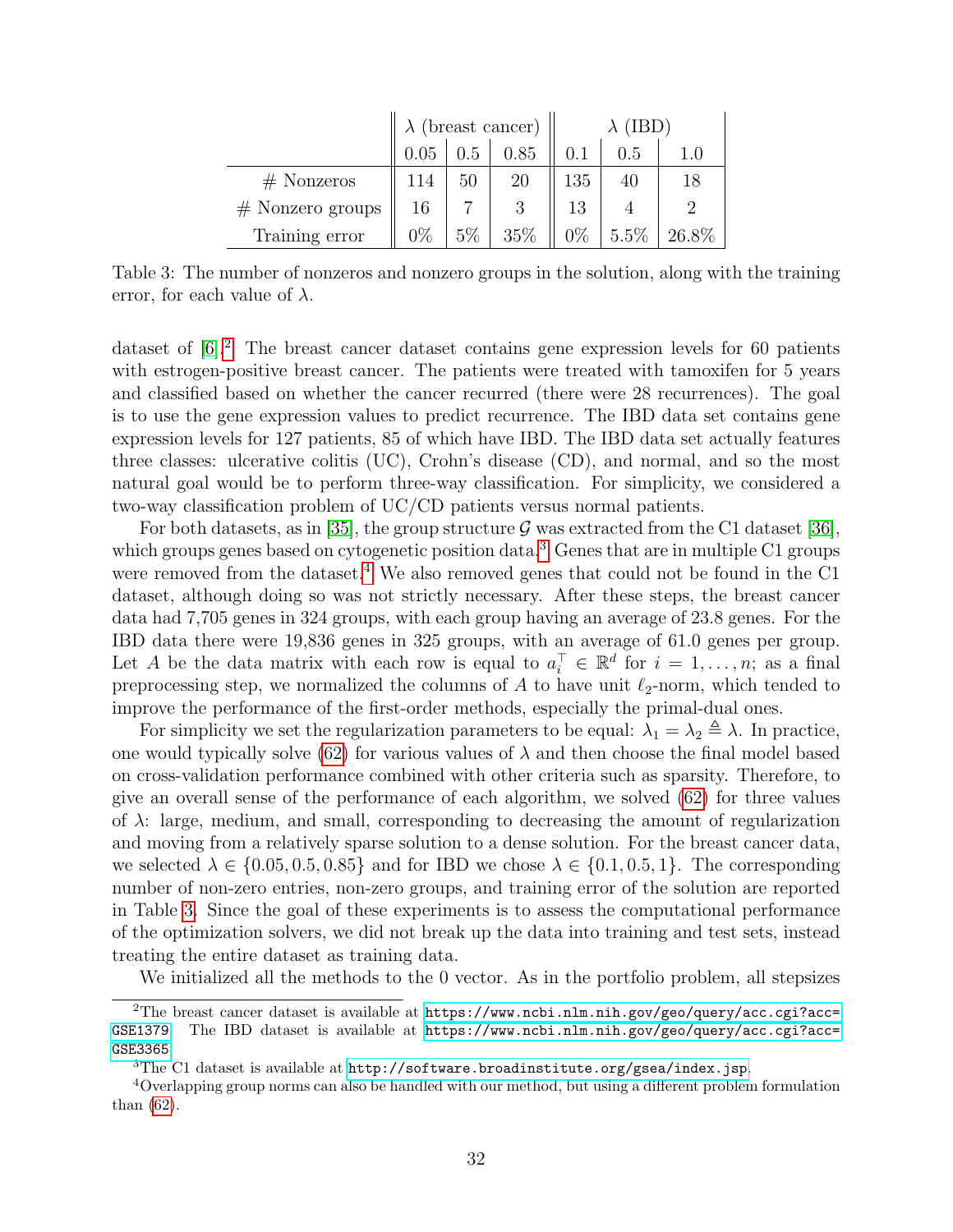|                          | $\lambda$ (breast cancer) |          |                 |                 | $\lambda$ (IBD) |          |  |
|--------------------------|---------------------------|----------|-----------------|-----------------|-----------------|----------|--|
|                          | 0.05                      | 0.5      | 0.85            | 0.1             | 0.5             | 1.0      |  |
| $ps1fbt (\gamma)$        | 0.05                      | $10^{2}$ | $10^{2}$        | 0.1             |                 |          |  |
| $ps2fbt (\gamma)$        |                           | $10^{2}$ | $10^{5}$        |                 |                 |          |  |
| cp-bt $(\beta^{-1})$     | 10                        | $10^{3}$ | 10 <sup>4</sup> | 10 <sup>4</sup> | $10^{3}$        | $10^{5}$ |  |
| tseng-pd $(\gamma_{pd})$ | $10^{3}$                  | $10^{5}$ | $10^{5}$        | 10 <sup>4</sup> | $10^{6}$        | $10^{6}$ |  |
| frb-pd $(\gamma_{pd})$   | $10^{3}$                  | $10^{5}$ | $10^{5}$        | 10 <sup>4</sup> | $10^{6}$        | $10^{6}$ |  |

<span id="page-32-0"></span>Table 4: Tuning parameters for sparse group LR (ada3op does not have a tuning parameter).

were initially set to 1. Since the logistic regression function does not have uniform curvature, we allowed the initial trial stepsize in the backtracking linesearch to increase by a factor of 1.1 multiplied by the previously discovered stepsize. The methods ps1fbt, cp-bt, and ada3op have an upper bound on the trial stepsize at each iteration, so the trial stepsize was taken to be the minimum of 1.1 multiplied by the previous stepsize and this upper bound.

Otherwise, the setup was the same as the portfolio experiment. tseng-pd and frb-pd use the same preconditioner as given in [\(61\)](#page-29-1). For **ps1fbt** and **ps2fbt** we set  $\rho_2^k$  to be equal to the discovered backtracked stepsize  $\rho_1^k$  at each iteration. For **ps1fbt** we again set  $\hat{\theta}_1 = x_1^0$ ,  $\hat{w}_1 = \nabla h_1(x_1^0)$ , and  $\alpha_1^k$  fixed to 0.1. As such, all methods (except ada3op) have one tuning parameter which was hand-picked for each method; the chosen values are given in Table [4.](#page-32-0)



<span id="page-32-1"></span>Figure 1: Results for [\(62\)](#page-30-1) applied to bioinformatics classification problems. The top row shows breast cancer data with left:  $\lambda = 0.05$ ; middle:  $\lambda = 0.5$ ; right:  $\lambda = 0.85$ . The bottom row shows IBD data with left:  $\lambda = 0.1$ ; middle:  $\lambda = 0.5$ ; right:  $\lambda = 1.0$ . The y-axis is relative objective error:  $(F(x_0, x) - F^*)/F^*$  and the x-axis is elapsed running time in seconds.

Figure [1](#page-32-1) shows the results of the experiments, plotting  $(F(x_0, x) - F^*)/F^*$  against time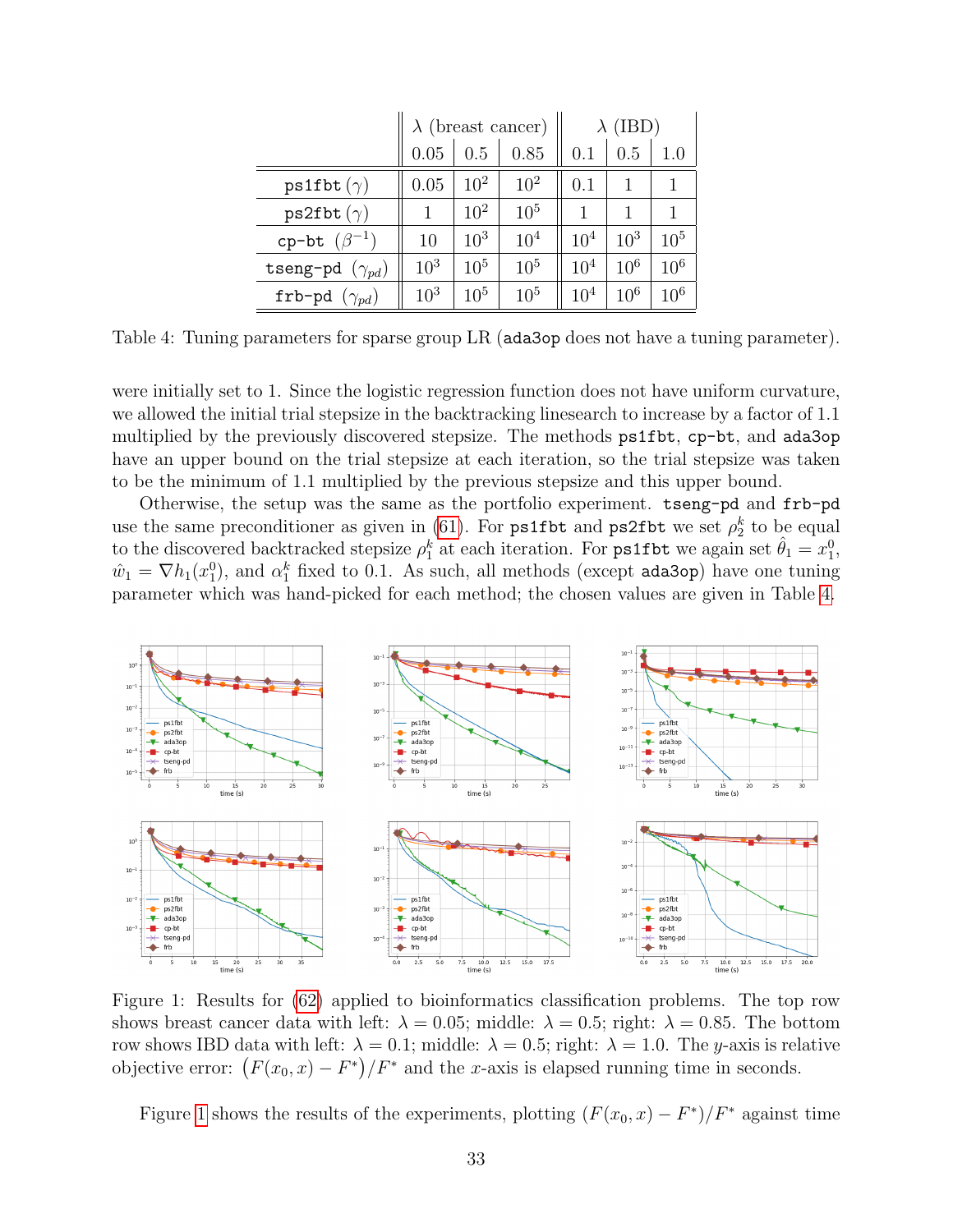for each algorithm, where  $F$  is the objective function in [\(62\)](#page-30-1) and  $F^*$  is the estimated optimal value. To approximate  $F^*$ , we ran each algorithm for 4,000 iterations and took the lowest value obtained. Overall, ps1fbt and ada3op were much faster than the other methods. For the highly regularized cases (the right column of the figure), ps1fbt was faster than all other methods. For middle and low regularization, ps1fbt and ada3op are comparable, and for  $\lambda = 0.05$  ada3op is slightly faster for the the breast cancer data. The methods ps1fbt and ada3op may be succesful because they exploit the cocoercivity of the gradient, while ps2fbt, tseng-pd,and frb-pd only treat it as Lipschitz continuous. cp-bt also exploits cocoercivity, but its convergence was slow nonetheless. We discuss the performance of ps1fbt versus ps2fbt more in Section [6.4.](#page-36-0)

#### <span id="page-33-2"></span>6.3 Rare Feature Selection

In [\[40\]](#page-39-13), the problem of utilizing rare features in machine learning problems was studied. In many applications, certain features are rarely nonzero, making it hard to estimate their coefficients accurately. Despite this, these features can be highly informative, and the standard practice of discarding them is wasteful. The technique in [\[40\]](#page-39-13) overcomes this difficulty by making use of an auxiliary tree data structure  $\mathcal T$  describing the relatedness of features. Each leaf of the tree is a feature and two features' closeness on the tree measures how "related" they are. Closely related features can then be aggregated (summed) so that more samples are captured, increasing the accuracy of the estimate for a single coefficient for the aggregated features.

To solve this aggregation and fitting problem automatically, [\[40\]](#page-39-13) introduced the following generalized regression problem:

<span id="page-33-0"></span>
$$
\min_{\substack{\beta_0 \in \mathbb{R}^d \\ \rho \in \mathbb{R}^d}} \left\{ \frac{1}{2n} \|\beta_0 e + X\beta - y\|_2^2 + \lambda \left( \alpha \|\boldsymbol{\gamma}_{-r}\|_1 + (1 - \alpha) \|\boldsymbol{\beta}\|_1 \right) \ \middle| \ \boldsymbol{\beta} = H\boldsymbol{\gamma} \right\} \tag{63}
$$

where  $X \in \mathbb{R}^{n \times d}$  is the data matrix,  $y \in \mathbb{R}^n$  is the target (response) vector,  $\boldsymbol{\beta} \in \mathbb{R}^d$  are the feature coefficients,  $e \in \mathbb{R}^n$  has all elements equal to 1, and  $\beta_0 \in \mathbb{R}$  is an offset. Each  $\gamma_i$  is associated with a node of the similarity tree  $\mathcal T$  and  $\gamma_{-r}$  means all nodes except the root. The matrix  $H \in \mathbb{R}^{d \times |\mathcal{T}|}$  contains a 1 in positions i, j for which feature i corresponds to a leaf of  $\mathcal T$  that is descended from node j, and elsewhere contains zeroes. H thus fuses coefficients together in the following way: if  $\gamma_i$  is nonzero for a node i and all descendants of  $\gamma_i$  in  $\mathcal T$  are 0, then all coefficients on the leaves which are descendant from  $\gamma_i$  are equal (see [\[40,](#page-39-13) Sec. 3.2] for more details). The  $\ell_1$  norm on  $\gamma$  enforces sparsity of  $\gamma$ , which in turn fuses together coefficients in  $\beta$  associated with similar features. The  $\ell_1$  norm on  $\beta$  itself additionally enforces sparsity on these coefficients, which is also desirable.

In [\[40\]](#page-39-13), [\(63\)](#page-33-0) is solved by a specialized application of the ADMM. The implementation involves precomputing the SVDs of  $X$  and  $H$ , and so does not fall within the scope of the methods considered in our experiments (it does not fully split the problem). Instead, we solve [\(63\)](#page-33-0) by simply eliminating  $\beta$ , so that it becomes

<span id="page-33-1"></span>
$$
F^* \triangleq \min_{\substack{\beta_0 \in \mathbb{R} \\ \gamma \in \mathbb{R}^{|\mathcal{T}|}}} \left\{ \frac{1}{2n} \|\beta_0 e + X H \gamma - y\|_2^2 + \lambda \left( \alpha \|\gamma_{-r}\|_1 + (1 - \alpha) \|H \gamma\|_1 \right) \right\}.
$$
 (64)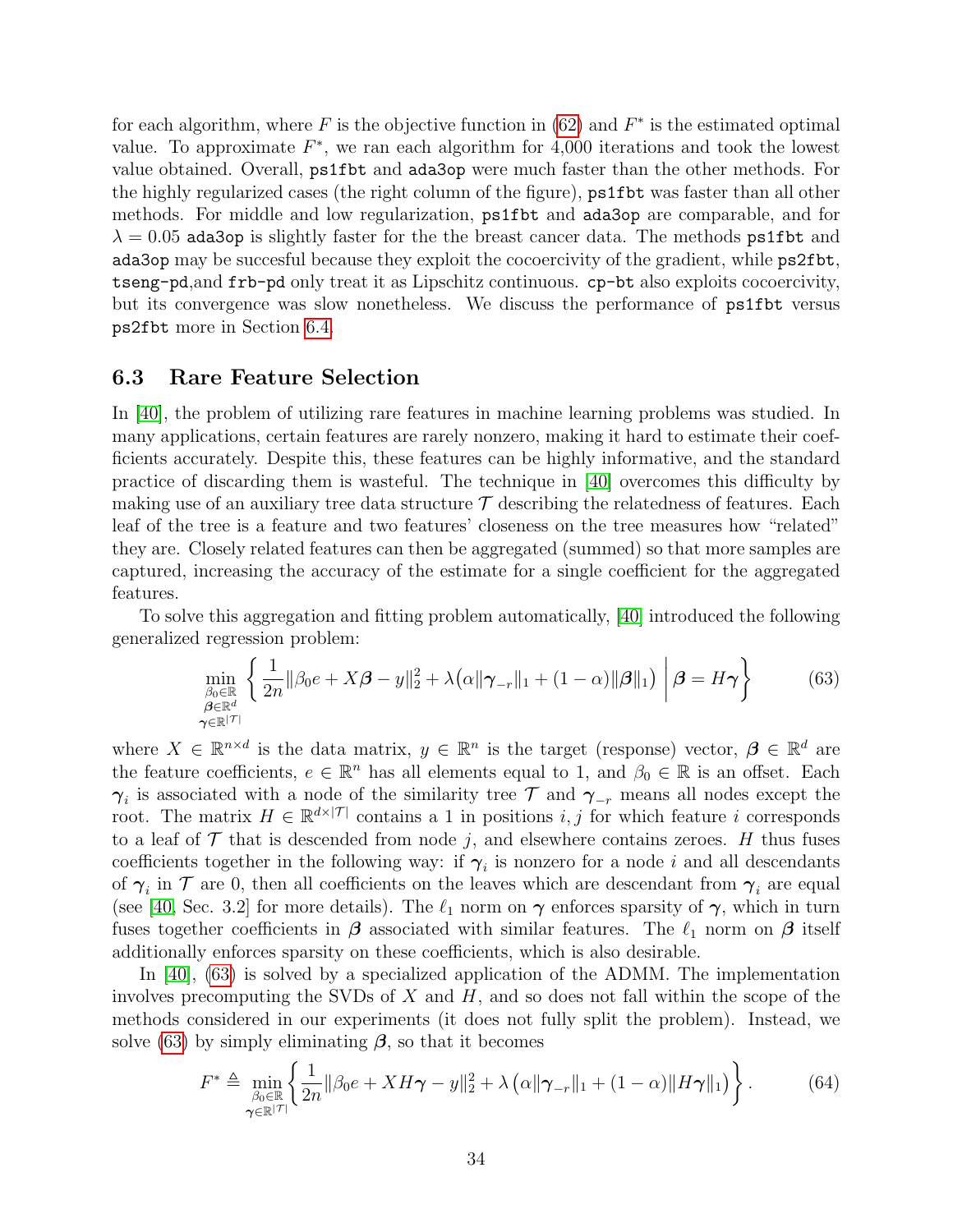This problem may be formulated as a special case of [\(1\)](#page-0-0) with

$$
f_1(t) = \lambda(1 - \alpha) ||t||_1 \qquad h_1(t) = 0 \qquad G_1 = H
$$
  

$$
f_2(\gamma, \beta_0) = \lambda \alpha ||\gamma_{-r}||_1 \qquad h_2(\gamma, \beta_0) = \frac{1}{2n} ||\beta_0 e + X H \gamma - y||_2^2 \qquad G_2 = I.
$$

Note that  $h_2$  is Lipschitz differentiable and  $f_1$  (and  $f_2$ ) have easily-computed proximal operators. Because of the presence of the matrix  $G_1 = H$ , ada3op cannot easily be applied to this problem, since the proximal operator of the function  $\gamma \mapsto ||H\gamma||_1$  cannot be computed in a simple way. All other methods, namely ps1fbt, ps2fbt, cp-bt, tseng-pd, and frb-pd, may still be applied.

We apply this model to a dataset of TripAdvisor reviews of hotels from [\[40\]](#page-39-13). The response variable was the overall review of the hotel in the set  $\{1, 2, 3, 4, 5\}$ . The features were the counts of certain adjectives in the review. Many adjectives were very rare, with 95% of the adjectives appearing in less than 5% of the reviews. The authors of [\[40\]](#page-39-13) constructed a similarity tree using information from word embeddings and emotion lexicon labels. In the end, there were 7,573 adjectives from the 209,987 reviews and the tree  $\mathcal T$  had 15,145 nodes. They withheld 40,000 examples for a test set. The  $169,987 \times 7,573$  design matrix X was sparse, having only 0.32% nonzero entries. The  $7.573 \times 15,145$  matrix H arising from the similarity tree  $\mathcal T$  was also sparse, having 0.15% nonzero entries. In our implementation, we used the sparse matrix package sparse in scipy.

In practice, one typically would solve [\(64\)](#page-33-1) for many values of  $(\alpha, \lambda)$  and then choose the final model based on cross validation. To assess the computational performance of the tested methods, we solve three representative examples corresponding to sparse, medium, and dense solutions. For simplicity, we fixed  $\alpha = 0.5$ . The chosen values for  $\lambda$  were  $\{10^{-5}, 10^{-2}, 10^{-1}\}.$ 

The setup for the algorithms was the same as in the previous two examples, except for a few differences. For backtracking, we simply set the trial stepsize at each iteration equal to the previously discovered stepsize, as increasing it at each iteration did not provide any empirical benefit. However cp-bt performed better with increasing trial stepsize so we used the same scheme as before. For **ps1fbt** and **ps2fbt**, setting  $\rho_1^k$  equal to the discovered backtracking stepsize for the other operator from the previous iteration:  $\rho_2^{k-1}$ , did not work well on this model. So instead we fixed  $\rho_1^k = 1$  for  ${\sf ps1fbt}$  and  $\rho_1^k = 10$  for  ${\sf ps2fbt}$ , which gave the best performance across the three examples. Each tested method then has one additional tuning parameter which we hand-picked for each of the three examples. The final values are given in table [5.](#page-35-0)

The results are shown in Figure [2.](#page-35-1) For the plots, the optimal objective value  $F^*$  was estimated by running ps1fbt for 100,000 iterations, while the plots are shown only for the first 20,000 iterations of  $ps1fbt$ . The x-axis is running time excluding the time taken to actually compute the function values for the graph. Overall, there is not a large gap between the methods. However, ps1fbt and cp-bt are slightly faster for  $\lambda = 10^{-5}$ , ps2fbt is slightly faster for  $\lambda = 10^{-2}$ , and ps1fbt is slightly faster for  $\lambda = 10^{-1}$ . Since ps1fbt is either fastest, tied fastest, or in close second position, it is arguably the best performing algorithm overall. We suspect that the performance of **ps1fbt** (and **ps2fbt**) could greatly improve if we were to break the loss function up into blocks and use the greedy subproblem selection scheme we proposed in [\[21\]](#page-38-3). We plan to develop this generalization for  $ps1fbt$  — along with general asynchrony and block-iterativeness — in future work.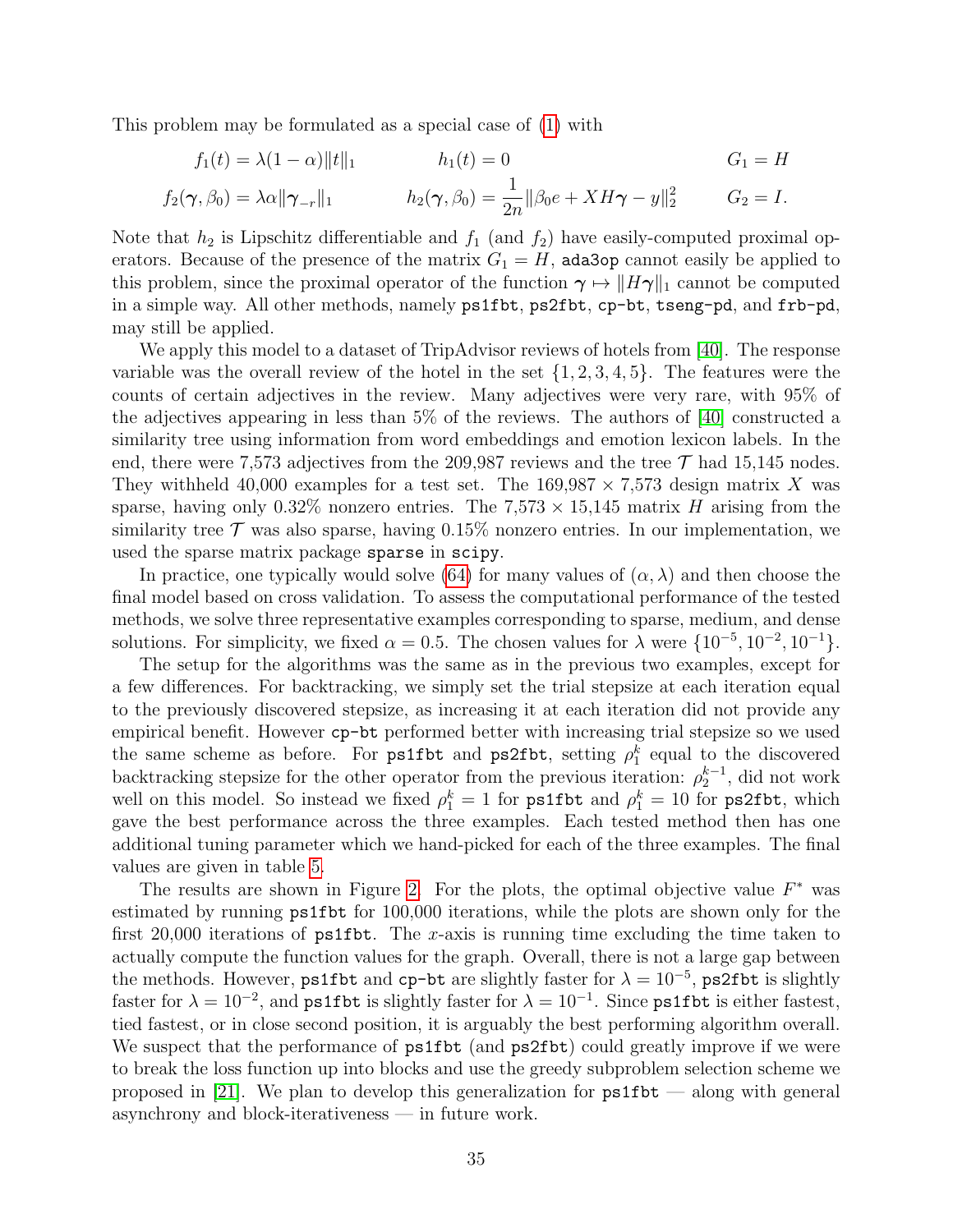|                          | $10^{-5}$ | $10^{-2}$       | $10^{-1}$       |  |
|--------------------------|-----------|-----------------|-----------------|--|
| $ps1fbt (\gamma)$        |           | 10              | $10^{4}$        |  |
| $ps2fbt (\gamma)$        | $10^{2}$  | 10              | 10 <sup>5</sup> |  |
| cp-bt $(\beta^{-1})$     | 10        | 10 <sup>3</sup> | $10^{7}$        |  |
| tseng-pd $(\gamma_{pd})$ | 1         | $10^{4}$        | $10^{6}$        |  |
| frb-pd $(\gamma_{pd})$   |           | $10^{4}$        | 10 <sup>6</sup> |  |

<span id="page-35-0"></span>Table 5: Tuning parameters for the [\(64\)](#page-33-1) applied to TripAdvisor data.



<span id="page-35-1"></span>Figure 2: Results for [\(64\)](#page-33-1) applied to tripAdvisor data. From left to right, the values of  $\lambda$ are  $\lambda = 10^{-5}$ ,  $\lambda = 10^{-2}$ , and  $\lambda = 10^{-1}$ ;  $\alpha = 0.5$  in all cases. The y-axis is relative objective error  $(F(\gamma, \beta_0) - F^*)/F^*$ , where  $F(\gamma, \beta_0)$  is the objective function in [\(64\)](#page-33-1), and the x-axis is elapsed running time in seconds.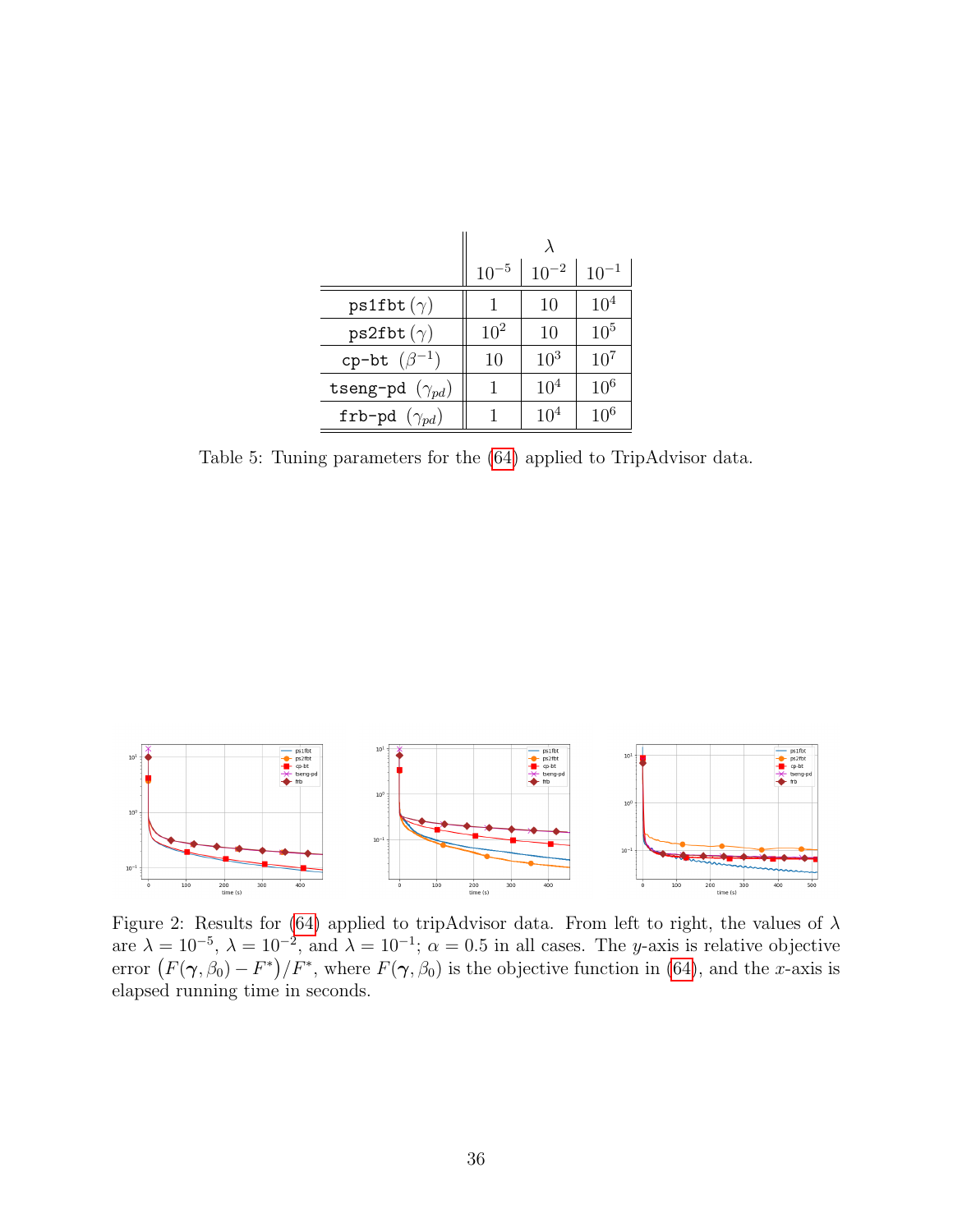

<span id="page-36-1"></span>Figure 3: Discovered backtracking stepsizes for ps1fbt and ps2fbt . Left: portfolio problem with  $\delta_r = 0.5$ . Middle: group logistic regression problem applied to the IBD data with  $\lambda = 1$ . Right: rare features problem with  $\lambda = 10^{-5}$ .

#### <span id="page-36-0"></span>6.4 Final Comments: ps1fbt versus ps2fbt

On the portfolio and rare feature problems, ps1fbt and ps2fbt have fairly comparable performance, with ps1fbt being slightly faster. However, for the group logistic regression problem, ps1fbt is significantly faster. Given that both methods are based on the same projective splitting framework but use different forward-step procedures to update  $(x_1^k, y_1^k)$ , this difference may be somewhat surprising. Since ps1fbt only requires one forward step per iteration while ps2fbt requires two, one might expect ps1fbt to be about twice as fast as ps2fbt. But for the group logistic regression problem, ps1fbt significantly outpaces this level of performance.

Examining the stepsizes returned by backtracking for both methods reveals that ps1fbt returns much larger stepsizes for the logistic regression problem, typically 2-3 orders of magnitude larger; see Figure [3.](#page-36-1) For the portfolio problem and the rare feature problem, where the performance of the two methods is more similar, this is not the case: the **ps1fbt** stepsizes are typically about twice as large as the ps2fbt stepsizes, in keeping with their theoretical upper bounds of  $1/L_i$  and  $2(1 - \alpha_i)/L_i$ , respectively.

Note that the portfolo and rare features problem both have a smooth function which is quadratic and hence has the same curvature everywhere, while group logisitic regression does not. We hypothesize that the backtracking scheme in ps1fbt does a better job adapting to nonuniform curvature. A possible reason for this behavior is that the termination criterion for the backtracking search in ps1fbt may be weaker than for ps2fbt. For example, while ps2fbt requires  $\varphi_{i,k}$  to be positive at each iteration k and operator i, ps1fbt does not.

### Acknowledgments

We thank Xiaohan Yan and Jacob Bien for kindly sharing their data for the TripAdvisor reviews problem in Section [6.3.](#page-33-2)

This research was supported by the National Science Foundation grant CCF-1617617.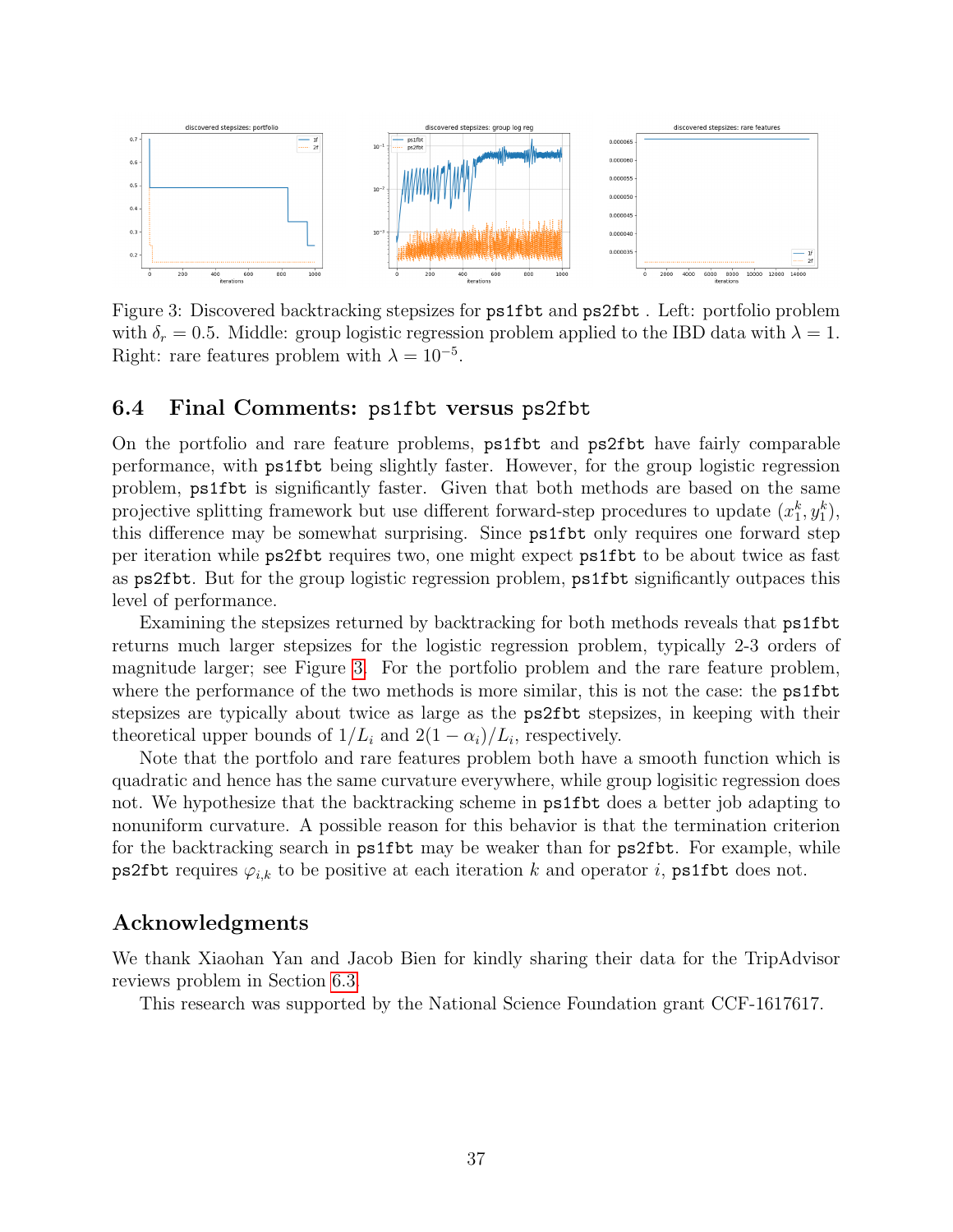## References

- <span id="page-37-2"></span>[1] Alotaibi, A., Combettes, P.L., Shahzad, N.: Solving coupled composite monotone inclusions by successive Fej´er approximations of their Kuhn–Tucker set. SIAM Journal on Optimization 24(4), 2076–2095 (2014)
- <span id="page-37-4"></span>[2] Baillon, J.B., Haddad, G.: Quelques propriétés des opérateurs angle-bornés  $n$ cycliquement monotones. Israel Journal of Mathematics  $26(2)$ , 137–150 (1977)
- <span id="page-37-5"></span>[3] Bauschke, H.H., Combettes, P.L.: The Baillon-Haddad Theorem Revisited. Journal of Convex Analysis 17(3-4, SI), 781–787 (2010)
- <span id="page-37-9"></span>[4] Bauschke, H.H., Combettes, P.L.: Convex analysis and monotone operator theory in Hilbert spaces, 2nd edn. Springer (2017)
- <span id="page-37-11"></span>[5] Beck, A., Teboulle, M.: Fast gradient-based algorithms for constrained total variation image denoising and deblurring problems. Image Processing, IEEE Transactions on 18(11), 2419–2434 (2009)
- <span id="page-37-12"></span>[6] Burczynski, M.E., Peterson, R.L., Twine, N.C., Zuberek, K.A., Brodeur, B.J., Casciotti, L., Maganti, V., Reddy, P.S., Strahs, A., Immermann, F., et al.: Molecular classification of Crohn's disease and ulcerative colitis patients using transcriptional profiles in peripheral blood mononuclear cells. The Journal of Molecular Diagnostics 8(1), 51–61 (2006)
- <span id="page-37-8"></span>[7] Chambolle, A., Pock, T.: A first-order primal-dual algorithm for convex problems with applications to imaging. Journal of Mathematical Imaging and Vision  $40(1)$ , 120–145 (2011)
- <span id="page-37-10"></span>[8] Combettes, P.L.: Fejér monotonicity in convex optimization. In: Encyclopedia of optimization, vol. 2, pp. 106–114. Springer Science & Business Media (2001)
- <span id="page-37-0"></span>[9] Combettes, P.L.: Systems of structured monotone inclusions: duality, algorithms, and applications. SIAM Journal on Optimization 23(4), 2420–2447 (2013)
- <span id="page-37-3"></span>[10] Combettes, P.L., Eckstein, J.: Asynchronous block-iterative primal-dual decomposition methods for monotone inclusions. Mathematical Programming 168(1-2), 645–672 (2018)
- <span id="page-37-1"></span>[11] Combettes, P.L., Pesquet, J.C.: Proximal splitting methods in signal processing. In: Fixed-point algorithms for inverse problems in science and engineering, pp. 185–212. Springer (2011)
- <span id="page-37-7"></span>[12] Combettes, P.L., Pesquet, J.C.: Primal-dual splitting algorithm for solving inclusions with mixtures of composite, Lipschitzian, and parallel-sum type monotone operators. Set-Valued and variational analysis 20(2), 307–330 (2012)
- <span id="page-37-6"></span>[13] Condat, L.: A primal–dual splitting method for convex optimization involving Lipschitzian, proximable and linear composite terms. Journal of Optimization Theory and Applications 158(2), 460–479 (2013)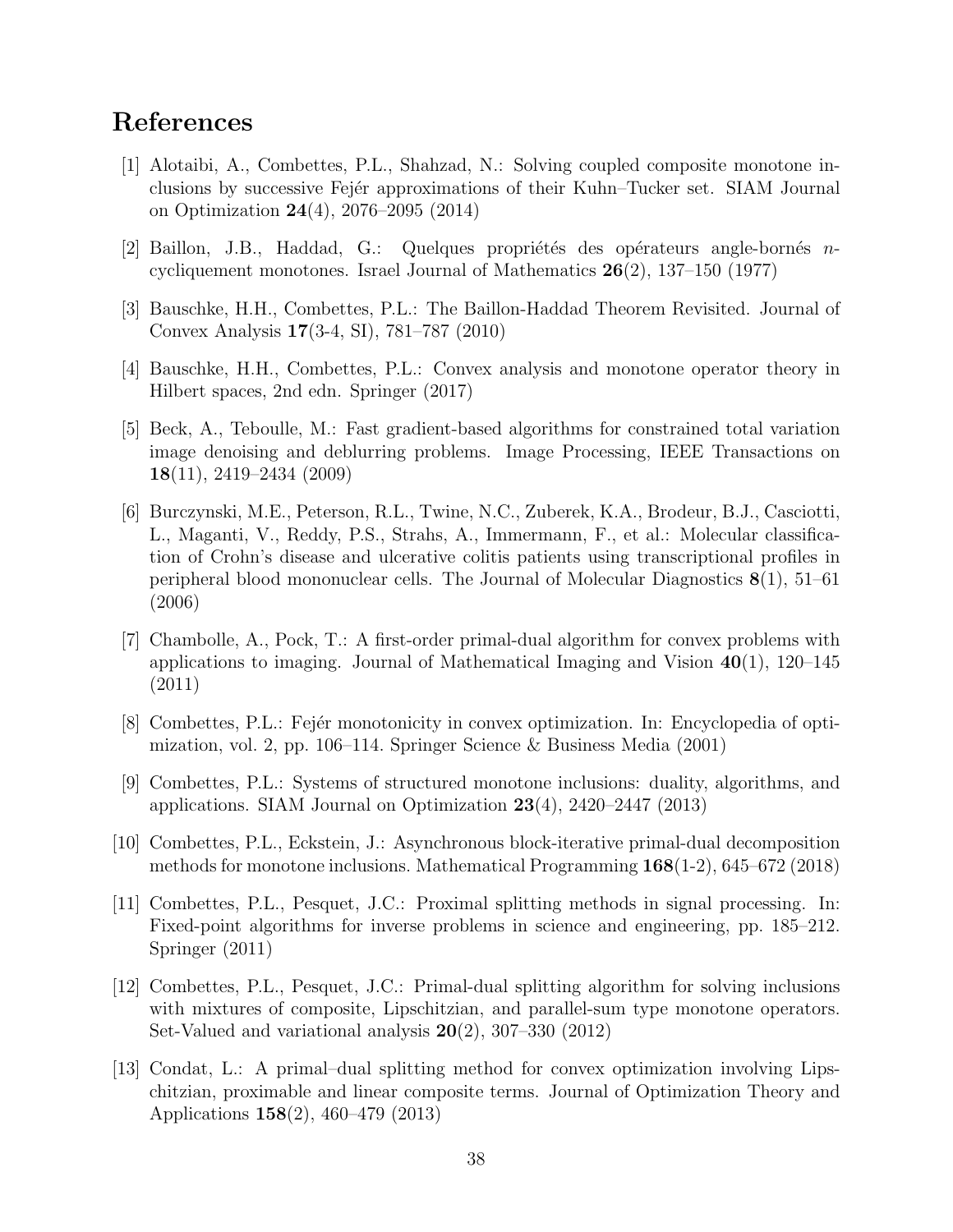- <span id="page-38-11"></span>[14] Davis, D., Yin, W.: A three-operator splitting scheme and its optimization applications. Set-Valued and Variational Analysis 25(4), 829–858 (2017)
- <span id="page-38-13"></span>[15] Diamond, S., Boyd, S.: CVXPY: A Python-embedded modeling language for convex optimization. Journal of Machine Learning Research 17(83), 1–5 (2016)
- <span id="page-38-10"></span>[16] Dong, Y.: Weak convergence of an extended splitting method for monotone inclusions. Optimization Online preprint (2018)
- <span id="page-38-9"></span>[17] Eckstein, J.: A simplified form of block-iterative operator splitting and an asynchronous algorithm resembling the multi-block alternating direction method of multipliers. Journal of Optimization Theory and Applications 173(1), 155–182 (2017)
- <span id="page-38-1"></span>[18] Eckstein, J., Svaiter, B.F.: A family of projective splitting methods for the sum of two maximal monotone operators. Mathematical Programming  $111(1)$ , 173–199 (2008)
- <span id="page-38-2"></span>[19] Eckstein, J., Svaiter, B.F.: General projective splitting methods for sums of maximal monotone operators. SIAM Journal on Control and Optimization 48(2), 787–811 (2009)
- <span id="page-38-4"></span>[20] Johnstone, P.R., Eckstein, J.: Convergence rates for projective splitting. arXiv preprint arXiv:1806.03920 (2018)
- <span id="page-38-3"></span>[21] Johnstone, P.R., Eckstein, J.: Projective splitting with forward steps: Asynchronous and block-iterative operator splitting. arXiv preprint arXiv:1803.07043 (2018)
- <span id="page-38-5"></span>[22] Johnstone, P.R., Eckstein, J.: Projective splitting with forward steps only requires continuity. arXiv preprint arXiv:1809.07180 (2018)
- <span id="page-38-8"></span>[23] Korpelevich, G.: Extragradient method for finding saddle points and other problems. Matekon 13(4), 35–49 (1977)
- <span id="page-38-0"></span>[24] Lions, P.L., Mercier, B.: Splitting algorithms for the sum of two nonlinear operators. SIAM Journal on Numerical Analysis 16(6), 964–979 (1979)
- <span id="page-38-14"></span>[25] Ma, X.J., Wang, Z., Ryan, P.D., Isakoff, S.J., Barmettler, A., Fuller, A., Muir, B., Mohapatra, G., Salunga, R., Tuggle, J.T., et al.: A two-gene expression ratio predicts clinical outcome in breast cancer patients treated with tamoxifen. Cancer Cell 5(6), 607–616 (2004)
- <span id="page-38-7"></span>[26] Machado, M.P.: On the complexity of the projective splitting and Spingarn's methods for the sum of two maximal monotone operators. Journal of Optimization Theory and Applications 178(1), 153–190 (2018)
- <span id="page-38-6"></span>[27] Machado, M.P.: Projective method of multipliers for linearly constrained convex minimization. Computational Optimization and Applications 73(1), 237–273 (2019)
- <span id="page-38-12"></span>[28] Malitsky, Y., Pock, T.: A first-order primal-dual algorithm with linesearch. SIAM Journal on Optimization 28(1), 411–432 (2018)